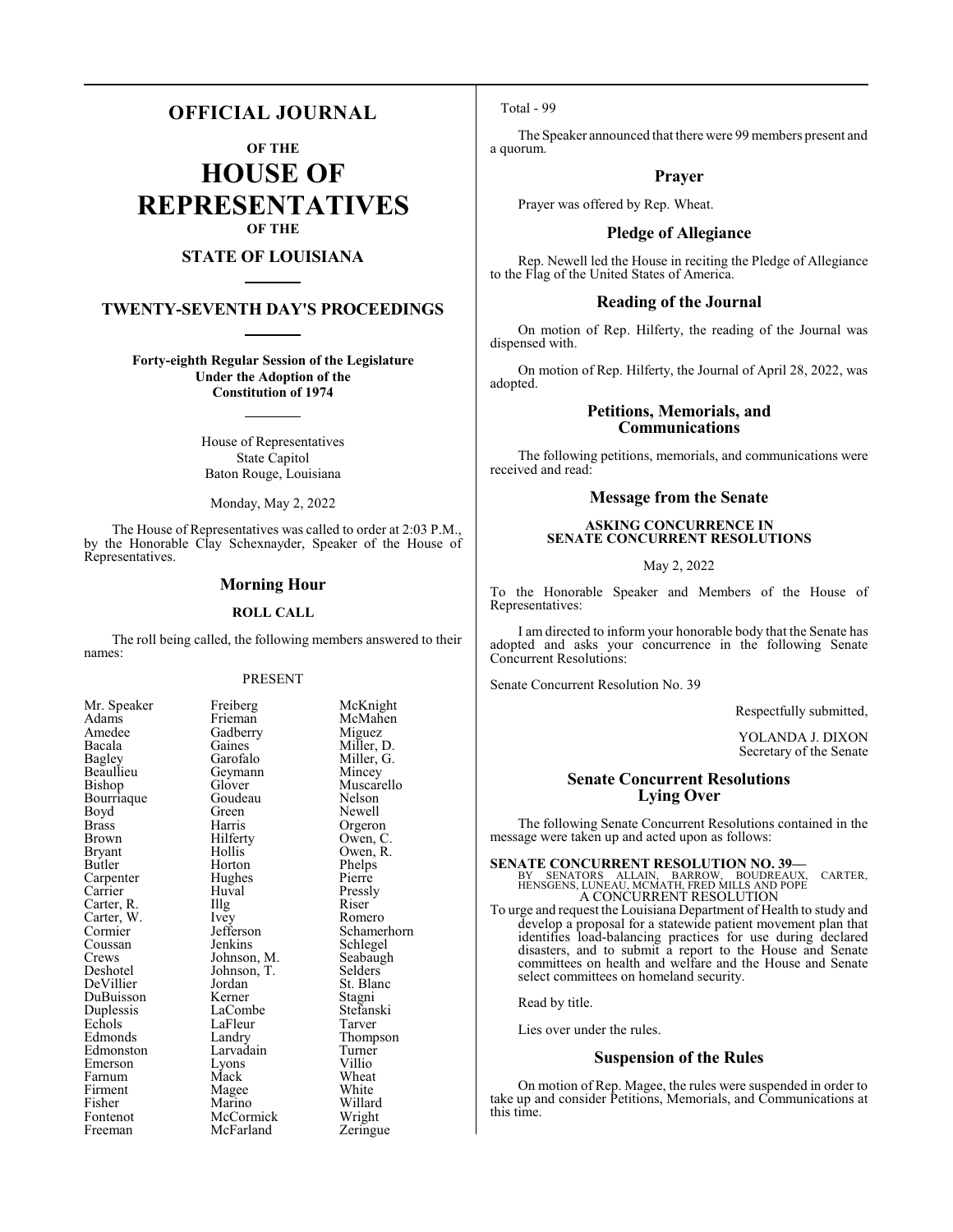27th Day's Proceedings - May 2, 2022

# **Petitions, Memorials, and Communications**

The following petitions, memorials, and communications were received and read:

### **Message from the Senate**

### **SIGNED SENATE CONCURRENT RESOLUTIONS**

#### May 2, 2022

To the Honorable Speaker and Members of the House of Representatives:

I am directed to inform your honorable body that the President of the Senate has signed the following Senate Concurrent Resolutions:

Senate Concurrent Resolution No. 43

and ask the Speaker of the House of Representatives to affix his signature to the same.

Respectfully submitted,

YOLANDA J. DIXON Secretary of the Senate

The Senate Concurrent Resolutions contained herein were signed by the Speaker of the House.

# **Message from the Senate**

### **SENATE BILLS**

April 2, 2022

To the Honorable Speaker and Members of the House of Representatives:

I am directed to inform your honorable body that the Senate has finally passed the following Senate Bills:

Senate Bill Nos. 190, 272, 275, 280, 347, 416, 429, 435, 450 and 493

Respectfully submitted,

YOLANDA J. DIXON Secretary of the Senate

# **Senate Bills and Joint Resolutions on First Reading**

The following Senate Bills and Joint Resolutions on firstreading were taken up, read, and placed upon the calendar for their second reading:

#### **SENATE BILL NO. 190—** BY SENATORS HEWITT AND FOIL

AN ACT

To enact Subpart A-3 of Part III of Chapter 1 of Title 17 of the Louisiana Revised Statutes of 1950, to be comprised of R.S. 17:187.1 through 187.5, and R.S. 36:651(F)(7), relative to computer science education; to provide for legislative findings and intent; to provide for the development of a statewide computer science education program; to create the Computer Science Education Advisory Commission; to provide for its membership, compensation, and duties; and to provide for related matters.

Read by title.

Lies over under the rules.

**SENATE BILL NO. 272—** BY SENATOR CORTEZ

AN ACT

To amend and reenact R.S. 4:149, 211, 213, and 214 and R.S. 27:602(13) and to enact R.S. 4:147(7), 215(D), and 228(H) and R.S. 27:602(18.1), 607(H), and 629, relative to horse racing; to provide for pari-mutuel wagering; to provide regarding offtrack wagering facilities; to authorize pari-mutuel wagering in a sports book lounge of certain licensed entities as offtrack wagering facilities; to require certain agreements or plans of operations; to provide for required terms of the agreement or plan and approval; to provide for requirements and exceptions; to provide regarding restrictions and prohibitions; and to provide for related matters.

Read by title.

Lies over under the rules.

#### **SENATE BILL NO. 275—** BY SENATOR ABRAHAM

AN ACT

To enact Chapter 15-B of Title 33 of the Louisiana Revised Statutes of 1950, to be comprised ofR.S. 33:5081 through 5089, relative to affiliates and subsidiaries of local housing authority members; to authorize the pooling of coverage risks; to authorize the pooling of coverage risks that the board of the risk management organization agencydeems appropriate; to provide for definitions; and to provide for related matters.

Read by title.

Lies over under the rules.

#### **SENATE BILL NO. 280—** BY SENATOR BERNARD

AN ACT To amend and reenact R.S. 38:21, 22, 23, 26(C), 27, and 28(B), and to enact R.S. 38:28(C) and (D), relative to DOTD and the inspection, regulation, and supervision of all present or future dams within the state; to provide for additional requirements for the engineer; to provide for certain penalties; and to provide for related matters.

Read by title.

Lies over under the rules.

#### **SENATE BILL NO. 347—** BY SENATOR MILLIGAN

- AN ACT
- To amend and reenact R.S. 38:2237.1(D) andR.S. 39:1672(C)(2) and  $1753.1(A)(1)$  and (E), and to enact R.S.  $39:1672(C)(7)$ , relative to procurement of certain telecommunications equipment; to provide for audits of documentation submitted by certain vendors; to provide for definitions; and to provide for related matters.

Read by title.

Lies over under the rules.

# **SENATE BILL NO. 416—**

BY SENATOR ABRAHAM AN ACT

To repeal Part IV of Chapter 3 of Title 34 of the Louisiana Revised Statutes of 1950, comprised ofR.S. 34:481 through 490, relative to navigation districts; to repeal the creation of the Calcasieu-Cameron Navigation District; to repeal all policies, duties and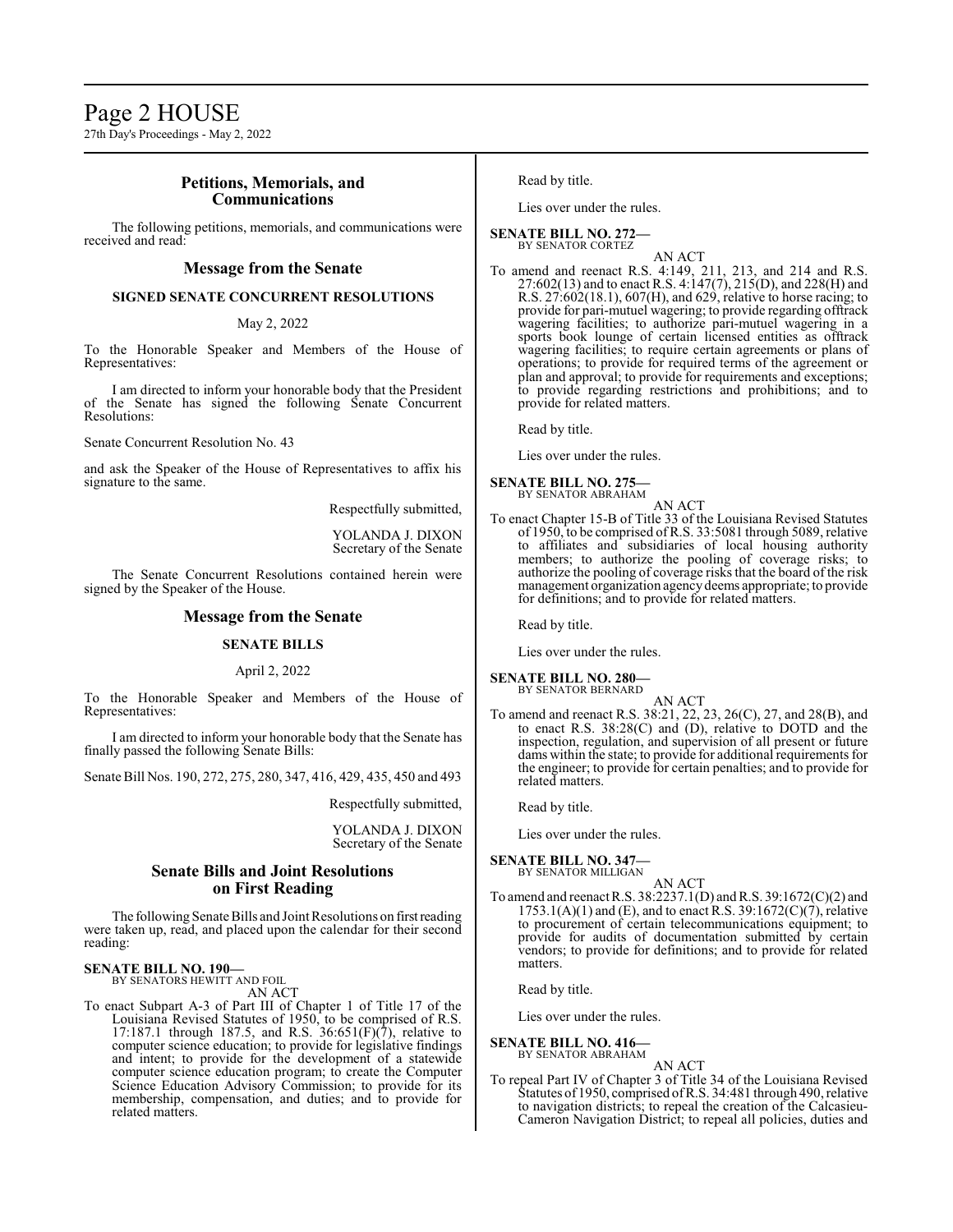# Page 3 HOUSE

27th Day's Proceedings - May 2, 2022

functions created to administer the district; to repeal tax, fee, and bond authority for the district; and to provide for related matters.

Read by title.

Lies over under the rules.

#### **SENATE BILL NO. 429—** BY SENATOR WOMACK

AN ACT

To amend and reenact R.S. 38:2248(B), relative to public works contracts; to provide with respect to substantial completion of public works; to provide for notice and itemization of work to be performed; and to provide for related matters.

Read by title.

Lies over under the rules.

#### **SENATE BILL NO. 435—**

BY SENATORS CORTEZ, BARROW, BOUDREAUX, BOUIE, FESI,<br>FIELDS, HENSGENS, JACKSON, MILLIGAN, FRED MILLS, MIZELL,<br>PEACOCK,POPE,PRICE,STINE,TALBOT AND WOMACK AN ACT

To enact R.S. 32:57(J) and 268, relative to the Louisiana Highway Regulatory Act; to establish the Atchafalaya Basin Bridge as a highway safety corridor; to provide for camera safety devices; to provide relative to traffic regulations; to provide relative to speed limits; to provide relative to driving on the right side, overtaking, and passing; to provide for signs; to provide for penalties; and to provide for related matters.

Read by title.

Lies over under the rules.

# **SENATE BILL NO. 450—**

BY SENATOR STINE

AN ACT

To amend and reenact R.S. 26:271.1(A), relative to microbreweries; to provide for retail sales on or off premises; to provide for transfers; to provide for conditions; and to provide for related matters.

Read by title.

Lies over under the rules.

#### **SENATE BILL NO. 493—** BY SENATOR HEWITT

AN ACT

To enact R.S. 38:1674.16.1, relative to drainage districts; to provide relative to parishes with a population between 245,000 and 265,000; to provide for the levy of a maintenance and operation tax; to provide for an effective date; and to provide for related matters.

Read by title.

Lies over under the rules.

### **Suspension of the Rules**

On motion of Rep. Jefferson, the rules were suspended in order to take up and consider Introduction of Resolutions, House and House Concurrent at this time.

# **Introduction of Resolutions, House and House Concurrent**

The following members introduced the following entitled House and House Concurrent Resolutions, which were read the first time by their titles and placed upon the calendar for their second reading:

#### **HOUSE RESOLUTION NO. 98—**

BY REPRESENTATIVES GLOVER AND JENKINS A RESOLUTION

To commend Pastor James Edward Green on fifty-two years in ministry.

Read by title.

On motion of Rep. Glover, and under a suspension of the rules, the resolution was adopted.

### **HOUSE RESOLUTION NO. 99—**

BY REPRESENTATIVE JEFFERSON A RESOLUTION

To urge and request members of the Louisiana House of Representatives to volunteer to substitute teach in a public school.

Read by title.

Lies over under the rules.

#### **HOUSE RESOLUTION NO. 100—**

BY REPRESENTATIVES FREIBERG, MCKNIGHT, AND SELDERS A RESOLUTION

To commend the University Laboratory School football team on winning the Louisiana High School Athletic Association 2021 Division II state championship.

Read by title.

On motion of Rep. Freiberg, and under a suspension of the rules, the resolution was adopted.

# **HOUSE RESOLUTION NO. 101—** BY REPRESENTATIVE HUGHES

A RESOLUTION

To recognize Wednesday, May 4, 2022, as Literacy Day at the state capitol.

Read by title.

On motion of Rep. Hughes, and under a suspension of the rules, the resolution was adopted.

# **HOUSE RESOLUTION NO. 102—**

BY REPRESENTATIVE PIERRE A RESOLUTION

To recognize Thursday, May 5, 2022, as the thirty-eighth annual Red and White Day at the Legislature of Louisiana.

Read by title.

On motion of Rep. Pierre, and under a suspension of the rules, the resolution was adopted.

#### **HOUSE CONCURRENT RESOLUTION NO. 97—** BY REPRESENTATIVE DUPLESSIS

A CONCURRENT RESOLUTION

To urge and request the Louisiana Housing Corporation to consider emergency preparedness and disaster resiliency characteristics when implementing design criteria for housing developments competing for funding in programs administered by the corporation and to explore sources of federal funds that may be available to retrofit existing buildings using these same emergency preparedness and disaster resiliency design criteria.

Read by title.

Lies over under the rules.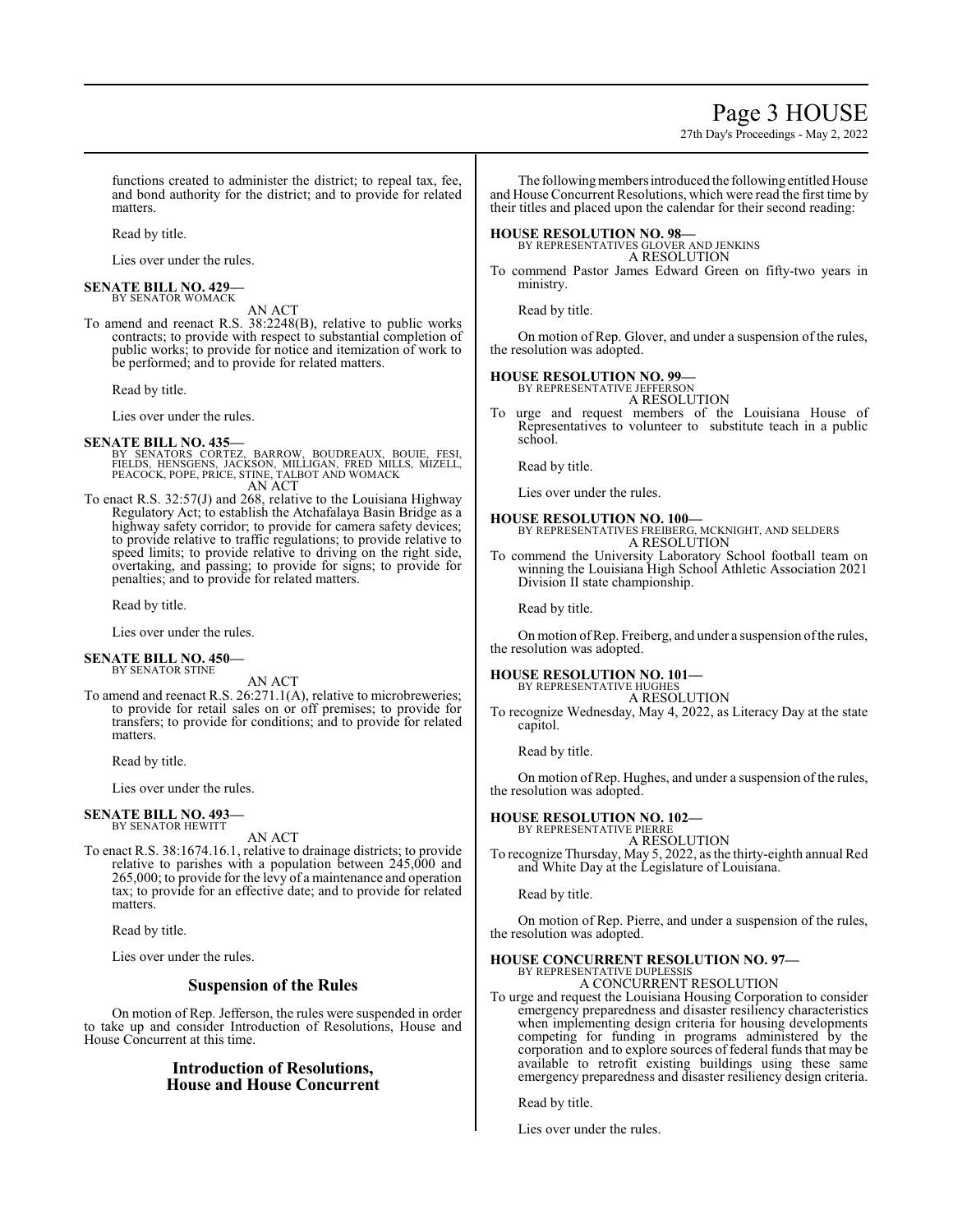# Page 4 HOUSE

27th Day's Proceedings - May 2, 2022

#### **HOUSE CONCURRENT RESOLUTION NO. 98—** BY REPRESENTATIVE ZERINGUE A CONCURRENT RESOLUTION To urge and request continued support for the efforts by the state of Louisiana and other states in the Mississippi River Basin to work together toward achieving the goals of the Gulf Hypoxia Action Plan and a reduction of the hypoxic zone off the coast of Louisiana. Read by title. Lies over under the rules. **Reports of Committees** The following reports of committees were received and read: Report of the Committee on Appropriations May 2, 2022 To the Speaker and Members of the House of Representatives: I am directed by your Committee on Appropriations to submit the following report: House Concurrent Resolution No. 60, by Deshotel Reported favorably. (17-0) House Bill No. 63, by Freeman Reported favorably. (15-0) House Bill No. 612, by Huval Reported with amendments. (18-0) House Bill No. 648, by Hilferty Reported with amendments. (16-0) House Bill No. 656, by Geymann Reported with amendments. (16-0) House Bill No. 786, by Willard Reported with amendments. (16-0) House Bill No. 795, by Pressly Reported with amendments. (17-0) House Bill No. 796, by Willard to submit the following report: Reported favorably. (10-0-1) House Bill No. 705, by Seabaugh Senate Bill No. 102, by Foil Senate Bill No. 363, by Foil Reported with amendments. (11-0) Senate Bill No. 486, by Morris, Jay Reported favorably. (10-0-1) following report: House Bill No. 801, by Goudeau Reported by substitute. (11-0) House Bill No. 802, by Wright Reported with amendments. (11-0) Senate Bill No. 14, by Pope Reported favorably. (10-0) Reported favorably. (9-0)

Chairman

The above Senate Bills reported favorably or with amendments were referred to the Legislative Bureau.

Report of the Committee on

I am directed by your Committee on Transportation, Highways and Public Works to submit the following report:

House Bill No. 1031, by Freiberg Reported with amendments. (9-3)

Senate Bill No. 39, by Bernard Reported favorably. (12-0)

Reported with amendments. (20-0)

House Bill No. 884, by Beaullieu Reported with amendments. (18-0)

House Bill No. 891, by Deshotel Reported favorably. (15-0)

House Bill No. 918, by Wheat Reported with amendments. (15-0)

House Bill No. 978, by Miguez Reported with amendments. (17-3)

> JEROME "ZEE" ZERINGUE Chairman

Report of the Committee on

Civil Law and Procedure

#### May 2, 2022

To the Speaker and Members of the House of Representatives:

I am directed by your Committee on Civil Law and Procedure

House Bill No. 146, by Owen, Charles

Reported with amendments. (9-3-1)

Reported with amendments. (10-0-1)

GREGORY A. MILLER Chairman

The above Senate Bills reported favorably or with amendments were referred to the Legislative Bureau.

Report of the Committee on

Commerce

#### May 2, 2022

To the Speaker and Members of the House of Representatives:

I am directed by your Committee on Commerce to submit the

Senate Bill No. 431, by Mills, Robert

PAULA P. DAVIS

Transportation, Highways and Public Works

May 2, 2022

To the Speaker and Members of the House of Representatives: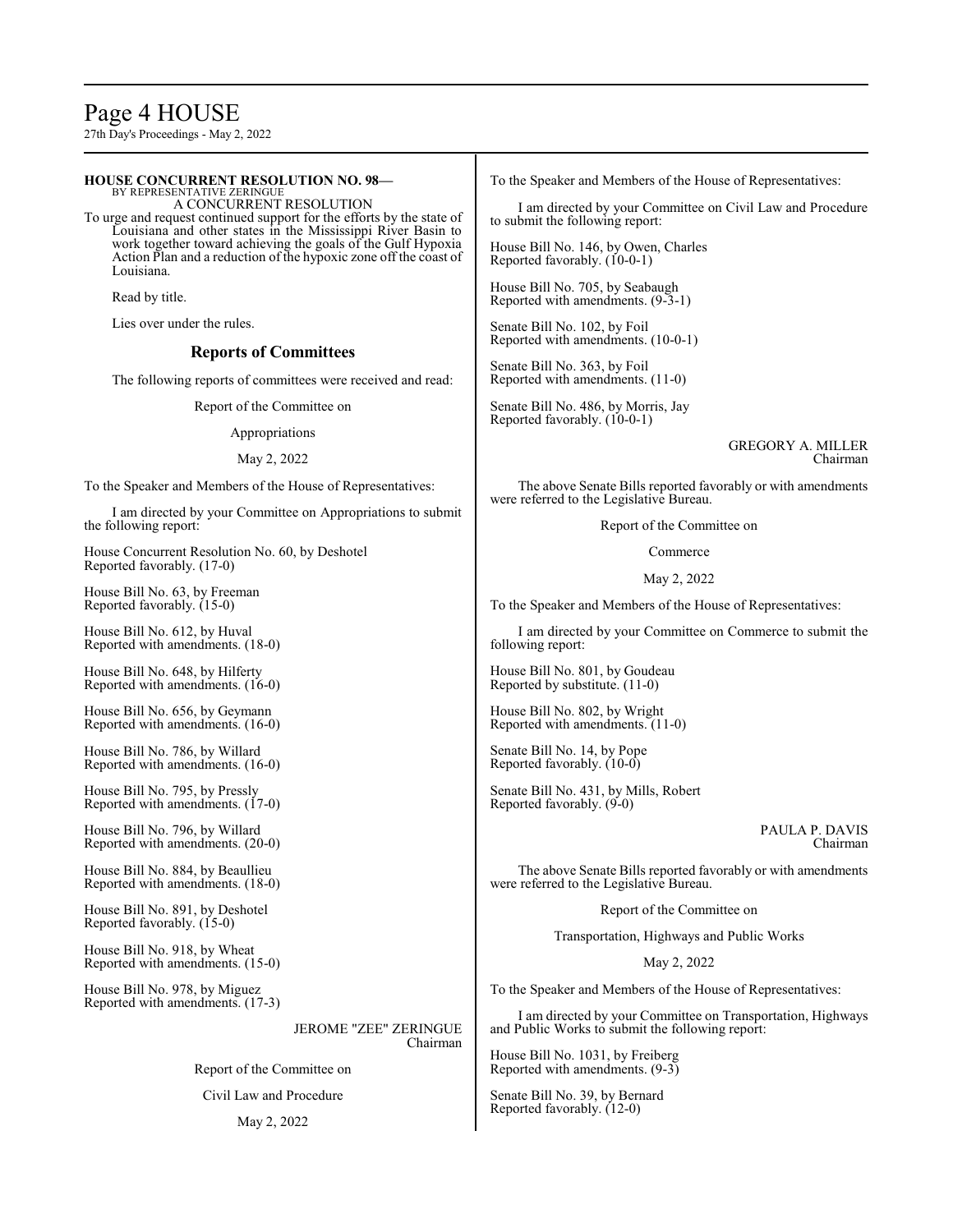# Page 5 HOUSE

27th Day's Proceedings - May 2, 2022

Senate Bill No. 52, by Abraham Reported favorably. (9-0)

Senate Bill No. 61, by McMath Reported favorably. (9-0)

Senate Bill No. 79, by White, B Reported favorably. (10-0)

Senate Bill No. 181, by McMath Reported favorably. (10-0)

Senate Bill No. 211, by Stine Reported favorably. (11-0)

Senate Bill No. 433, by White, B Reported with amendments. (11-0)

> MARK WRIGHT Chairman

The above Senate Bills reported favorably or with amendments were referred to the Legislative Bureau.

Report of the Committee on

Ways and Means

#### May 2, 2022

To the Speaker and Members of the House of Representatives:

I am directed by your Committee on Ways and Means to submit the following report:

House Concurrent Resolution No. 50, by Newell Reported with amendments. (15-0)

House Bill No. 438, by Bacala Reported with amendments. (12-0)

House Bill No. 925, by Butler Reported with amendments. (13-0)

House Bill No. 1018, by Edmonds Reported with amendments. (12-2)

Senate Bill No. 85, by Cortez Reported favorably. (12-0)

Senate Bill No. 129, by Morris, Jay Reported with amendments. (14-0)

Senate Bill No. 217, by Jackson Reported favorably. (11-0)

Senate Bill No. 242, by Allain Reported favorably. (13-0)

Senate Bill No. 293, by Allain Reported favorably. (13-0)

Senate Bill No. 371, by Harris, Jimmy Reported with amendments. (12-0)

> STUART J. BISHOP Chairman

The above Senate Bills reported favorably or with amendments were referred to the Legislative Bureau.

# **House and House Concurrent Resolutions**

# **Lying Over**

The following House and House Concurrent Resolutions lying over were taken up and acted upon as follows:

#### **HOUSE CONCURRENT RESOLUTION NO. 95—** BY REPRESENTATIVE WILLARD A CONCURRENT RESOLUTION

To create the Louisiana Contraflow Task Force to study and make recommendations regarding contraflow throughout the state, including safety recommendations such as the implementation and use of a siren system near populated areas.

Read by title.

Under the rules, the above resolution was referred to the Committee on Transportation, Highways and Public Works.

# **HOUSE CONCURRENT RESOLUTION NO. 96—** BY REPRESENTATIVE MAGEE

A CONCURRENT RESOLUTION To create an America 250 state commission to work jointly with the federal America 250 commission to help plan and coordinate the celebration of the semiquincentennial anniversary of the United States of America.

Read by title.

Under the rules, the above resolution was referred to the Committee on Municipal, Parochial and Cultural Affairs.

# **Senate Bills and Joint Resolutions on Second Reading to be Referred**

The following Senate Bills and Joint Resolutions on second reading to be referred were taken up, read, and referred to committees, as follows:

#### **SENATE BILL NO. 104—**

BY SENATOR MIZELL AN ACT

To enact R.S. 40:2175.8, relative to outpatient abortion facilities; to require outpatient abortion facilities to permit certain communications by patients; to provide for conditions for licensure; to provide for penalties; and to provide for related matters.

Read by title.

Under the rules, the above bill was referred to the Committee on Health and Welfare.

#### **SENATE BILL NO. 131—** BY SENATOR MIZELL

AN ACT

To enact R.S. 17:3383, relative to postsecondary education; to require the Board of Regents and each public postsecondary education management board to adopt policies regarding use of certain computers and computer services; to provide exceptions; and to provide for related matters.

Read by title.

Under the rules, the above bill was referred to the Committee on Education.

**SENATE BILL NO. 271—**

#### BY SENATOR WOMACK AND REPRESENTATIVE ROMERO AN ACT

To amend and reenact R.S. 38:2212(B)(2) and (H) and to enact R.S.  $38:2211(A)(15)$ , relative to bidding requirements on public works projects; to prohibit additional requirements for information requested by public entities; to provide relative to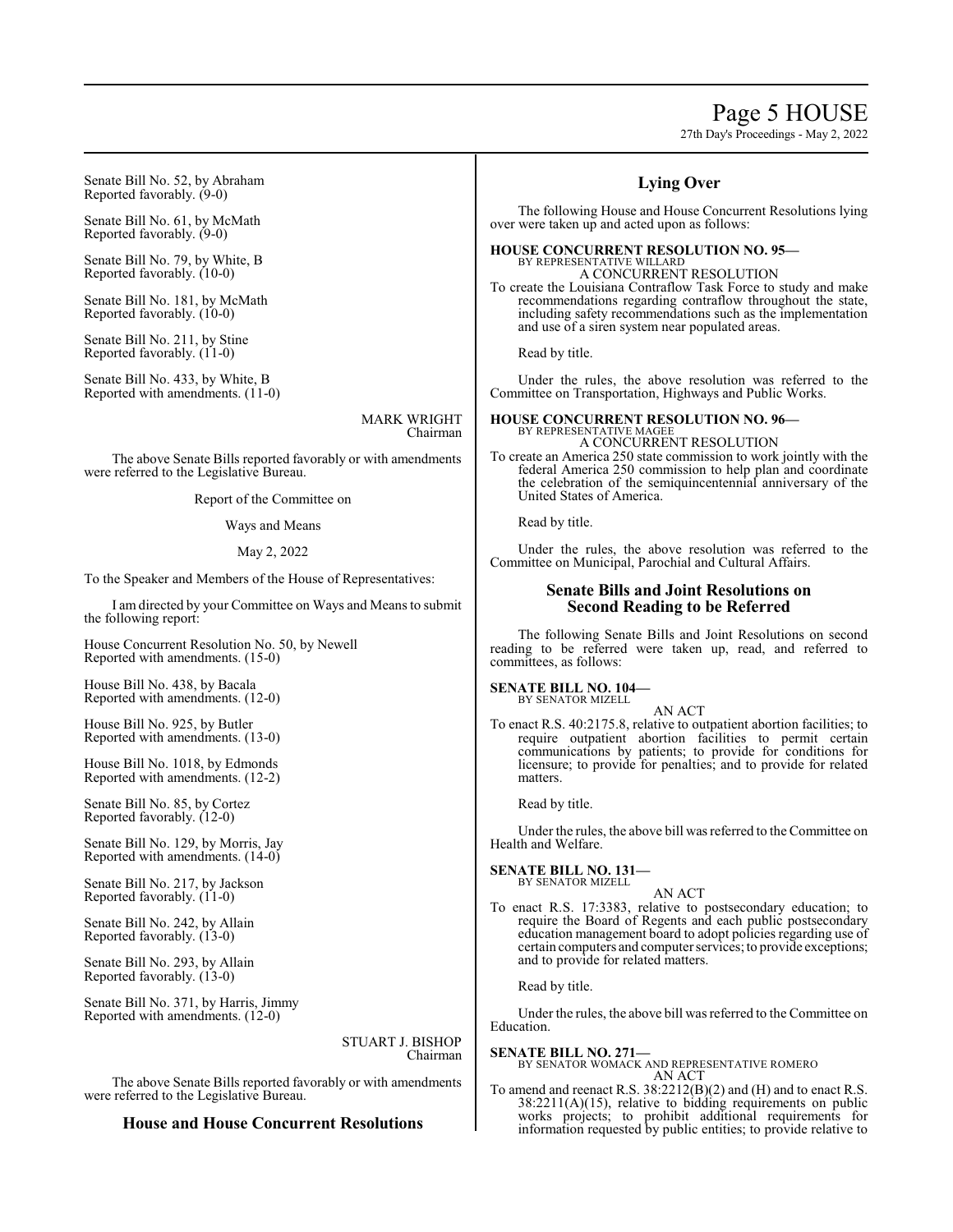# Page 6 HOUSE

27th Day's Proceedings - May 2, 2022

bidders' information on public bids; to provide for definitions; and to provide for related matters.

Read by title.

Under the rules, the above bill was referred to the Committee on Transportation, Highways and Public Works.

#### **SENATE BILL NO. 290—** BY SENATOR CORTEZ

AN ACT

To amend and reenact the introductory paragraph of R.S. 27:27.1(C) and 27.1(C)(1), (3), and (8), (D)(1), (3), and (4), (E), (F), (J), the introductory paragraph of (L), and (M), 627, and 628(B), relative to sports wagering; to specifically include operators and electronic wagering in compulsive and problem gambling programs; to add certain parties to the exception from liability for certain disclosure of information; to allow the division of a licensee's promotional playcredit between platforms; to provide a method of proportionate distribution of revenue dedicated to local government; and to provide for related matters.

Read by title.

Under the rules, the above bill was referred to the Committee on Administration of Criminal Justice.

# **SENATE BILL NO. 314—** BY SENATOR CORTEZ

AN ACT

To amend and reenact R.S.  $4:213(2), 214(A)(4), (K)(1), (2)$  and (3), and (L),  $216(E)(1)$ ,  $217(E)$ , and  $228(A)$ ,  $(C)$  and  $(G)$ , relative to historic horse racing; to provide for offtrack wagering facilities; to provide for commissions on wagers; to provide for purse supplements; to provide for prohibitions; to provide for definitions; and to provide for related matters.

Read by title.

Under the rules, the above bill was referred to the Committee on Commerce.

#### **SENATE BILL NO. 359—** BY SENATOR JACKSON

AN ACT

To amend and reenact R.S. 40:2608(A)(1), (2), and (4) and 2610(A), relative to forfeiture; to provide relative to receipt of notice of forfeiture; to provide relative to extension of time for filing of claims to seized property; to provide relative to time limits; and to provide for relative matters.

Read by title.

Under the rules, the above bill was referred to theCommittee on Administration of Criminal Justice.

#### **SENATE BILL NO. 423—** BY SENATOR FOIL

AN ACT

To amend and reenact R.S.  $38:2295(C)(1)$ , relative to plans and specifications for public works; to provide for clarification of requirements for prior approval; to provide for adjusting the time response period for particular products; to provide for technical corrections; and to provide for related matters.

Read by title.

Under the rules, the above bill was referred to the Committee on Transportation, Highways and Public Works.

# **SENATE BILL NO. 430—**

BY SENATOR WOMACK AN ACT

To enact R.S. 17:85.1, relative to naming a gymnasium at Monterey High School; to authorize the Concordia Parish School Board to name the new gymnasium at Monterey High School in honor of Jack Bairnsfather; and to provide for related matters.

Read by title.

Under the rules, the above bill was referred to the Committee on Education.

# **SENATE BILL NO. 443—**

BY SENATOR ALLAIN

AN ACT To amend and reenact R.S. 47:303.1(C) and (G) and to repeal R.S. 47:303.1(D), relative to direct payment numbers; to provide for uniformdirect payment number procedures and appeal rights for local tax collectors; and to provide for related matters.

Read by title.

Under the rules, the above bill was referred to the Committee on Ways and Means.

# **SENATE BILL NO. 461—** BY SENATOR REESE

AN ACT

To enact R.S. 33:423.30, relative to the Vinton Police Department; to authorize the police chief to discipline police personnel; and to provide for related matters.

Read by title.

Under the rules, the above bill was referred to the Committee on Municipal, Parochial and Cultural Affairs.

# **SENATE BILL NO. 490—**

BY SENATOR CORTEZ

AN ACT To amend and reenact R.S. 40:1379.1(N) and to enact Chapter 12 of Title 24 of the Louisiana Revised Statutes of 1950, to be comprised ofR.S. 24:681 through 685 and 691 through 693 and R.S. 40:2402(3)(f), relative to capitol security; to provide for a director of capitol security; to provide for the qualifications, compensation, duties and functions of the director; to provide for capitol security officers; to provide for the manner in which certain special officer commissions may be issued; to create the Capitol Security Council; to provide for the composition and membership of the council; to provide for the powers and duties of the council; to provide for definitions; and to provide for related matters.

Read by title.

Under the rules, the above bill was referred to the Committee on House and Governmental Affairs.

# **House and House Concurrent Resolutions Reported by Committee**

The following House and House Concurrent Resolutions reported by committee were taken up and acted upon as follows:

**HOUSE CONCURRENT RESOLUTION NO. 13—**<br>BY REPRESENTATIVES CHARLES OWEN, EDMONSTON, MIKE<br>JOHNSON, AND SEABAUGH A CONCURRENT RESOLUTION

To encourage the Congress of the United States and the President of the United States to take proactive measures to stand firmly against the totalitarian efforts of the world Marxist/communist movement and to protect the citizens of our great state and this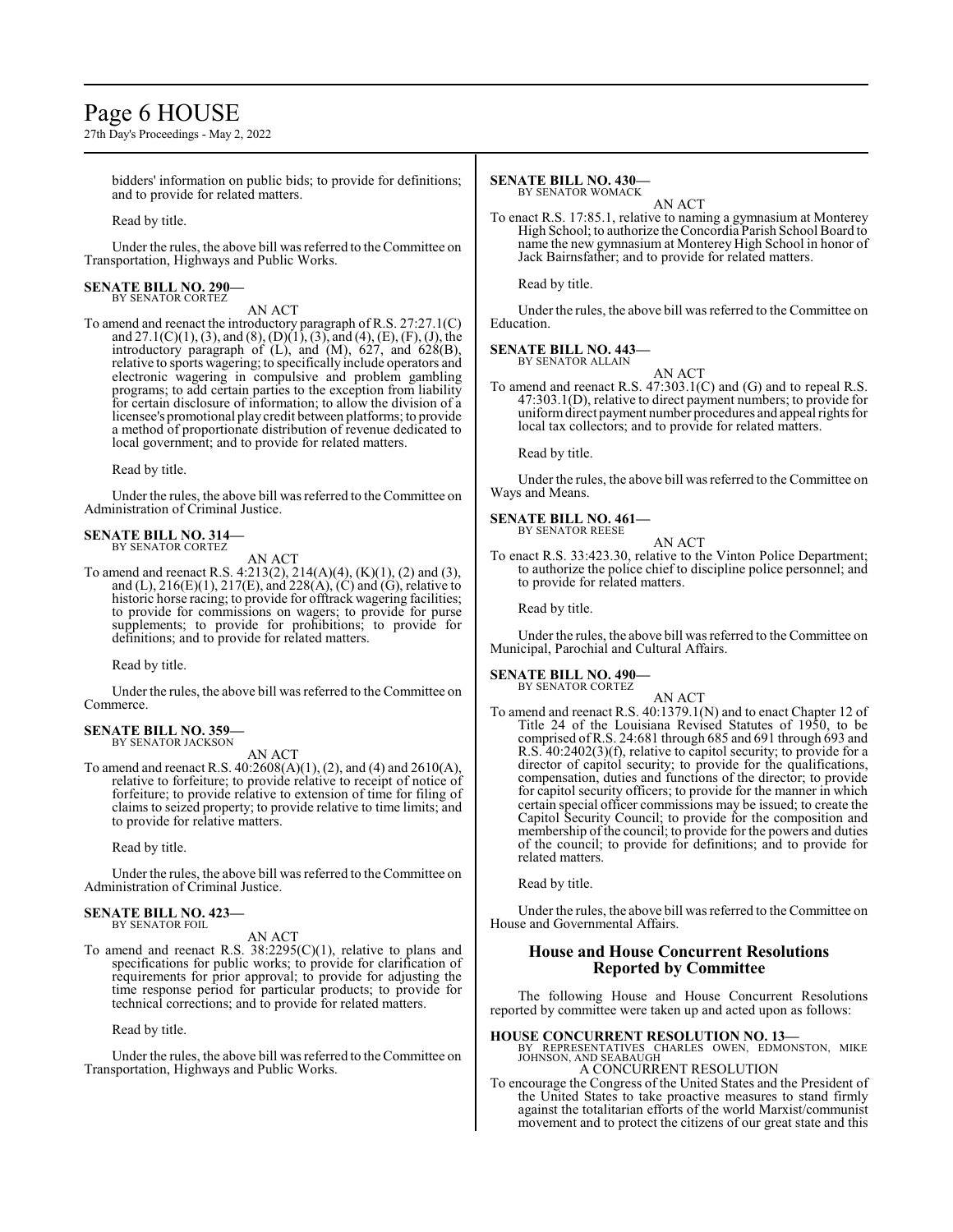# Page 7 HOUSE

27th Day's Proceedings - May 2, 2022

nation from the leviathan and evil that is the Chinese Communist Party.

Read by title.

Reported favorably by the Committee on Judiciary.

Onmotion ofRep. Gaines, the resolution was ordered engrossed and passed to its third reading.

# **HOUSE CONCURRENT RESOLUTION NO. 70—** BY REPRESENTATIVE FREEMAN

A CONCURRENT RESOLUTION

To urge and request the Louisiana Supreme Court to adopt minimum continuing legal education requirements of certain judges, district attorneys, and assistant district attorneys on the topic of domestic violence.

Read by title.

Reported favorably by the Committee on Judiciary.

On motion ofRep. Gaines, the resolution was ordered engrossed and passed to its third reading.

#### **HOUSE CONCURRENT RESOLUTION NO. 71—** BY REPRESENTATIVE WHITE

A CONCURRENT RESOLUTION

To urge and request the Louisiana State Law Institute to study proposed changes by the Office of Language Access Stakeholder Committee of the Louisiana Supreme Court and make recommendations to the Legislature of Louisiana regarding the laws on the use of interpreters in court proceedings.

Read by title.

Reported favorably by the Committee on Judiciary.

On motion ofRep. Gaines, the resolution was ordered engrossed and passed to its third reading.

# **House Bills and Joint Resolutions on Second Reading Reported by Committee**

The following House Bills and Joint Resolutions on second reading reported by committee were taken up and acted upon as follows:

# **HOUSE BILL NO. 237—** BY REPRESENTATIVE JENKINS

AN ACT

To amend and reenact Item (g)(4)(b) of Paragraph 22 of Article XIV, Section 15.1 of the 1921 Constitution of Louisiana, as amended, continued as a statute pursuant to Article X, Section 18 of the 1974 Constitution of Louisiana, and R.S. 33:2492(7)(d)(ii) and to repeal R.S. 33:2552(7)(d)(ii), relative to the municipal fire and police civil service; to provide relative to the administration of tests by the state examiner; to make certain provisions applicable only to the city of Shreveport; and to provide for related matters.

Read by title.

Reported favorably by the Committee on Municipal, Parochial and Cultural Affairs.

On motion ofRep. Edmonds, the bill was ordered engrossed and passed to its third reading.

# **HOUSE BILL NO. 241—**

BY REPRESENTATIVE RISER

AN ACT To amend and reenact R.S. 23:1772(A)(1) and (C), relative to the Fresh Start Proper Worker Classification Initiative; to provide for an application period; to require the payment of unemployment taxes and interest; to provide for the forgiveness of penalties; to allow for a payment schedule; and to provide for related matters.

Read by title.

Reported by substitute by the Committee on Labor and Industrial Relations.

The substitute was read by title as follows:

**HOUSE BILL NO. 1067** (Substitute for House Bill No. 241 by Representative Riser)— BY REPRESENTATIVE RISER

AN ACT

To amend and reenact the heading of Part XIII of Chapter 11 of Title 23 of the Louisiana Revised Statutes of 1950, R.S. 23:1771(A), 1773,and 1775(B) and (C)(2), and R.S. 47:1508, to enact R.S. 23:1775(F) and R.S. 47:1576.3 and 1576.4, and to repeal R.S. 23:1772, 1774, and 1776, relative to the Fresh Start Proper Worker Classification Initiative and the Voluntary Disclosure Program; to provide for definitions; to provide for eligibility requirements for participation in the Voluntary Disclosure Program; to provide for the payment of unemployment taxes and penalties; to provide for withholding taxes, interest, and penalties; to provide for compliance with federal laws and regulations; to provide for a safe harbor; to provide for unemployment interest; to provide for a public records exception; to require the Department of Revenue to promulgate rules and regulations; and to provide for related matters.

Read by title.

On motion of Rep. Carpenter, the substitute was adopted and became House Bill No. 1067 by Rep. Riser, on behalf of the Committee on Labor and Industrial Relations, as a substitute for House Bill No. 241 by Rep. Riser.

Under the rules, lies over in the same order of business.

#### **HOUSE BILL NO. 255—**

BY REPRESENTATIVE HILFERTY AN ACT

To repeal Section 6 of Act 110 of the 2020 Regular Session of the Legislature of Louisiana, relative to the assessment, collection, and distribution of certain court costs and fees in the parish of Orleans; to provide relative to certain termination dates of existing laws; and to provide for related matters.

Read by title.

Reported by substitute by the Committee on Judiciary.

The substitute was read by title as follows:

**HOUSE BILL NO. 1068** (Substitute for House Bill No. 255 by Representative Hilferty)— BY REPRESENTATIVE HILFERTY

AN ACT

To amend and reenact Section 6 of Act 110 of the 2020 Regular Session of the Legislature of Louisiana, relative to the assessment, collection, and distribution of certain court costs and fees in the parish of Orleans; to provide for the termination date of existing law; and to provide for related matters.

Read by title.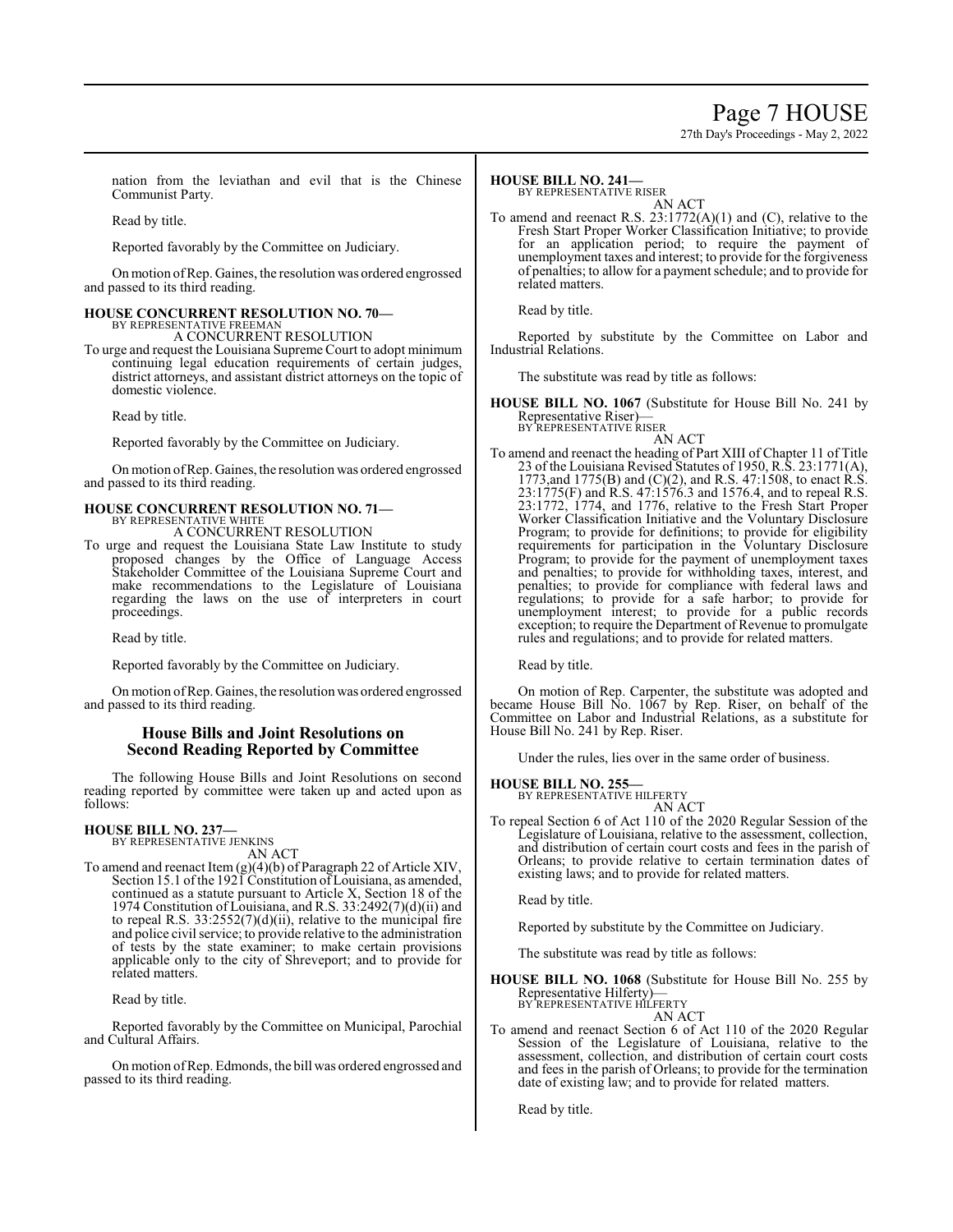# Page 8 HOUSE

27th Day's Proceedings - May 2, 2022

On motion of Rep. Gaines, the substitute was adopted and became House Bill No. 1068 by Rep. Hilferty, on behalf of the Committee on Judiciary, as a substitute for House Bill No. 255 by Rep. Hilferty.

Under the rules, lies over in the same order of business.

# **HOUSE BILL NO. 461—**

BY REPRESENTATIVE JORDAN AN ACT

To repeal Subpart G of Part I of Chapter 2 of Title 33 of the Louisiana Revised Statutes of 1950, comprised of R.S. 33:441 through 457, relative to mayors' courts; to abolish all mayors' courts; and to provide for related matters.

Read by title.

Reported by substitute by the Committee on Judiciary.

The substitute was read by title as follows:

**HOUSE BILL NO. 1069** (Substitute for House Bill No. 461 by Representative Jordan)— BY REPRESENTATIVE JORDAN

AN ACT

To amend and reenact R.S. 33:441 through 447.16, 448(C) and (D), 449(C), 451(C), 453(B), 454(B), 455(B), 456(B), and 457(B), relative to municipal courts; to provide relative to mayors' courts; to provide for the appointment of magistrates to preside over mayors' courts; to provide for the qualifications and appointment of magistrates; and to provide for related matters.

Read by title.

On motion of Rep. Gaines, the substitute was adopted and became House Bill No. 1069 by Rep. Jordan, on behalf of the Committee on Judiciary, as a substitute for House Bill No. 461 by Rep. Jordan.

Under the rules, lies over in the same order of business.

#### **HOUSE BILL NO. 494—** BY REPRESENTATIVE ROMERO

AN ACT

To amend and reenact R.S. 26:241(15) and 803(3), relative to brewery operations; to provide for sales at multiple facilities; to provide for sales to retail dealers and special events; to provide relative to taxation; to provide for permitting; to provide for agreements with suppliers; and to provide for related matters.

Read by title.

Reported favorably by the Committee on Judiciary.

Under the rules, the above bill was ordered engrossed and recommitted to the Committee on Appropriations.

#### **HOUSE BILL NO. 524—**

BY REPRESENTATIVE LYONS AN ACT

To amend and reenact R.S. 27:625(G)(5) and R.S. 29:726.6(Section heading) and to enact R.S. 29:726.7, relative to services for people with disabilities affected by disasters; to create the Disability-Focused Disaster Preparedness and Response Fund as a special fund in the state treasury; to provide for dedication to the fund of revenue from the tax upon net gaming proceeds from sports wagering; to authorize the use of monies in the fund for certain purposes; to create and provide for a program to conduct needs assessments among, and provide services to, people with disabilities affected by disasters; to provide for duties and responsibilities of the Governor's Office of Homeland Security and Emergency Preparedness with respect to the program; to authorize the Governor's Office of Homeland

Security and Emergency Preparedness to utilize certain monies for administrative costs and grant administration; to require the Governor's Office of Homeland Security and Emergency Preparedness to contract with a disability assessment and coordination entity for certain functions; to provide relative to state actions to obtain federal reimbursement for certain disaster-related expenses; and to provide for related matters.

Read by title.

Reported favorably by the Committee on Judiciary.

Under the rules, the above bill was ordered engrossed and recommitted to the Committee on Appropriations.

#### **HOUSE BILL NO. 553—**

BY REPRESENTATIVE MCKNIGHT AN ACT

To amend and reenact R.S. 40:1047(A)(introductory paragraph) and (2) and (B) and (C), and to repeal R.S.  $40:1047(A)(3)$  through  $(6)$ ,  $(B)(1)$  through  $(3)$ ,  $(D)$ , and  $(E)$ , relative to suitability requirements for persons associated with production of therapeutic marijuana; to provide for definitions; to prohibit government agencies fromconducting suitability investigations and criminal background checks as a requirement for licensure to produce therapeutic marijuana; to permit contractors to conduct background checks as a condition of employment; to provide for an effective date; and to provide for related matters.

Read by title.

Reported with amendments by the Committee on Agriculture, Forestry, Aquaculture, and Rural Development.

The committee amendments were read as follows:

#### **HOUSE COMMITTEE AMENDMENTS**

Amendments proposed by House Committee on Agriculture, Forestry, Aquaculture, and Rural Development to Original House Bill No. 553 by Representative McKnight

#### AMENDMENT NO. 1

On page 1, line 2, after "reenact" and before the comma "," delete "R.S. 40:1047" and insert "R.S. 40:1047(A)(introductory paragraph) and (2) and (B) and (C), and to repeal  $\hat{R}$ . S. 40:1047(A)(3) through (6),  $(\vec{B})(1)$  through  $(\vec{3})$ ,  $(\vec{D})$ , and  $(\vec{E})$ "

#### AMENDMENT NO. 2

On page 1, line 3, after "marijuana;" delete the remainder of the line and delete lines 4 through 7 in their entirety and insert the following:

"to provide for definitions; to prohibit government agencies from conducting suitability investigations and criminal background checks as a requirement for licensure to produce therapeutic marijuana; to permit contractors to conduct background checks as a condition of employment; to provide"

### AMENDMENT NO. 3

On page 1, line 10, after "Section 1." and before "hereby" delete "R.S. 40:1047 is" and insert "R.S. 40:1047(A)(introductory paragraph) and (2) and (B) and (C) are"

#### AMENDMENT NO. 4

On page 1, line 13, after "authorization" delete the remainder of the line and at the beginning of line 14 delete "and Forestry"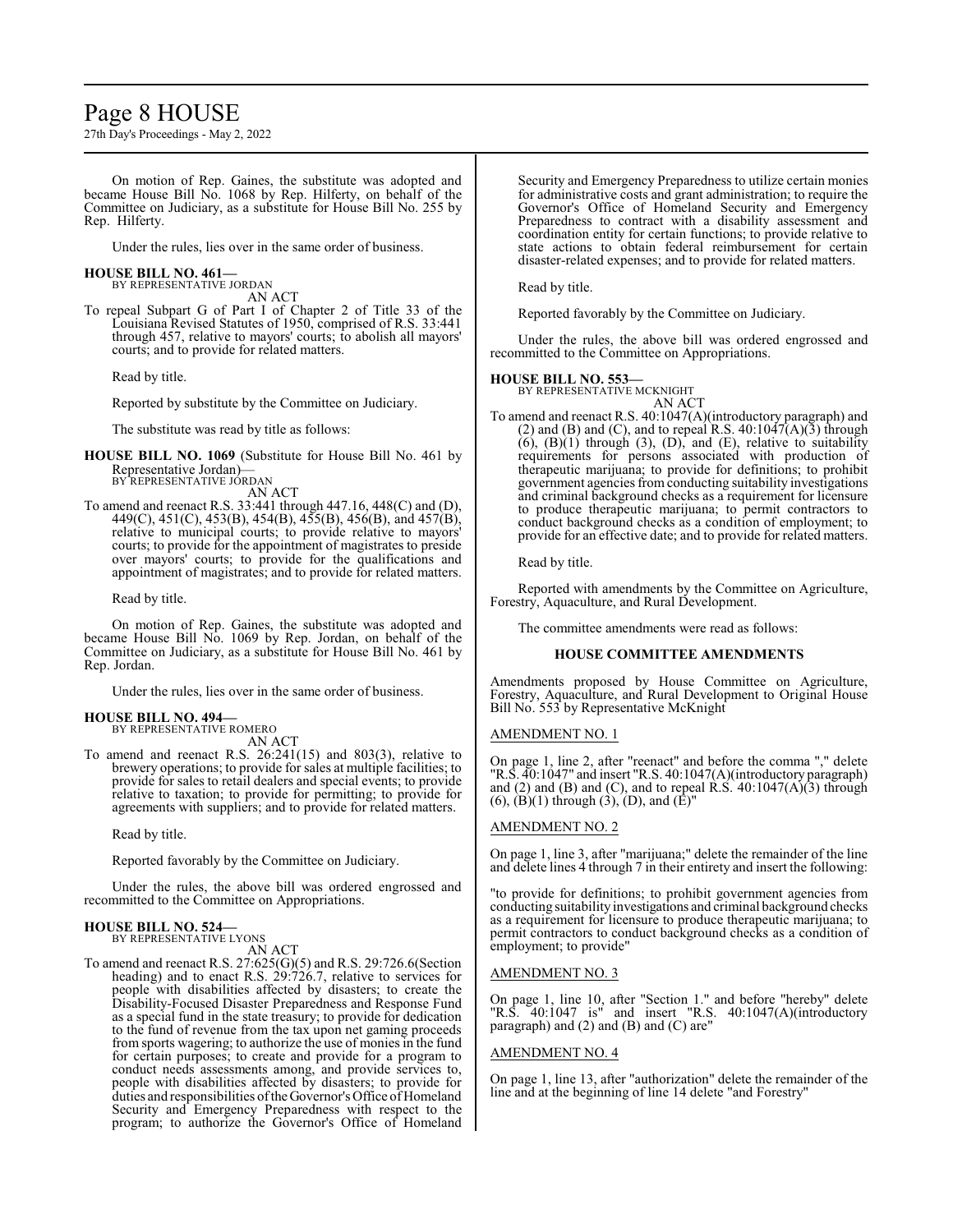# Page 9 HOUSE

27th Day's Proceedings - May 2, 2022

# AMENDMENT NO. 5

On page 1, delete lines 17 through 20 in their entirety and insert a set of asterisks "\*\*

### AMENDMENT NO. 6

On page 2, at the beginning of line 1, change " $(2)$ " to " $(2)$ "

## AMENDMENT NO. 7

On page 2, at the beginning of line 4, delete "(1)"

### AMENDMENT NO. 8

On page 2, delete lines 10 through 29 in their entirety and insert the following:

"B. In addition to any other requirements established by department rules, the department shall require an applicant, as condition of eligibility for licensure: No applicant for a specialty license or permit for the production of recommended marijuana for therapeutic use issued pursuant to R.S. 40:1046(H) or a contractor shall be required to undergo a suitability investigation or submit to a criminal history background check conducted by any government agency as a prerequisite to obtaining a license or permit.

C. In accordance with the provisions and procedure prescribed by this Section, the department shall request and obtain state and national criminal history record information from the bureau and the FBI relative to any applicant for licensure whose fingerprints the department has obtained pursuant to this Section for the purpose of determining the applicant's suitability and eligibility for licensure. Unless otherwise provided by law, nothing in this Section shall be construed to limit or prohibit a contractor from considering the results of a background check of a prospective employee in making the final determination of whether to employ the person.

#### AMENDMENT NO. 9

Delete pages 3 and 4 in their entirety and on page 5, delete lines 1 through 22 in their entirety and insert the following:

"Section 2. R.S. 40:1047(A)(3) through (6), (B)(1) through (3), (D), and (E) are hereby repealed in their entirety."

#### AMENDMENT NO. 10

On page 5, at the beginning of line 23, change "Section 2." to "Section 3."

On motion of Rep. McFarland, the amendments were adopted.

On motion of Rep. McFarland, the bill, as amended, was ordered engrossed and passed to its third reading.

### **HOUSE BILL NO. 554—** BY REPRESENTATIVE MINCEY

AN ACT

To amend and reenact R.S. 26:241(17), 271(A)(5), and 271.1, relative to microbrewery operations; to provide for definitions; to provide relative to permitting; to provide relative to wholesale limited sales; to provide relative to taxation; and to provide for related matters.

Read by title.

Reported favorably by the Committee on Judiciary.

On motion of Rep. Gaines, the bill was ordered engrossed and passed to its third reading.

#### **HOUSE BILL NO. 662—**

BY REPRESENTATIVE ZERINGUE

AN ACT To amend and reenact R.S. 13:61(E), relative to the Judicial Council; to provide relative to the review of judicial districts and appellate circuits; to provide for annual reporting; to provide relative to judgeships; and to provide for related matters.

Read by title.

Reported with amendments by the Committee on Judiciary.

The committee amendments were read as follows:

#### **HOUSE COMMITTEE AMENDMENTS**

Amendments proposed byHouse Committee on Judiciary to Original House Bill No. 662 by Representative Zeringue

### AMENDMENT NO. 1

On page 1, line 13, after "factors" and before the period "." insert the following:

including the findings and recommendations of the Judicial Structure Task Force established by House Resolution No. 30 of the 2022 Regular Session of the Legislature.

On motion of Rep. Gaines, the amendments were adopted.

On motion of Rep. Gaines, the bill, as amended, was ordered engrossed and passed to its third reading.

#### **HOUSE BILL NO. 759—**

BY REPRESENTATIVE SCHEXNAYDER AN ACT

To amend and reenact R.S. 29:725.5(A), 726(C), (E)(15), (16), (25) through (28), 729(E)(6) and (12), and 731 and R.S. 39:1617, 1619(B), and 1620, to enact R.S. 39:1572(B)(7) and 1621(D), and to repeal R.S. 29:726(E)(29), relative to the Governor's Office of Homeland Security and Emergency Preparedness; to provide for the promulgation of administrative rules; to provide for a statewide emergency management software system; to provide for mandatory training requirements, implementation, and maintenance of records; to provide relative to a mandatory number of full-time employees in parish offices of homeland security and emergency preparedness; to provide relative to prepositioned contracts; to provide relative to procurement; to provide for reporting; to provide for temporary housing assistance; to provide for eligibility; to provide for exemptions; to provide for an effective date; and to provide for related matters.

Read by title.

Reported by substitute by the Committee on Judiciary.

The substitute was read by title as follows:

**HOUSE BILL NO. 1070** (Substitute for House Bill No. 759 by Representative Schexnayder)— BY REPRESENTATIVE SCHEXNAYDER

$$
\overline{AN ACT}
$$

To amend and reenact R.S.  $29:725(A)$  and  $726(F)$ , to enact R.S. 29:725(K), 726(G), and 728(G), and to repeal R.S. 29:725.5, 726(E)(25), and 731, relative to the Governor's Office of Homeland Security and Emergency Preparedness; to provide requirements forthe statewide emergencymanagement software system; to provide for mandatory training requirements; to provide relative to employees in parish offices of homeland security and emergency preparedness; to provide relative to prepositioned contracts; to provide relative to procurement; to provide for reporting; to provide for temporary housing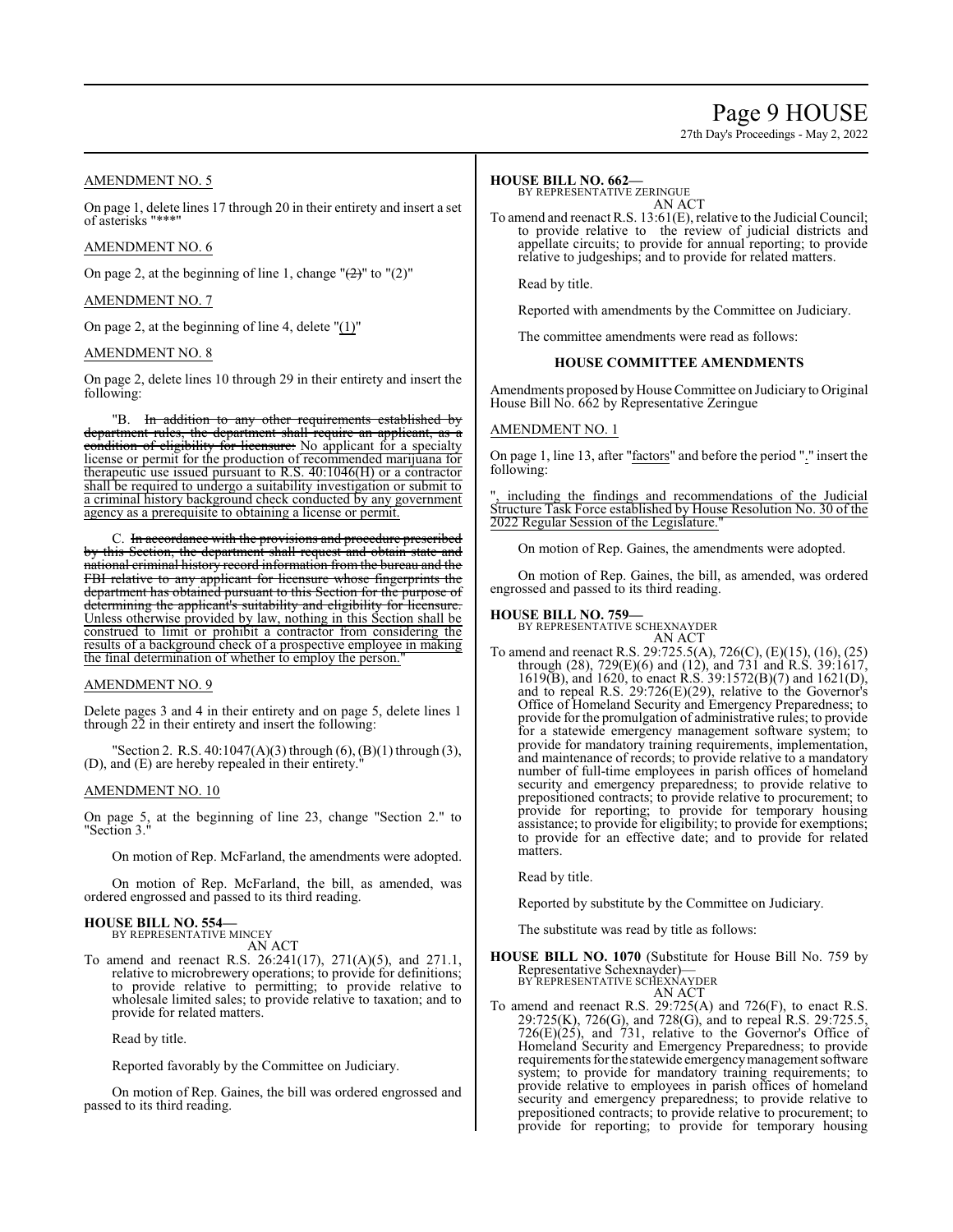# Page 10 HOUSE

27th Day's Proceedings - May 2, 2022

assistance; to provide for eligibility; to provide relative to waivers of local land use regulations; to provide for exemptions; to provide for an effective date; and to provide for related matters.

Read by title.

On motion of Rep. Gaines, the substitute was adopted and became House Bill No. 1070 by Rep. Schexnayder, on behalf of the Committee on Judiciary, as a substitute for House Bill No. 759 by Rep. Schexnayder.

Under the rules, lies over in the same order of business.

#### **HOUSE BILL NO. 777—** BY REPRESENTATIVE GLOVER

AN ACT

To amend and reenact R.S. 33:2476.6, relative to the municipal fire and police civil service board in certain municipalities; to provide relative to the office of board secretary; to provide relative to the salary and benefits of the secretary; and to provide for related matters.

Read by title.

Reported favorably by the Committee on Municipal, Parochial and Cultural Affairs.

On motion ofRep. Edmonds, the bill was ordered engrossed and passed to its third reading.

#### **HOUSE BILL NO. 818—**

BY REPRESENTATIVE HUGHES AN ACT

To amend and reenact R.S. 13:2575(A)(2), (B)(2), (D)(2), and (F)(2), relative to administrative adjudication; to provide relative to blighted or abandoned property; to provide for procedures; to provide for exemptions for certain populations; and to provide for related matters.

Read by title.

Reported favorably by the Committee on Municipal, Parochial and Cultural Affairs.

On motion ofRep. Edmonds, the bill was ordered engrossed and passed to its third reading.

- **HOUSE BILL NO. 840—** BY REPRESENTATIVES BAGLEY, ECHOLS, PRESSLY, SEABAUGH, AND TURNER AND SENATORS MILLIGAN AND PEACOCK AN ACT
- To amend and reenact R.S. 16:17(E), relative to pretrial diversion or intervention programs; to provide relative to the assessment of a reasonable fee; to provide for the collection of such fee; to provide for the disbursement of the proceeds of such fee; to provide for the duties of the sheriff; and to provide for related matters.

Read by title.

Reported by substitute by the Committee on Judiciary.

The substitute was read by title as follows:

- **HOUSE BILL NO. 1071** (Substitute for House Bill No. 840 by Representative Bagley)— BY REPRESENTATIVES BAGLEY, ECHOLS, PRESSLY, SEABAUGH, AND TURNER AND SENATORS MILLIGAN AND PEACOCK
- AN ACT To amend and reenact R.S. 40:2266.1(F), relative to criminalistics laboratory commissions; to provide for additional funding for optional revenues for criminalistics laboratories; and to provide for related matters.

Read by title.

On motion of Rep. Gaines, the substitute was adopted and became House Bill No. 1071 by Rep. Bagley, on behalf of the Committee on Judiciary, as a substitute for House Bill No. 840 by Rep. Bagley.

Under the rules, lies over in the same order of business.

#### **HOUSE BILL NO. 874—** BY REPRESENTATIVE STAGNI

AN ACT

To amend and reenact Subparagraphs(9)(b), (c), and (e), and Subsubparagraph(9)(d)(i) of Article XIV, Section 15.1 of the 1921 Constitution of Louisiana, as amended, continued as a statute pursuant to Article X, Section 18 of the 1974 Constitution of Louisiana, and R.S. 33:2479(H), relative to the municipal fire and police civil service; to provide relative to the appointment, supervision, and discharge of the deputy state examiner; to remove certain powers granted to the State Civil Service Commission with respect to the deputy state examiner; and to provide for related matters.

Read by title.

Reported favorably by the Committee on Municipal, Parochial and Cultural Affairs.

Onmotion ofRep. Edmonds, the bill was ordered engrossed and passed to its third reading.

#### **HOUSE BILL NO. 878—**

BY REPRESENTATIVE HORTON AN ACT

To enact R.S. 33:2581.3, relative to the classified police service; to provide that the development of hearing loss while employed in the classified police service is an occupational disease; to provide for benefits to an affected employee; to create a rebuttable presumption that such hearing loss developed during employment under certain circumstances; to require certain persons appointed to the classified police service to submit to a baseline audiology examination; and to provide for related matters.

Read by title.

Reported by substitute by the Committee on Municipal, Parochial and Cultural Affairs.

The substitute was read by title as follows:

**HOUSE BILL NO. 1072** (Substitute for House Bill No. 878 by Representative Horton)— BY REPRESENTATIVES HORTON, DUBUISSON, EDMONDS, FARNUM, FONTENOT, FREIBERG, KERNER, MCKNIGHT, SCHAMERHORN, AND **STAGNI** 

#### AN ACT

To enact R.S. 33:2581.3, relative to the classified police service; to provide that the development of hearing loss while employed in the classified police service is an occupational disease; to provide for benefits to an affected employee; to create a rebuttable presumption that such hearing loss developed during employment under certain circumstances; to require certain persons appointed to the classified police service to submit to certain audiology examinations; and to provide for related matters.

Read by title.

On motion of Rep. Edmonds, the substitute was adopted and became House Bill No. 1072 by Rep. Horton, on behalf of the Committee on Municipal, Parochial and Cultural Affairs, as a substitute for House Bill No. 878 by Rep. Horton.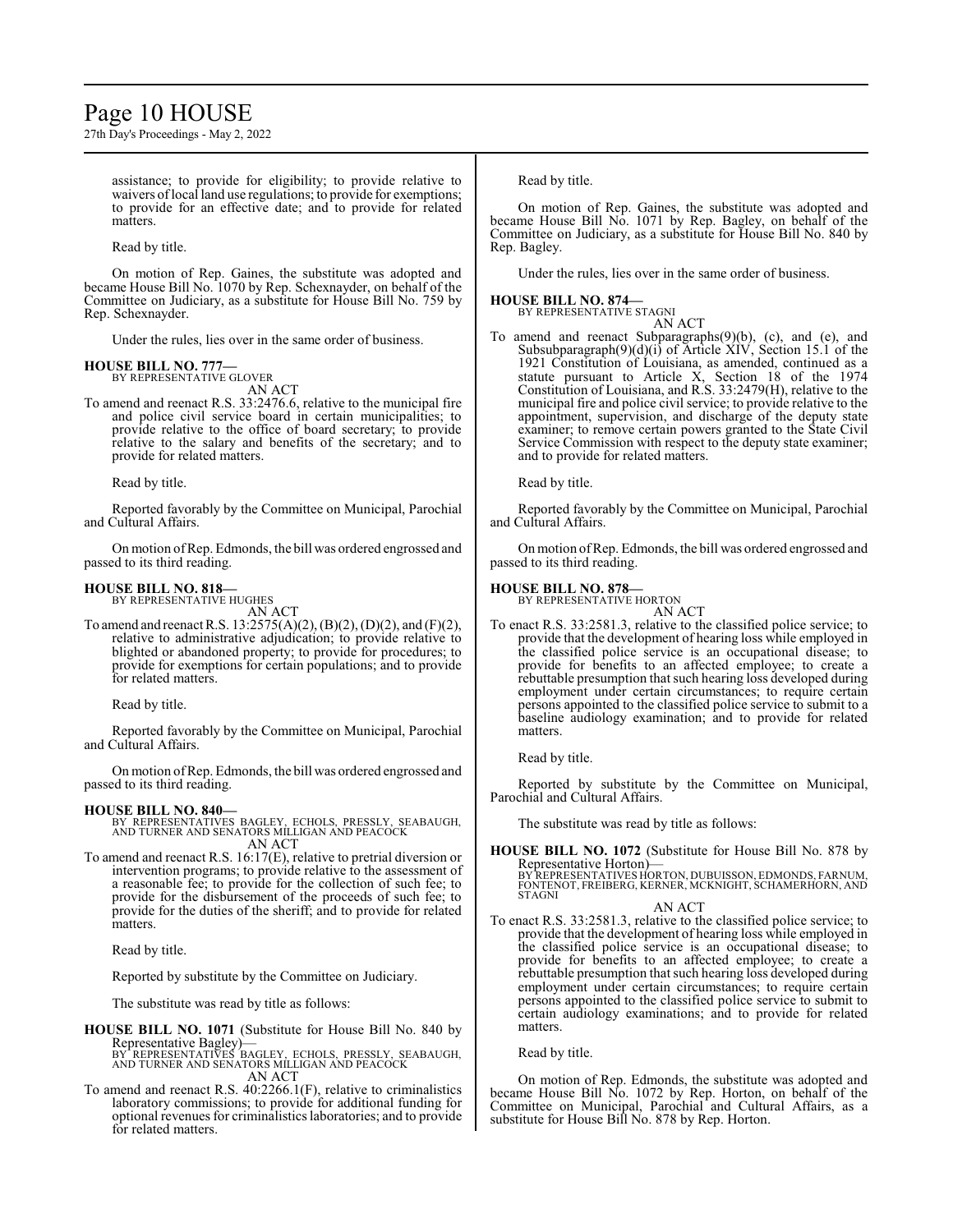# Page 11 HOUSE

27th Day's Proceedings - May 2, 2022

Under the rules, lies over in the same order of business.

#### **HOUSE BILL NO. 879—** BY REPRESENTATIVE GADBERRY

AN ACT

To amend and reenact R.S. 33:1233(A)(3), relative to parish governing authorities; to provide relative to the compensation of parish governing authority members; to provide relative to an authorized expense allowance; to increase the maximumamount authorized to be paid; and to provide for related matters.

Read by title.

Reported favorably by the Committee on Municipal, Parochial and Cultural Affairs.

On motion ofRep. Edmonds, the bill was ordered engrossed and passed to its third reading.

#### **HOUSE BILL NO. 886—** BY REPRESENTATIVE STAGNI

AN ACT

To amend and reenact R.S. 33:2493(A)(5)(introductory paragraph) and (e) and 2553(A)(5)(introductory paragraph) and (e), relative to the municipal fire and police civil service; to provide relative to the admission to tests; to provide relative to test applications; to grant certain powers to the state examiner with respect to such applications; and to provide for related matters.

Read by title.

Reported favorably by the Committee on Municipal, Parochial and Cultural Affairs.

On motion ofRep. Edmonds, the bill was ordered engrossed and passed to its third reading.

#### **HOUSE BILL NO. 906—** BY REPRESENTATIVE WHEAT

AN ACT

To repeal R.S. 33:383(A)(3), relative to municipal elections in certain Lawrason Act municipalities; to remove a requirement to use the gubernatorial election date for such elections by certain municipalities; and to provide for related matters.

Read by title.

Reported favorably by the Committee on Municipal, Parochial and Cultural Affairs.

On motion ofRep. Edmonds, the bill was ordered engrossed and passed to its third reading.

#### **HOUSE BILL NO. 1029—** BY REPRESENTATIVE GLOVER

AN ACT

To enact Chapter 5-M of Title 25 of the Louisiana Revised Statutes of 1950, to be comprised of R.S. 25:380.101 through 380.104, to create the Shreveport Water Works Museum in the Department of Culture, Recreation and Tourism; to provide relative to the establishment, location, purpose and use of the museum; to provide relative to operating funds and appropriations by the legislature; to provide relative to donations loans, and the disposition of property; to provide relative to the use of collections and property of the museum; to provide relative to the authority of the lieutenant governor and the Department ofCulture, Recreation and Tourismwith respect to the museum; and to provide for related matters.

Read by title.

Reported favorably by the Committee on Municipal, Parochial and Cultural Affairs.

Under the rules, the above bill was ordered engrossed and recommitted to the Committee on Appropriations.

**HOUSE BILL NO. 1065** (Substitute for House Bill No. 680 by Representative Newell)— BY REPRESENTATIVE NEWELL

AN ACT

To amend and reenact R.S. 18:535(B) and to enact R.S. 18:536(C), relative to polling places locations; to provide for notice of location and changes to polling locations; and to provide for related matters.

Read by title.

On motion ofRep. Stefanski, the bill was ordered engrossed and passed to its third reading.

**HOUSE BILL NO. 1066** (Substitute for House Bill No. 711 by Representative Turner)— BY REPRESENTATIVE TURNER

AN ACT

To amend and reenact R.S. 37:1315(A)(11) and 1316, to enact R.S. 37:1326(A)(10), and to repeal R.S. 37:1315(A)(7) and (B)(2), relative to recommendations on discipline by the Clinical Laboratory Personnel Committee; to provide for receipt and disbursement provisions; to provide for additional violations in accordance with the Louisiana Clinical Laboratory Personnel Law; and to provide for related matters.

Read by title.

On motion of Rep. Bagley, the bill was ordered engrossed and passed to its third reading.

# **Senate Instruments on Second Reading Returned from the Legislative Bureau**

The following Senate Instruments on second reading, returned from the Legislative Bureau, were taken up and acted upon as follows:

**SENATE BILL NO. 21—**

BY SENATOR ROBERT MILLS AN ACT

To amend and reenact the introductory paragraph of R.S. 22:436(B) and to enact R.S.  $22:436(B)(5)$  relative to requirements for approved unauthorized insurers; to provide for the submission of contact information; and to provide for related matters.

Read by title.

Reported with amendments by the Committee on Insurance.

The committee amendments were read as follows:

# **HOUSE COMMITTEE AMENDMENTS**

Amendments proposed by House Committee on Insurance to Engrossed Senate Bill No. 21 by Senator Robert Mills

AMENDMENT NO. 1

On page 1, line 3, after "22:436(B)(5)" insert a comma ","

# AMENDMENT NO. 2

On page 1, at the beginning of line 13, after "commissioner" and before "the" insert "all of"

# AMENDMENT NO. 3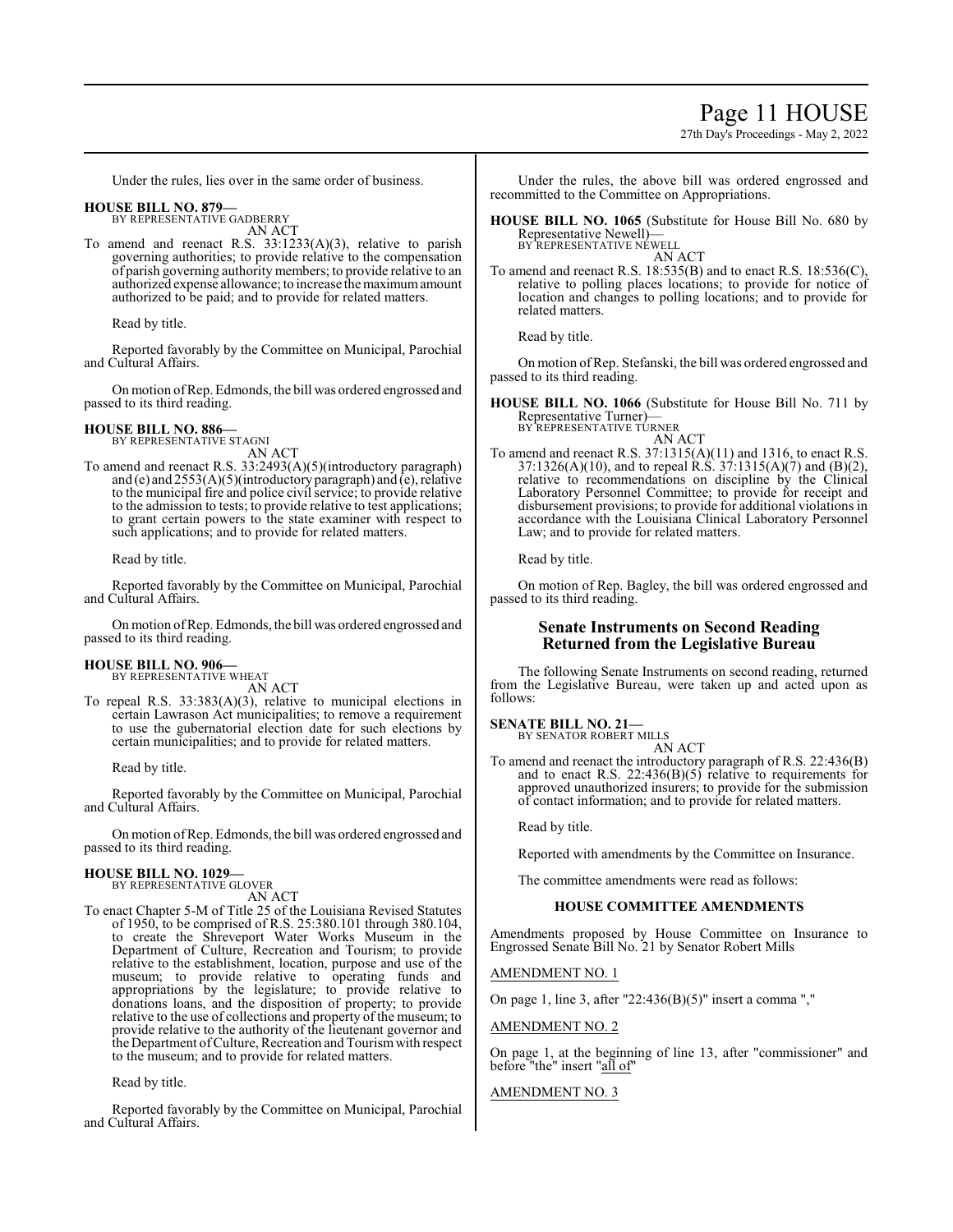# Page 12 HOUSE

27th Day's Proceedings - May 2, 2022

On page 1, line 16, after "(5)" delete the remainder of the line and insert "The contact information required for submission pursuant to"

Reported without amendments by the Legislative Bureau.

On motion of Rep. Huval, the amendments were adopted.

On motion of Rep. Huval, the bill, as amended, was ordered passed to its third reading.

# **SENATE BILL NO. 27—** BY SENATOR LAMBERT

AN ACT

To enact R.S. 49:191(13)(a) and to repeal R.S. 49:191(10)(f), relative to the Department of Environmental Quality, including provisions to provide for the re-creation of the Department of Environmental Quality and the statutory entities made a part of the department by law; to provide for the effective termination date for all statutory authority for the existence of such statutory entities; and to provide for related matters.

Read by title.

Reported favorably by theCommittee on Natural Resources and Environment.

Reported without amendments by the Legislative Bureau.

On motion of Rep. Coussan, the bill was ordered passed to its third reading.

#### **SENATE BILL NO. 123—** BY SENATOR ABRAHAM

AN ACT

To authorize the use of certain state property in Cameron Parish for seafood research; to provide relative to protecting the state's natural resources; to provide relative to the use of certain waters for oyster farming research; to provide relative to the specification ofthe boundaries and size ofthe areas in which the research will be conducted; and to provide for related matters.

Read by title.

Reported favorably by the Committee on Natural Resources and Environment.

Reported with amendments by the Legislative Bureau.

The Legislative Bureau amendments were read as follows:

#### **LEGISLATIVE BUREAU AMENDMENTS**

Amendments proposed by Legislative Bureau to Engrossed Senate Bill No. 123 by Senator Abraham

### AMENDMENT NO. 1

On page 1, line 8, following "Cameron" and before "Port," insert "Parish"

# AMENDMENT NO. 2

On page 2, line 4, following "Cameron" and before "Port," insert "Parish"

# AMENDMENT NO. 3

On page 2, line 10, following "Cameron" and before "Port," insert "Parish"

# AMENDMENT NO. 4

On page 2, line 14, following "Cameron" and before "Port," insert "Parish"

On motion of Rep. Coussan, the amendments were adopted.

On motion of Rep. Coussan, the bill, as amended, was ordered passed to its third reading.

# **SENATE BILL NO. 168—**

BY SENATOR ABRAHAM

AN ACT To amend and reenact R.S. 22:1267.1(B) and to enact R.S. 22:1267.1(E), relative to the application of named storm, hurricane, wind, and hail deductibles in commercial property and commercial multi-peril insurance policies; to provide for a separate deductible for commercial coverage; to provide for a limitation of the separate deductible to property in this state; and to provide for related matters.

Read by title.

Reported favorably by the Committee on Insurance.

Reported without amendments by the Legislative Bureau.

On motion of Rep. Huval, the bill was ordered passed to its third reading.

#### **SENATE BILL NO. 210—** BY SENATOR STINE

AN ACT

To amend and reenact the introductory paragraph of R.S. 22:337(A), relative to foreign and alien insurers; to provide for imposition of a fine in lieu of suspension or revocation of certificate of authority; and to provide for related matters.

Read by title.

Reported favorably by the Committee on Insurance.

Reported without amendments by the Legislative Bureau.

On motion ofRep. Huval, the bill was ordered passed to its third reading.

**SENATE BILL NO. 264—** BY SENATOR BOUIE

AN ACT

To amend and reenact R.S. 22:165(B) and to enact R.S. 22:81(D), 82(D) and (E), 111(D), 112(D) and (E), and 165(C), relative to capital and surplus requirements for certain domestic insurers; to provide for minimum requirements for domestic insurers writing homeowner's and fire and allied lines insurance; and to provide for related matters.

Read by title.

Reported favorably by the Committee on Insurance.

Reported without amendments by the Legislative Bureau.

On motion ofRep. Huval, the bill was ordered passed to its third reading.

# **SENATE BILL NO. 399—**

BY SENATOR FIELDS AN ACT

To authorize and provide for the transfer of certain state property; to authorize the transfer of certain state property in East Baton Rouge Parish; to provide for the propertydescription; to provide for reservation of mineral rights; to provide terms and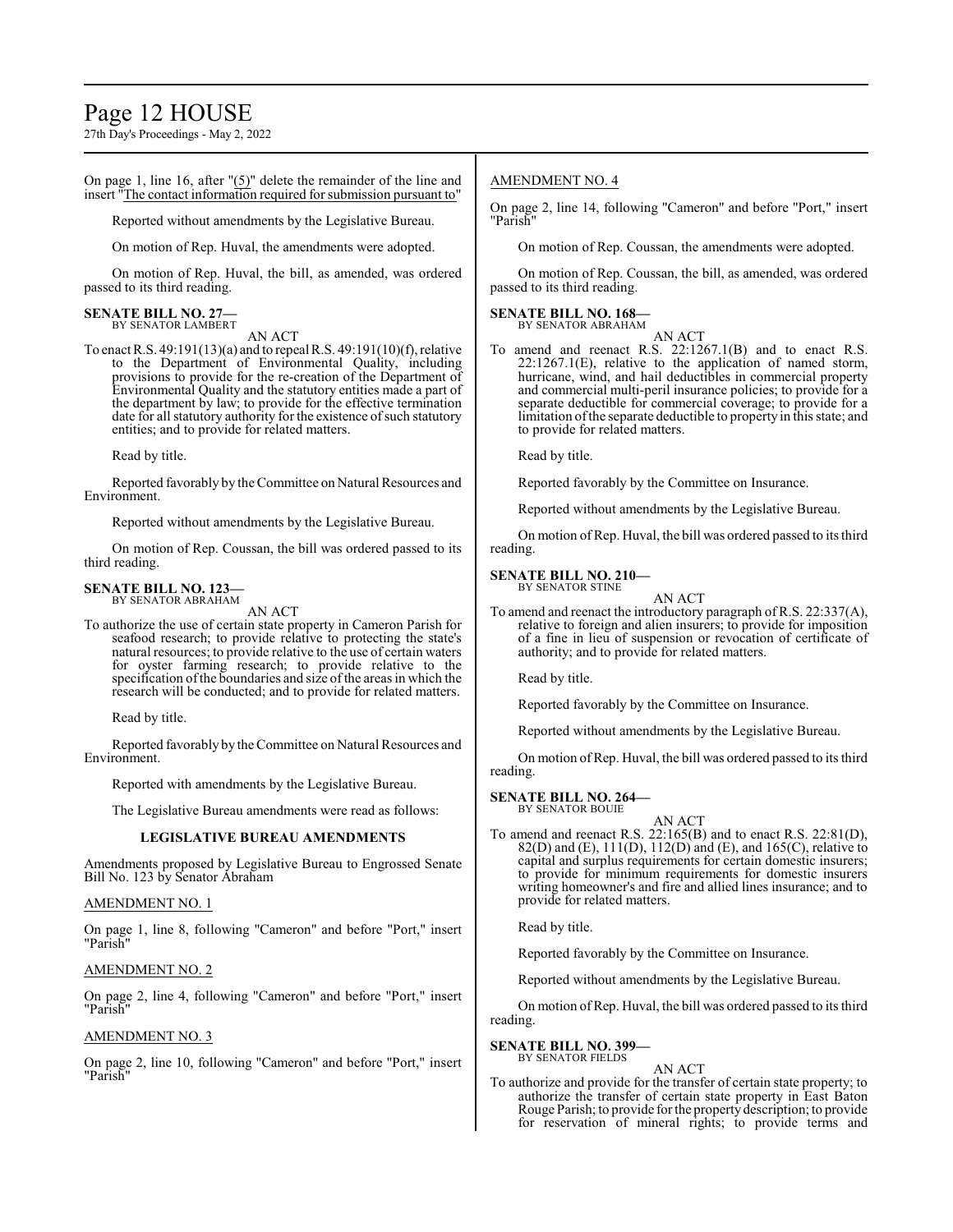27th Day's Proceedings - May 2, 2022

conditions; to provide an effective date; and to provide for related matters.

Read by title.

Reported favorably by the Committee on Natural Resources and Environment.

Reported without amendments by the Legislative Bureau.

On motion of Rep. Coussan, the bill was ordered passed to its third reading.

#### **SENATE BILL NO. 422—** BY SENATOR CORTEZ

AN ACT

To authorize and provide for the transfer of certain state property; to authorize the transfer of certain state property in Lafayette Parish; to provide for the property description; to provide for reservation of mineral rights; to provide terms and conditions; to provide an effective date; and to provide for related matters.

Read by title.

Reported favorably by the Committee on Natural Resources and Environment.

Reported without amendments by the Legislative Bureau.

On motion of Rep. Coussan, the bill was ordered passed to its third reading.

# **House and House Concurrent Resolutions on Third Reading for Final Consideration**

The following House and House Concurrent Resolutions on third reading for final consideration were taken up and acted upon as follows:

# **HOUSE RESOLUTION NO. 25—**

BY REPRESENTATIVE ORGERON A RESOLUTION

To urge and request the Louisiana Public Service Commission to investigate the benefits, feasibility, costs, and pathways to achieving a demonstrable offshore wind energy pilot project by 2026.

Read by title.

Rep. Orgeron moved the adoption of the resolution.

By a vote of 81 yeas and 9 nays, the resolution was adopted.

# **Consent to Correct a Vote Record**

Rep. Green requested the House consent to record his vote on final passage of House Resolution No. 25 as yea, which consent was unanimously granted.

# **Speaker Pro Tempore Magee in the Chair**

# **HOUSE RESOLUTION NO. 77—** BY REPRESENTATIVE EDMONSTON

A RESOLUTION

To authorize and direct the office of state fire marshal to study the procedures as provided in the current Life Safety and Property Protection Licensing Act, R.S. 40:1664.1 et seq., as they relate to conducting criminal background checks required to obtain a license to perform regulated property protection activities, to determine the applicability of current law regarding persons convicted of certain felony offenses, and to report its findings to the legislature at least thirty days prior to the convening of the 2023 Regular Session of the Legislature of Louisiana.

Read by title.

Rep. Edmonston moved the adoption of the resolution.

By a vote of 92 yeas and 0 nays, the resolution was adopted.

# **Consent to Correct a Vote Record**

Rep. Green requested the House consent to record his vote on final passage of House Resolution No. 77 as yea, which consent was unanimously granted.

#### **HOUSE CONCURRENT RESOLUTION NO. 20—** BY REPRESENTATIVE KERNER

A CONCURRENT RESOLUTION

To memorialize the United States Congress to take such actions as are necessary to invest future supplemental funding in the communities of Lafitte, Barataria, and Crown Point located in Jefferson Parish aiding in flood protection and preventing future losses and damages.

Read by title.

Rep. Kerner moved the adoption of the resolution.

By a vote of 96 yeas and 0 nays, the resolution was adopted.

Ordered to the Senate.

# **Consent to Correct a Vote Record**

Rep. Green requested the House consent to record his vote on final passage of House Concurrent Resolution No. 20 as yea, which consent was unanimously granted.

# **HOUSE CONCURRENT RESOLUTION NO. 41—** BY REPRESENTATIVE GREGORY MILLER A CONCURRENT RESOLUTION

To authorize and direct the Louisiana State Law Institute to direct the printer of the Constitution of Louisiana to add a validity note following Article IX, Section 9 of the Constitution of Louisiana.

Read by title.

Rep. Gregory Miller moved the adoption of the resolution.

By a vote of 96 yeas and 0 nays, the resolution was adopted.

Ordered to the Senate.

# **Consent to Correct a Vote Record**

Rep. Green requested the House consent to record his vote on final passage of House Concurrent Resolution No. 41 as yea, which consent was unanimously granted.

**HOUSE CONCURRENT RESOLUTION NO. 69—**<br>
BY REPRESENTATIVES BRASS, CORMIER, EDMONSTON, FIRMENT,<br>
FREIBERG, GADBERRY, HORTON, LARVADAIN, MARINO, PIERRE,<br>
SCHAMERHORN, AND SELDERS

# A CONCURRENT RESOLUTION

To urge and request the State Board of Elementary and Secondary Education, the state Department of Education, the Louisiana Community and Technical College System, and the Louisiana Workforce Commission to collaborate to establish an industrybased credential offered through dual enrollment for the classroom instruction portion of commercial driver's license training.

Read by title.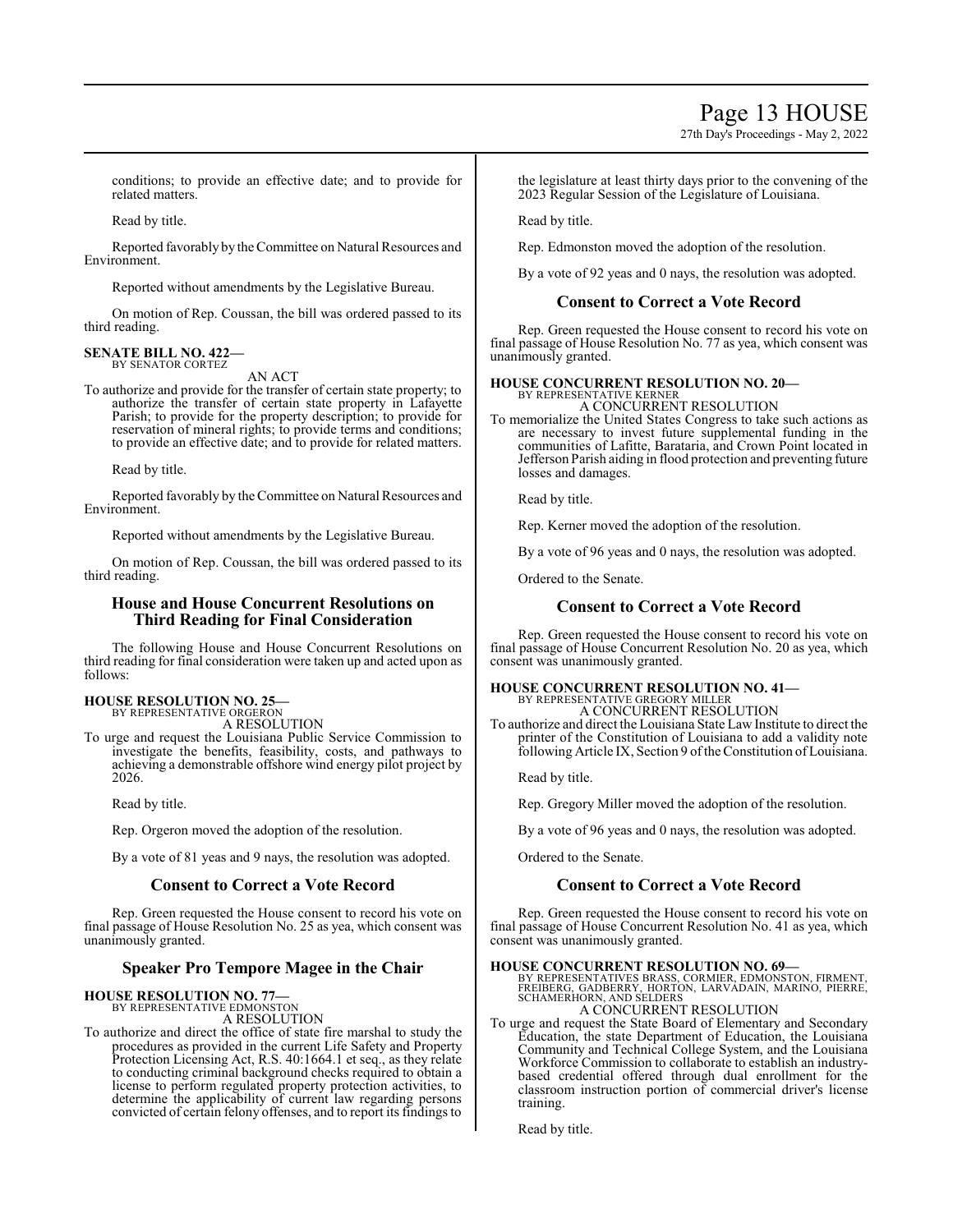# Page 14 HOUSE

27th Day's Proceedings - May 2, 2022

Rep. Brass moved the adoption of the resolution.

By a vote of 93 yeas and 0 nays, the resolution was adopted.

Ordered to the Senate.

# **House Bills and Joint Resolutions on Third Reading and Final Passage**

The following House Bills and Joint Resolutions on third reading and final passage were taken up and acted upon as follows:

# **HOUSE BILL NO. 5—** BY REPRESENTATIVE BACALA

AN ACT

To enact R.S. 13:783(F)(11), relative to group insurance expenses of the clerk of court's office; to provide for the payment of group insurance premiums for certain retirees of the Ascension Parish Clerk of Court; and to provide for related matters.

Read by title.

Rep. Bacala moved the final passage of the bill.

### **ROLL CALL**

The roll was called with the following result:

#### YEAS

| Mr. Speaker<br>Adams<br>Amedee<br>Bacala<br>Bagley<br>Beaullieu<br>Bishop<br>Bourriaque<br>Boyd<br><b>Brass</b><br>Brown<br>Bryant<br>Butler<br>Carpenter<br>Carrier<br>Carter, R.<br>Carter, W.<br>Cormier<br>Coussan<br>Crews<br>Deshotel<br>DeVillier<br>DuBuisson<br>Duplessis<br>Echols<br>Edmonds<br>Edmonston<br>Emerson<br>Farnum<br>Firment<br>Fisher<br>Fontenot<br>Total - 95<br>Total - $0$ | Freeman<br>Freiberg<br>Frieman<br>Gadberry<br>Gaines<br>Garofalo<br>Geymann<br>Goudeau<br>Green<br>Harris<br>Hilferty<br>Hollis<br>Horton<br>Hughes<br>Huval<br>Illg<br>Ivey<br>Jefferson<br>Jenkins<br>Johnson, M.<br>Johnson, T.<br>Jordan<br>Kerner<br>LaCombe<br>LaFleur<br>Landry<br>Larvadain<br>Lyons<br>Mack<br>Magee<br>Marino<br>McCormick<br>NAYS<br><b>ABSENT</b> | McFarland<br>McKnight<br>McMahen<br>Miguez<br>Miller, G.<br>Mincey<br>Muscarello<br>Nelson<br>Orgeron<br>Owen, C.<br>Phelps<br>Pierre<br>Pressly<br>Riser<br>Romero<br>Schamerhorn<br>Schlegel<br>Seabaugh<br>Selders<br>St. Blanc<br>Stagni<br>Stefanski<br>Tarver<br>Thompson<br>Turner<br>Villio<br>Wheat<br>White<br>Willard<br>Wright<br>Zeringue | Mr. Speaker<br>Adams<br>Amedee<br>Bacala<br>Bagley<br>Beaullieu<br>Bishop<br>Bourriaque<br>Boyd<br><b>Brass</b><br>Brown<br><b>Bryant</b><br>Butler<br>Carpenter<br>Carrier<br>Carter, R.<br>Carter, W.<br>Cormier<br>Coussan<br>Crews<br>Deshotel<br>DeVillier<br>DuBuisson<br>Duplessis<br>Echols<br>Edmonds<br>Edmonston<br>Emerson<br>Farnum<br>Firment<br>Fisher<br>Fontenot<br>Freeman<br>Total - 98<br>Total $-0$ |
|---------------------------------------------------------------------------------------------------------------------------------------------------------------------------------------------------------------------------------------------------------------------------------------------------------------------------------------------------------------------------------------------------------|-------------------------------------------------------------------------------------------------------------------------------------------------------------------------------------------------------------------------------------------------------------------------------------------------------------------------------------------------------------------------------|--------------------------------------------------------------------------------------------------------------------------------------------------------------------------------------------------------------------------------------------------------------------------------------------------------------------------------------------------------|--------------------------------------------------------------------------------------------------------------------------------------------------------------------------------------------------------------------------------------------------------------------------------------------------------------------------------------------------------------------------------------------------------------------------|
| Cox<br>Davis<br>Glover<br>Hodges                                                                                                                                                                                                                                                                                                                                                                        | Marcelle<br>Miller, D.<br>Moore<br>Newell                                                                                                                                                                                                                                                                                                                                     | Owen, R.<br>Thomas                                                                                                                                                                                                                                                                                                                                     | $\cos$<br>Davis                                                                                                                                                                                                                                                                                                                                                                                                          |

### Total - 10

The Chair declared the above bill was finally passed.

The title of the above bill was read and adopted.

Rep. Bacala moved to reconsider the vote by which the above bill was finally passed, and, on his own motion, the motion to reconsider was laid on the table.

# **HOUSE BILL NO. 18—** BY REPRESENTATIVE BACALA

AN ACT To amend and reenact R.S.  $11:2220(J)(1)$  and enact R.S. 11:2220(J)(4), relative to the Municipal Police Employees' Retirement System; to provide relative to reemployment of retirees in the system; to provide for the payment of retirement benefits during reemployment; to provide for compensation and contributions during reemployment; and to provide for related matters.

Read by title.

Rep. Bacala moved the final passage of the bill.

#### **ROLL CALL**

The roll was called with the following result:

#### YEAS

| Mr. Speaker<br>Adams<br>Amedee<br>Bacala<br><b>Bagley</b><br>Beaullieu<br>Bishop<br>Bourriaque<br>Boyd<br><b>Brass</b><br><b>Brown</b><br>Bryant<br>Butler<br>Carpenter<br>Carrier<br>Carter, R.<br>Carter, W.<br>Cormier<br>Coussan<br>Crews<br>Deshotel<br>DeVillier<br>DuBuisson<br>Duplessis<br>Echols<br>Edmonds<br>Edmonston<br>Emerson<br>Farnum<br>Firment<br>Fisher | Freiberg<br>Frieman<br>Gadberry<br>Gaines<br>Garofalo<br>Geymann<br>Goudeau<br>Green<br>Harris<br>Hilferty<br>Hollis<br>Horton<br>Hughes<br>Huval<br>Illg<br>Ivey<br>Jefferson<br>Jenkins<br>Johnson, M.<br>Johnson, T.<br>Jordan<br>Kerner<br>LaCombe<br>LaFleur<br>Landry<br>Larvadain<br>Lyons<br>Mack<br>Magee<br>Marino<br>McCormick | McMahen<br>Miguez<br>Miller, D.<br>Miller, G.<br>Mincey<br>Muscarello<br>Nelson<br>Newell<br>Orgeron<br>Owen, C.<br>Owen, R.<br>Phelps<br>Pierre<br>Pressly<br>Riser<br>Romero<br>Schamerhorn<br>Schlegel<br>Seabaugh<br>Selders<br>St. Blanc<br>Stagni<br>Stefanski<br>Tarver<br>Thompson<br>Turner<br>Villio<br>Wheat<br>White<br>Willard<br>Wright |
|------------------------------------------------------------------------------------------------------------------------------------------------------------------------------------------------------------------------------------------------------------------------------------------------------------------------------------------------------------------------------|-------------------------------------------------------------------------------------------------------------------------------------------------------------------------------------------------------------------------------------------------------------------------------------------------------------------------------------------|-------------------------------------------------------------------------------------------------------------------------------------------------------------------------------------------------------------------------------------------------------------------------------------------------------------------------------------------------------|
|                                                                                                                                                                                                                                                                                                                                                                              |                                                                                                                                                                                                                                                                                                                                           |                                                                                                                                                                                                                                                                                                                                                       |
|                                                                                                                                                                                                                                                                                                                                                                              |                                                                                                                                                                                                                                                                                                                                           |                                                                                                                                                                                                                                                                                                                                                       |
|                                                                                                                                                                                                                                                                                                                                                                              |                                                                                                                                                                                                                                                                                                                                           |                                                                                                                                                                                                                                                                                                                                                       |
|                                                                                                                                                                                                                                                                                                                                                                              |                                                                                                                                                                                                                                                                                                                                           |                                                                                                                                                                                                                                                                                                                                                       |
|                                                                                                                                                                                                                                                                                                                                                                              |                                                                                                                                                                                                                                                                                                                                           |                                                                                                                                                                                                                                                                                                                                                       |
|                                                                                                                                                                                                                                                                                                                                                                              |                                                                                                                                                                                                                                                                                                                                           |                                                                                                                                                                                                                                                                                                                                                       |
| Fontenot                                                                                                                                                                                                                                                                                                                                                                     | McFarland                                                                                                                                                                                                                                                                                                                                 | Zeringue                                                                                                                                                                                                                                                                                                                                              |
| Freeman                                                                                                                                                                                                                                                                                                                                                                      | McKnight                                                                                                                                                                                                                                                                                                                                  |                                                                                                                                                                                                                                                                                                                                                       |
| Total - 98                                                                                                                                                                                                                                                                                                                                                                   |                                                                                                                                                                                                                                                                                                                                           |                                                                                                                                                                                                                                                                                                                                                       |
|                                                                                                                                                                                                                                                                                                                                                                              | <b>NAYS</b>                                                                                                                                                                                                                                                                                                                               |                                                                                                                                                                                                                                                                                                                                                       |
| Total - $0$                                                                                                                                                                                                                                                                                                                                                                  | <b>ABSENT</b>                                                                                                                                                                                                                                                                                                                             |                                                                                                                                                                                                                                                                                                                                                       |
| Cox<br>Davis                                                                                                                                                                                                                                                                                                                                                                 | Hodges<br>Marcelle                                                                                                                                                                                                                                                                                                                        | Thomas                                                                                                                                                                                                                                                                                                                                                |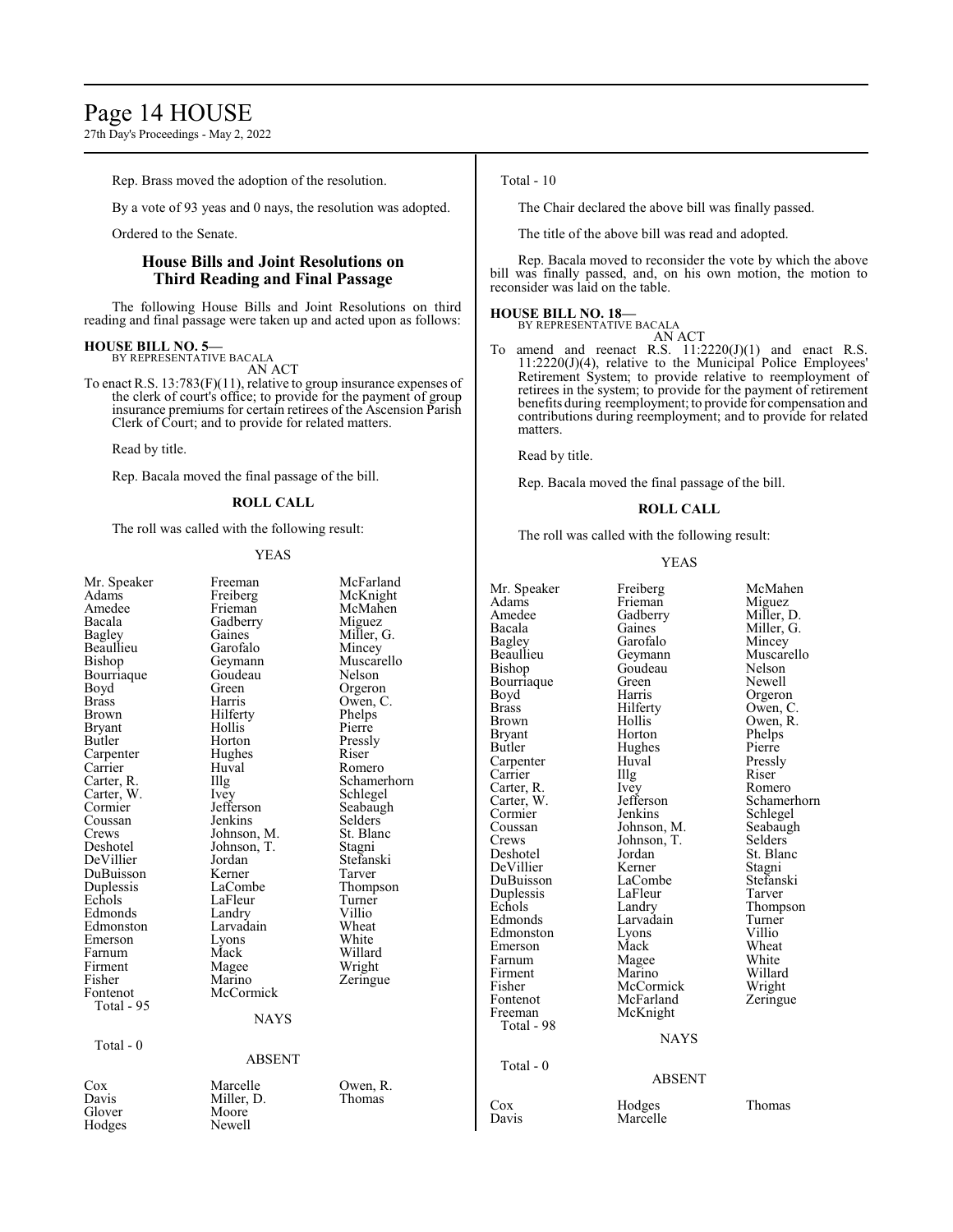# Page 15 HOUSE

27th Day's Proceedings - May 2, 2022

Glover Moore Total - 7

The Chair declared the above bill, having received a two-thirds vote of the elected members, was finally passed.

The title of the above bill was read and adopted.

Rep. Bacala moved to reconsider the vote by which the above bill was finally passed, and, on his own motion, the motion to reconsider was laid on the table.

#### **HOUSE BILL NO. 20—** BY REPRESENTATIVE ILLG

AN ACT

To amend and reenact R.S. 11:1631(F)(2) and 1651(B)(introductory paragraph) and (3) and (D), relative to the District Attorneys' Retirement System; to provide for reemployment of retirees; to provide for benefits of reemployed retirees; to provide for membership on the board of trustees and their per diem; and to provide for related matters.

Read by title.

Rep. Illg moved the final passage of the bill.

# **ROLL CALL**

The roll was called with the following result:

#### YEAS

| Adams      |                     |                     |
|------------|---------------------|---------------------|
| Amedee     | Freiberg<br>Frieman | McKnight<br>McMahen |
| Bacala     |                     |                     |
|            | Gadberry            | Miguez              |
| Bagley     | Gaines              | Miller, D.          |
| Beaullieu  | Garofalo            | Miller, G.          |
| Bishop     | Geymann             | Mincey              |
| Bourriaque | Goudeau             | Muscarello          |
| Boyd       | Green               | Nelson              |
| Brass      | Harris              | Newell              |
| Brown      | Hilferty            | Orgeron             |
| Bryant     | Hollis              | Owen, C.            |
| Butler     | Horton              | Owen, R.            |
| Carpenter  | Hughes              | Pierre              |
| Carrier    | Huval               | Pressly             |
| Carter, R. | Illg                | Riser               |
| Carter, W. | <i>lvey</i>         | Romero              |
| Cormier    | Jefferson           | Schamerhorn         |
| Coussan    | Jenkins             | Schlegel            |
| Crews      | Johnson, M.         | Seabaugh            |
| Deshotel   | Johnson, T.         | Selders             |
| DeVillier  | Jordan              | St. Blanc           |
| DuBuisson  | Kerner              | Stagni              |
| Duplessis  | LaCombe             | Stefanski           |
| Echols     | LaFleur             | Tarver              |
| Edmonds    | Landry              | Thompson            |
| Edmonston  | Larvadain           | Turner              |
| Emerson    | Lyons               | Villio              |
| Farnum     | Mack                | Wheat               |
| Firment    | Magee               | White               |
| Fisher     | Marino              | Willard             |
| Fontenot   | McCormick           | Wright              |
| Freeman    | McFarland           | Zeringue            |
| Total - 96 |                     |                     |
|            | <b>NAYS</b>         |                     |
| Total - 0  |                     |                     |
|            | ABSENT              |                     |
|            |                     |                     |

Hodges

Mr. Speaker Glover Moore<br>Cox Hodges Phelps

Davis Marcelle Thomas Total - 9

The Chair declared the above bill was finally passed.

The title of the above bill was read and adopted.

Rep. Illg moved to reconsider the vote by which the above bill was finally passed, and, on his own motion, the motion to reconsider was laid on the table.

**HOUSE BILL NO. 22—** BY REPRESENTATIVES EDMONDS, ADAMS, BACALA, BOYD, DEVILLIER, FIRMENT, HOLLIS, AND JEFFERSON

 $AN ACT$ <br>11:710.1(A)(1)(d) enact R.S.  $11:710.1(A)(1)(d)$  and to repeal R.S. 11:710.1(A)(1)(d), relative to the Teachers' Retirement System of Louisiana; to provide for reemployment of retired teachers; to provide for compensation during reemployment; to provide for costs; to provide for an effective date; and to provide for related matters.

Read by title.

Rep. Edmonds sent up floor amendments which were read as follows:

#### **HOUSE FLOOR AMENDMENTS**

Amendments proposed by Representative Edmonds to Engrossed House Bill No. 22 by Representative Edmonds

### AMENDMENT NO. 1

On page 1, line 18, after "(c)" and before "do" insert "of this Paragraph"

### AMENDMENT NO. 2

On page 2, line 6, after "position" delete the remainder of the line and on line 7, delete "provided in" and insert "pursuant to"

#### AMENDMENT NO. 3

On page 2, line 7, after "Option 2" and before "any" insert "as provided in this Paragraph"

#### AMENDMENT NO. 4

On page 2, line 12, after "this" and before "the" delete 'Subparagraph," and insert "Item,"

On motion of Rep. Edmonds, the amendments were adopted.

Rep. Edmonds sent up floor amendments which were read as follows:

#### **HOUSE FLOOR AMENDMENTS**

Amendments proposed by Representative Edmonds to Engrossed House Bill No. 22 by Representative Edmonds

#### AMENDMENT NO. 1

On page 1, line 16, after "retiree" and before "covered" insert the following:

"certified to teach mathematics, science, English language arts, or special education, and any teacher's aide, instructor, assistant professor, associate professor, or professor, who is assigned the professional activity of instructing students or who is conducting research at a public postsecondary education institution"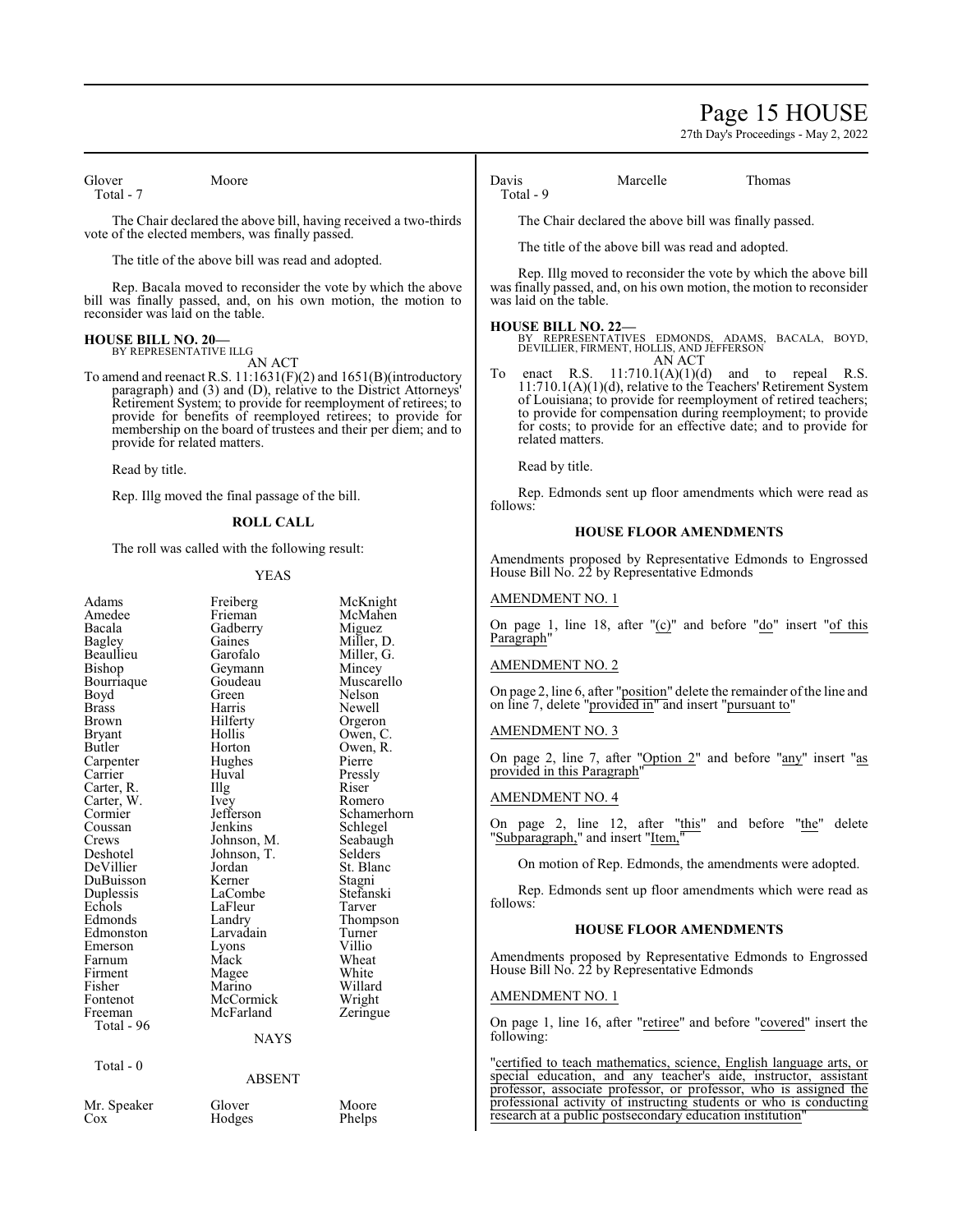# Page 16 HOUSE

27th Day's Proceedings - May 2, 2022

# AMENDMENT NO. 2

On page 2, line 1, after "retiree" and before "may" insert a comma "," and "as defined in Item (i) of this Subparagraph,"

### AMENDMENT NO. 3

On page 2, line 6, after "retiree" and before "employed" insert a comma "," and "as defined in Item (i) of this Subparagraph,"

On motion of Rep. Edmonds, the amendments were adopted.

# **Speaker Schexnayder in the Chair**

Rep. Edmonds moved the final passage of the bill, as amended.

#### **ROLL CALL**

The roll was called with the following result:

#### YEAS

| Mr. Speaker   | Freeman       | McMahen     |
|---------------|---------------|-------------|
| Adams         | Freiberg      | Miguez      |
| Amedee        | Frieman       | Miller, D.  |
| Bacala        | Gadberry      | Miller, G.  |
| Bagley        | Gaines        | Mincey      |
| Beaullieu     | Garofalo      | Muscarello  |
| Bishop        | Geymann       | Nelson      |
| Bourriaque    | Goudeau       | Newell      |
| Boyd          | Green         | Orgeron     |
| <b>Brass</b>  | Harris        | Owen, C.    |
| Brown         | Hilferty      | Owen, R.    |
| <b>Bryant</b> | Hollis        | Phelps      |
| Butler        | Horton        | Pierre      |
| Carpenter     | Hughes        | Pressly     |
| Carrier       | Huval         | Riser       |
| Carter, R.    | Illg          | Romero      |
| Carter, W.    | <i>lvey</i>   | Schamerhorn |
| Cormier       | Jefferson     | Schlegel    |
| Coussan       | Jenkins       | Seabaugh    |
| Crews         | Johnson, M.   | Selders     |
| Deshotel      | Jordan        | St. Blanc   |
| DeVillier     | Kerner        | Stagni      |
| DuBuisson     | LaCombe       | Stefanski   |
| Duplessis     | LaFleur       | Tarver      |
| Echols        | Landry        | Thompson    |
| Edmonds       | Larvadain     | Turner      |
| Edmonston     | Lyons         | Villio      |
| Emerson       | Mack          | Wheat       |
| Farnum        | Magee         | White       |
| Firment       | Marino        | Willard     |
| Fisher        | McCormick     | Wright      |
| Fontenot      | McKnight      | Zeringue    |
| Total - 96    |               |             |
|               | <b>NAYS</b>   |             |
| Total - 0     |               |             |
|               | <b>ABSENT</b> |             |
| $\cos$        | Hodges        | McFarland   |
| Davis         | Johnson, T.   | Moore       |
| Glover        | Marcelle      | Thomas      |
| Total - 9     |               |             |
|               |               |             |
|               |               |             |

The Chair declared the above bill was finally passed.

The title of the above bill was read and adopted.

Rep. Edmonds moved to reconsider the vote by which the above bill was finally passed, and, on his own motion, the motion to reconsider was laid on the table.

### **HOUSE BILL NO. 49—**

BY REPRESENTATIVE HUVAL AN ACT

To enact R.S. 47:338.223, relative to the town of Henderson; to authorize the town to levy a hotel occupancy tax; to provide for the use of tax revenues; and to provide for related matters.

Read by title.

Rep. Huval sent up floor amendments which were read as follows:

# **HOUSE FLOOR AMENDMENTS**

Amendments proposed by Representative Huval to Engrossed House Bill No. 49 by Representative Huval

### AMENDMENT NO. 1

On page 1, line 16, between "private," and "engaged" insert "including an establishment at a structure used as a residence,"

On motion of Rep. Huval, the amendments were adopted.

Rep. Huval moved the final passage of the bill, as amended.

# **ROLL CALL**

The roll was called with the following result:

#### YEAS

| Mr. Speaker<br>Adams<br>Amedee<br>Bacala<br><b>Bagley</b><br>Beaullieu<br>Bishop<br>Bourriaque<br>Boyd<br><b>Brass</b><br><b>Brown</b><br>Bryant<br>Butler<br>Carpenter<br>Carrier<br>Carter, R.<br>Carter, W.<br>Cormier<br>Coussan<br>Deshotel<br>DeVillier<br>DuBuisson<br>Duplessis<br>Echols<br>Edmonds<br>Edmonston<br>Emerson<br>Farnum<br>Firment<br>Fisher<br>Fontenot<br>Freeman<br>Total - 95 | Freiberg<br>Frieman<br>Gadberry<br>Gaines<br>Garofalo<br>Geymann<br>Goudeau<br>Green<br>Harris<br>Hilferty<br>Hollis<br>Horton<br>Hughes<br>Huval<br>Illg<br>Ivey<br>Jefferson<br>Jenkins<br>Johnson, M.<br>Johnson, T.<br>Jordan<br>Kerner<br>LaCombe<br>LaFleur<br>Landry<br>Larvadain<br>Lyons<br>Mack<br>Magee<br>Marino<br>McFarland<br>McKnight<br><b>NAYS</b> | McMahen<br>Miguez<br>Miller, D.<br>Miller, G.<br>Mincey<br>Muscarello<br>Nelson<br>Newell<br>Orgeron<br>Owen, C.<br>Owen, R.<br>Phelps<br>Pierre<br>Pressly<br>Riser<br>Schamerhorn<br>Schlegel<br>Seabaugh<br>Selders<br>St. Blanc<br>Stagni<br>Stefanski<br>Tarver<br>Thompson<br>Turner<br>Villio<br>Wheat<br>White<br>Willard<br>Wright<br>Zeringue |
|----------------------------------------------------------------------------------------------------------------------------------------------------------------------------------------------------------------------------------------------------------------------------------------------------------------------------------------------------------------------------------------------------------|----------------------------------------------------------------------------------------------------------------------------------------------------------------------------------------------------------------------------------------------------------------------------------------------------------------------------------------------------------------------|---------------------------------------------------------------------------------------------------------------------------------------------------------------------------------------------------------------------------------------------------------------------------------------------------------------------------------------------------------|
|                                                                                                                                                                                                                                                                                                                                                                                                          |                                                                                                                                                                                                                                                                                                                                                                      |                                                                                                                                                                                                                                                                                                                                                         |
|                                                                                                                                                                                                                                                                                                                                                                                                          |                                                                                                                                                                                                                                                                                                                                                                      |                                                                                                                                                                                                                                                                                                                                                         |
| Total - 0                                                                                                                                                                                                                                                                                                                                                                                                | <b>ABSENT</b>                                                                                                                                                                                                                                                                                                                                                        |                                                                                                                                                                                                                                                                                                                                                         |
| Cox<br>Crews                                                                                                                                                                                                                                                                                                                                                                                             | Hodges<br>Marcelle                                                                                                                                                                                                                                                                                                                                                   | Romero<br>Thomas                                                                                                                                                                                                                                                                                                                                        |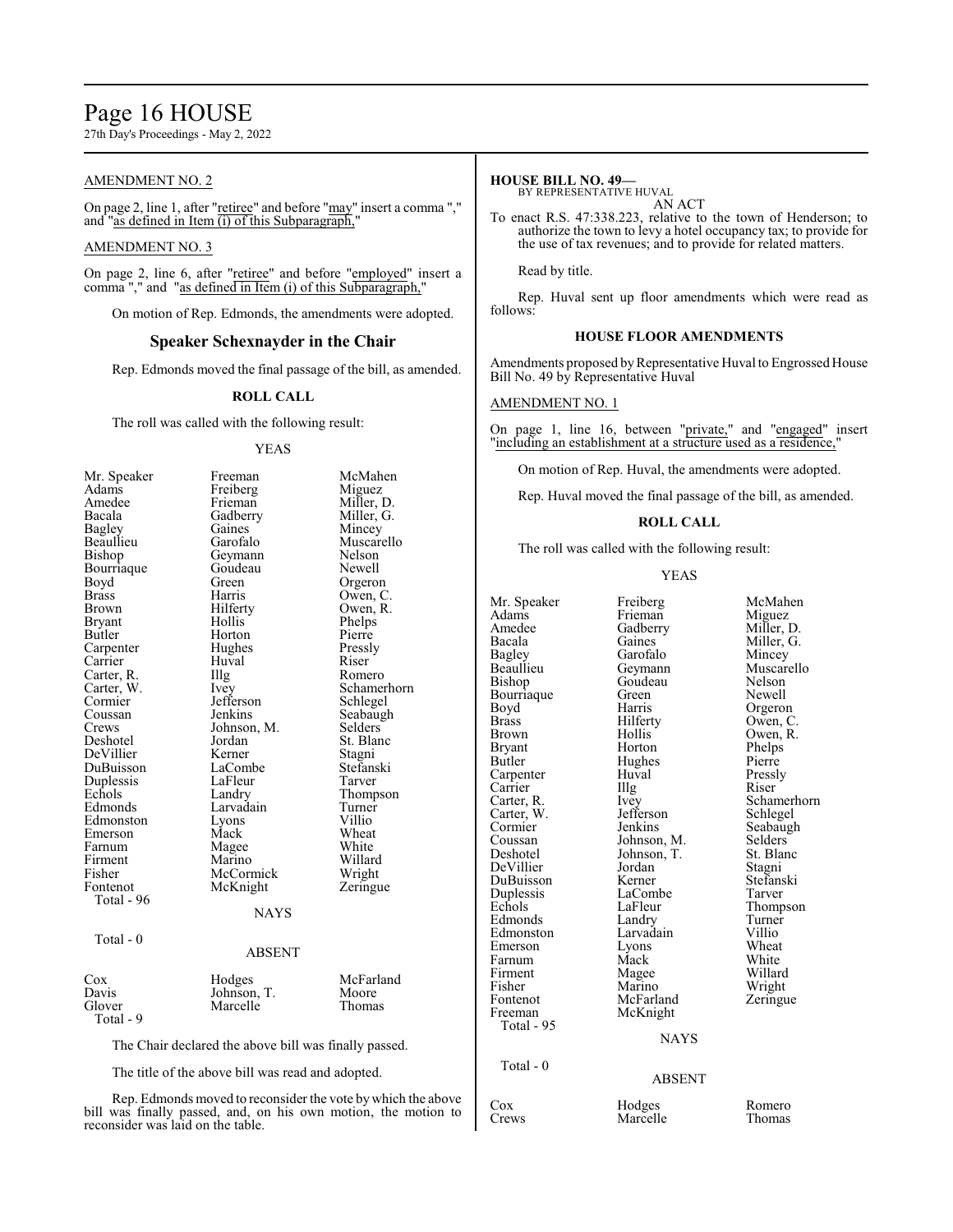Page 17 HOUSE

27th Day's Proceedings - May 2, 2022

Davis McCormick<br>Glover Moore Glover

Total - 10

The Chair declared the above bill was finally passed.

The title of the above bill was read and adopted.

Rep. Huval moved to reconsider the vote by which the above bill was finally passed, and, on his own motion, the motion to reconsider was laid on the table.

#### **HOUSE BILL NO. 93—**

BY REPRESENTATIVE FRIEMAN

AN ACT

To enact R.S. 23:1310.5.1, relative to workers' compensation; to provide for continuances in mediations, hearings, and trials; to require the granting of continuances under certain circumstances; and to provide for related matters.

Read by title.

Rep. Frieman moved the final passage of the bill.

#### **ROLL CALL**

The roll was called with the following result:

#### YEAS

| Mr. Speaker   | Freiberg      | Miguez              |
|---------------|---------------|---------------------|
| Adams         | Frieman       | Miller, D.          |
| Amedee        | Gadberry      | Miller, G.          |
| Bacala        | Garofalo      | Mincey              |
| Bagley        | Geymann       | Muscarello          |
| Beaullieu     | Goudeau       | Nelson              |
| Bishop        | Green         | Newell              |
| Bourriaque    | Harris        | Orgeron             |
| Boyd          | Hilferty      | Owen, C.            |
| <b>Brass</b>  | Hollis        | Owen, R.            |
| Brown         | Horton        | Phelps              |
| Butler        | Hughes        | Pierre              |
| Carpenter     | Huval         | Pressly             |
| Carrier       | Illg          | Riser               |
| Carter, R.    | <i>lvey</i>   | Romero              |
| Carter, W.    | Jefferson     | Schamerhorn         |
| Cormier       | Jenkins       | Schlegel            |
| Coussan       | Johnson, M.   | Seabaugh            |
| Crews         | Johnson, T.   | Selders             |
| Deshotel      | Jordan        | St. Blanc           |
| DeVillier     | LaCombe       |                     |
| DuBuisson     | LaFleur       | Stagni<br>Stefanski |
|               |               |                     |
| Duplessis     | Landry        | Tarver              |
| Echols        | Larvadain     | Thompson            |
| Edmonds       | Lyons         | Turner              |
| Edmonston     | Mack          | Villio              |
| Emerson       | Magee         | Wheat               |
| Farnum        | Marino        | White               |
| Firment       | McCormick     | Willard             |
| Fisher        | McFarland     | Wright              |
| Fontenot      | McKnight      | Zeringue            |
| Freeman       | McMahen       |                     |
| Total - 95    |               |                     |
|               | <b>NAYS</b>   |                     |
|               |               |                     |
| Total - 0     |               |                     |
|               | <b>ABSENT</b> |                     |
| <b>Bryant</b> | Glover        | Moore               |
| Cox           | Hodges        | Thomas              |
| Davis         | Kerner        |                     |
| Gaines        | Marcelle      |                     |

#### Total - 10

The Chair declared the above bill was finally passed.

The title of the above bill was read and adopted.

Rep. Frieman moved to reconsider the vote by which the above bill was finally passed, and, on his own motion, the motion to reconsider was laid on the table.

**HOUSE BILL NO. 110—** BY REPRESENTATIVES MARCELLE AND FREIBERG AND SENATOR BARROW AN ACT

To enact R.S. 13:587.3(A), relative to the Nineteenth Judicial District; to provide for assignment of an additional subject matter division; and to provide for related matters.

Read by title.

Rep. Horton, on behalf of the Legislative Bureau, sent up floor amendments which were read as follows:

#### **HOUSE FLOOR AMENDMENTS**

Amendments proposed by Representative Horton on behalf of the Legislative Bureau to Engrossed House Bill No. 110 by Representative Marcelle

#### AMENDMENT NO. 1

On page 1, line 2, following "To" and before "R.S. 13:587.3(A)" change "enact" to "amend and reenact"

On motion of Rep. Horton, the amendments were adopted.

Rep. Freeman moved the final passage of the bill, as amended.

#### **ROLL CALL**

The roll was called with the following result:

#### YEAS

Mr. Speaker Freiberg McMahen<br>Adams Frieman Miguez Adams Frieman<br>Amedee Gadberry Amedee Gadberry Miller, D.<br>Bacala Gaines Miller, G. Bacala Gaines Miller, G.<br>Beaullieu Garofalo Mincey Beaullieu Garofalo Mincey<br>Bishop Geymann Muscar Bourriaque Goude<br>Bovd Green Boyd Green Newell<br>Brass Harris Orgerol Brass Harris Orgeron<br>Brown Hilferty Owen, C Brown Hilferty Owen, C. Bryant Hollis Owen, R.<br>Butler Horton Phelps Carpenter Hughe<br>Carrier Huval Carter, R. Illg Riser<br>Carter, W. Ivey Romero Carter, W. Ivey<br>Cormier Jefferson Cormier Jefferson Schamerhorn<br>
Coussan Jenkins Schlegel Coussan Jenkins Schlegel<br>Crews Johnson, M. Seabaugh Deshotel Jordan Selders<br>
DeVillier Kerner St. Blanc DeVillier<br>DuBuisson Duplessis LaFleu<br>Echols Landry Echols Landry Thompson<br>
Edmonds Larvadain Turner Edmonston Lyons Villio<br>
Emerson Mack Wheat Emerson Mack Wheat<br>
Farnum Magee White Firment

Geymann Muscarello<br>Goudeau Nelson Horton Phelps<br>Hughes Pierre Huval Pressly<br>
Illg Riser Johnson, M. Seabaught<br>
Selders LaCombe Stagni<br>LaFleur Stefanski Larvadain Turner<br>Lyons Villio Magee White<br>Marino Willard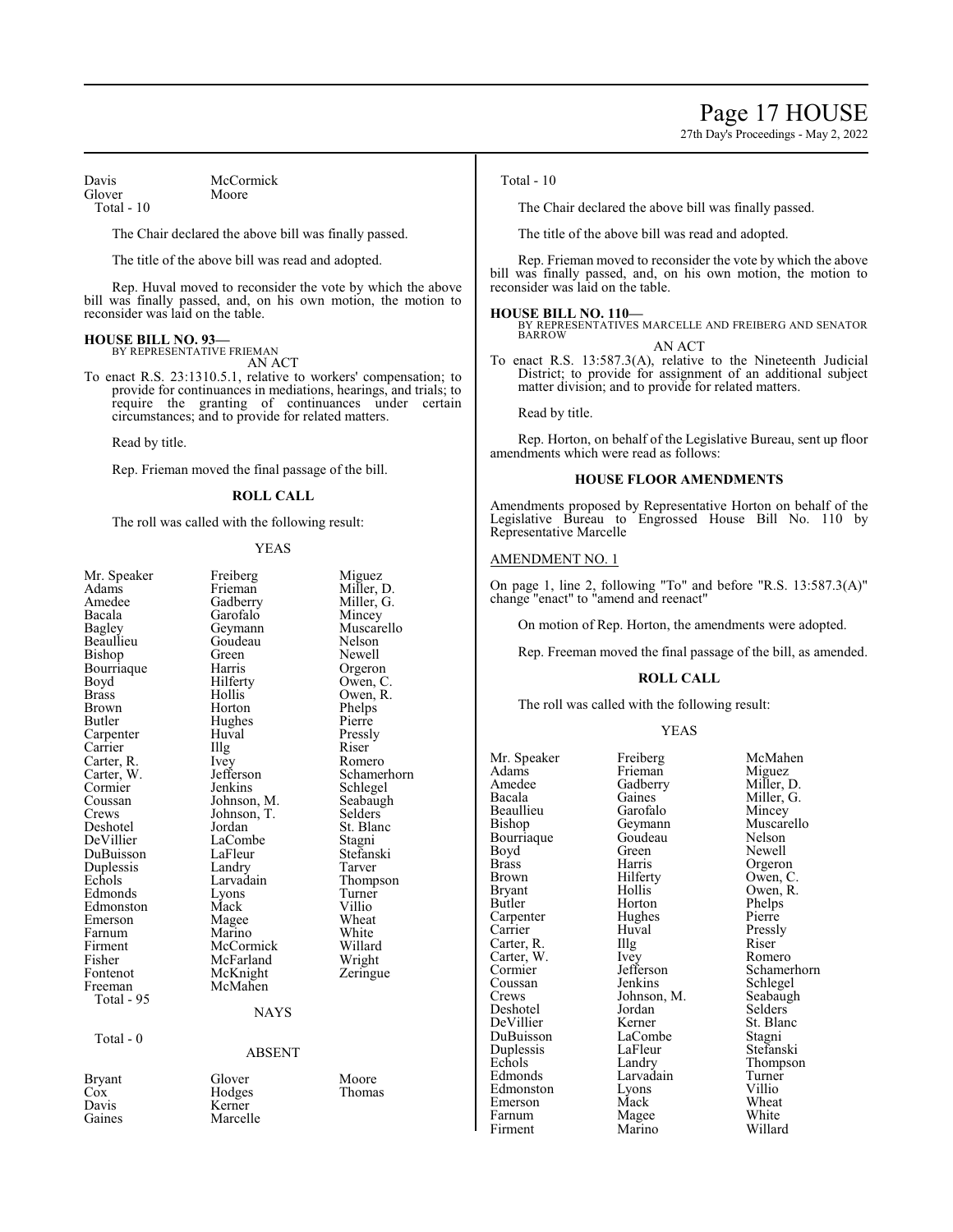# Page 18 HOUSE

27th Day's Proceedings - May 2, 2022

Firment Magee White Fisher Marino Willard Fontenot McCormick Wright

| Fisher<br>Fontenot<br>Freeman                                                                                                                                                                                                                                    | McCormick<br>McFarland<br>McKnight                    | Wright<br>Zeringue                                             | Freeman<br>Total - 96                                                                                                                                                                                                                                                                                                      | McFarland<br><b>NAYS</b>                                   | Zeringue                                                                                                                       |  |
|------------------------------------------------------------------------------------------------------------------------------------------------------------------------------------------------------------------------------------------------------------------|-------------------------------------------------------|----------------------------------------------------------------|----------------------------------------------------------------------------------------------------------------------------------------------------------------------------------------------------------------------------------------------------------------------------------------------------------------------------|------------------------------------------------------------|--------------------------------------------------------------------------------------------------------------------------------|--|
| Total - 95                                                                                                                                                                                                                                                       | <b>NAYS</b>                                           |                                                                | Total - 0                                                                                                                                                                                                                                                                                                                  | <b>ABSENT</b>                                              |                                                                                                                                |  |
| Total - 0                                                                                                                                                                                                                                                        |                                                       |                                                                |                                                                                                                                                                                                                                                                                                                            |                                                            |                                                                                                                                |  |
|                                                                                                                                                                                                                                                                  | <b>ABSENT</b>                                         |                                                                | <b>Bryant</b>                                                                                                                                                                                                                                                                                                              | Hodges                                                     | Moore                                                                                                                          |  |
| <b>Bagley</b>                                                                                                                                                                                                                                                    | Hodges                                                | Tarver                                                         | $\cos$<br>Davis                                                                                                                                                                                                                                                                                                            | Johnson, T.<br>Marcelle                                    | Seabaugh<br>Thomas                                                                                                             |  |
| Cox                                                                                                                                                                                                                                                              | Johnson, T.                                           | Thomas                                                         | Total - 9                                                                                                                                                                                                                                                                                                                  |                                                            |                                                                                                                                |  |
| Davis                                                                                                                                                                                                                                                            | Marcelle                                              |                                                                |                                                                                                                                                                                                                                                                                                                            |                                                            |                                                                                                                                |  |
| Glover<br>Total - 10                                                                                                                                                                                                                                             | Moore                                                 |                                                                |                                                                                                                                                                                                                                                                                                                            | The Chair declared the above bill was finally passed.      |                                                                                                                                |  |
|                                                                                                                                                                                                                                                                  | The Chair declared the above bill was finally passed. |                                                                |                                                                                                                                                                                                                                                                                                                            | The title of the above bill was read and adopted.          |                                                                                                                                |  |
|                                                                                                                                                                                                                                                                  | The title of the above bill was read and adopted.     |                                                                |                                                                                                                                                                                                                                                                                                                            |                                                            | Rep. Fisher moved to reconsider the vote by which the above<br>bill was finally passed, and, on his own motion, the motion to  |  |
|                                                                                                                                                                                                                                                                  |                                                       | Rep. Freeman moved to reconsider the vote by which the above   | reconsider was laid on the table.                                                                                                                                                                                                                                                                                          |                                                            |                                                                                                                                |  |
| reconsider was laid on the table.                                                                                                                                                                                                                                |                                                       | bill was finally passed, and, on her own motion, the motion to | <b>HOUSE BILL NO. 176-</b>                                                                                                                                                                                                                                                                                                 | BY REPRESENTATIVE FRIEMAN<br>AN ACT                        |                                                                                                                                |  |
| <b>HOUSE BILL NO. 155-</b>                                                                                                                                                                                                                                       | BY REPRESENTATIVE FISHER                              |                                                                |                                                                                                                                                                                                                                                                                                                            |                                                            | To amend and reenact R.S. 23:1123 and 1317.1(A), (B), and (C)(3),<br>relative to workers' compensation; to provide relative to |  |
| AN ACT<br>To enact R.S. 47:2238.9, relative to property adjudicated to the city<br>of Monroe; to provide relative to the city's authority and<br>procedures relating to the acquisition and disposition of such<br>property; and to provide for related matters. |                                                       |                                                                | disputes regarding injury or disability; to provide for requests<br>for medical examinations; to provide for physician selection for<br>additional medical examinations; to provide for pretrial<br>mediation conferences; to provide for criteria for medical<br>examination reports; and to provide for related matters. |                                                            |                                                                                                                                |  |
| Read by title.                                                                                                                                                                                                                                                   |                                                       |                                                                | Read by title.                                                                                                                                                                                                                                                                                                             |                                                            |                                                                                                                                |  |
|                                                                                                                                                                                                                                                                  | Rep. Fisher moved the final passage of the bill.      |                                                                | follows:                                                                                                                                                                                                                                                                                                                   | Rep. Stefanski sent up floor amendments which were read as |                                                                                                                                |  |
|                                                                                                                                                                                                                                                                  | <b>ROLL CALL</b>                                      |                                                                |                                                                                                                                                                                                                                                                                                                            |                                                            |                                                                                                                                |  |
|                                                                                                                                                                                                                                                                  | The roll was called with the following result:        |                                                                |                                                                                                                                                                                                                                                                                                                            | <b>HOUSE FLOOR AMENDMENTS</b>                              |                                                                                                                                |  |
|                                                                                                                                                                                                                                                                  | <b>YEAS</b>                                           |                                                                |                                                                                                                                                                                                                                                                                                                            | House Bill No. 176 by Representative Frieman               | Amendments proposed by Representative Stefanski to Engrossed                                                                   |  |
| Mr. Speaker                                                                                                                                                                                                                                                      | Freiberg                                              | McKnight                                                       | AMENDMENT NO. 1                                                                                                                                                                                                                                                                                                            |                                                            |                                                                                                                                |  |
| Adams<br>Amedee<br>Bacala                                                                                                                                                                                                                                        | Frieman<br>Gadberry<br>Gaines                         | McMahen<br>Miguez<br>Miller, D.                                | authenticating"                                                                                                                                                                                                                                                                                                            |                                                            | On page 2, line 1, delete "prima facie" and insert "self-                                                                      |  |
| Bagley<br>Beaullieu                                                                                                                                                                                                                                              | Garofalo<br>Geymann                                   | Miller, G.<br>Mincey                                           |                                                                                                                                                                                                                                                                                                                            |                                                            | On motion of Rep. Stefanski, the amendments were adopted.                                                                      |  |
| Bishop<br>Bourriaque                                                                                                                                                                                                                                             | Glover<br>Goudeau                                     | Muscarello<br>Nelson                                           |                                                                                                                                                                                                                                                                                                                            | <b>Acting Speaker Coussan in the Chair</b>                 |                                                                                                                                |  |
| Boyd                                                                                                                                                                                                                                                             | Green                                                 | Newell                                                         |                                                                                                                                                                                                                                                                                                                            |                                                            |                                                                                                                                |  |
| <b>Brass</b><br>Brown                                                                                                                                                                                                                                            | Harris<br>Hilferty                                    | Orgeron<br>Owen, C.                                            |                                                                                                                                                                                                                                                                                                                            | <b>Suspension of the Rules</b>                             |                                                                                                                                |  |
| Butler                                                                                                                                                                                                                                                           | Hollis                                                | Owen, R.                                                       |                                                                                                                                                                                                                                                                                                                            |                                                            | On motion of Rep. Geymann, the rules were suspended to limit                                                                   |  |
| Carpenter                                                                                                                                                                                                                                                        | Horton                                                | Phelps                                                         |                                                                                                                                                                                                                                                                                                                            |                                                            | the author or proponent handling the legislative instrument to five                                                            |  |
| Carrier<br>Carter, R.                                                                                                                                                                                                                                            | Hughes<br>Huval                                       | Pierre<br>Pressly                                              |                                                                                                                                                                                                                                                                                                                            |                                                            | minutes for opening remarks and all subsequent speakers on the                                                                 |  |
| Carter, W.                                                                                                                                                                                                                                                       | Illg                                                  | Riser                                                          | instrument to five minutes.                                                                                                                                                                                                                                                                                                |                                                            |                                                                                                                                |  |
| Cormier                                                                                                                                                                                                                                                          | Ivey                                                  | Romero                                                         |                                                                                                                                                                                                                                                                                                                            | <b>Speaker Schexnayder in the Chair</b>                    |                                                                                                                                |  |
| Coussan<br>Crews                                                                                                                                                                                                                                                 | Jefferson<br>Jenkins                                  | Schamerhorn                                                    |                                                                                                                                                                                                                                                                                                                            |                                                            |                                                                                                                                |  |
| Deshotel                                                                                                                                                                                                                                                         | Johnson, M.                                           | Schlegel<br>Selders                                            |                                                                                                                                                                                                                                                                                                                            |                                                            | Rep. Frieman moved the final passage of the bill, as amended.                                                                  |  |
| DeVillier                                                                                                                                                                                                                                                        | Jordan                                                | St. Blanc                                                      |                                                                                                                                                                                                                                                                                                                            |                                                            |                                                                                                                                |  |
| DuBuisson<br>Duplessis                                                                                                                                                                                                                                           | Kerner<br>LaCombe                                     | Stagni<br>Stefanski                                            |                                                                                                                                                                                                                                                                                                                            | <b>ROLL CALL</b>                                           |                                                                                                                                |  |
| Echols                                                                                                                                                                                                                                                           | LaFleur                                               | Tarver                                                         |                                                                                                                                                                                                                                                                                                                            | The roll was called with the following result:             |                                                                                                                                |  |
| Edmonds                                                                                                                                                                                                                                                          | Landry                                                | Thompson                                                       |                                                                                                                                                                                                                                                                                                                            |                                                            |                                                                                                                                |  |
| Edmonston                                                                                                                                                                                                                                                        | Larvadain                                             | Turner                                                         |                                                                                                                                                                                                                                                                                                                            | <b>YEAS</b>                                                |                                                                                                                                |  |
| Emerson<br>Farnum                                                                                                                                                                                                                                                | Lyons<br>Mack                                         | Villio<br>Wheat                                                | Amedee                                                                                                                                                                                                                                                                                                                     | Horton                                                     | Owen, C.                                                                                                                       |  |
| Firment                                                                                                                                                                                                                                                          | Magee                                                 | White                                                          | Bacala                                                                                                                                                                                                                                                                                                                     | Huval                                                      | Owen, R.                                                                                                                       |  |

# YEAS

| Amedee     | Horton      | Owen, C. |  |
|------------|-------------|----------|--|
| Bacala     | Huval       | Owen, R. |  |
| Bourriaque | Illg        | Pressly  |  |
| Crews      | <b>Ivev</b> | Romero   |  |
| DeVillier  | Johnson, M. | Schamerh |  |

Amedee Horton Owen, C. DeVillier Johnson, M. Schamerhorn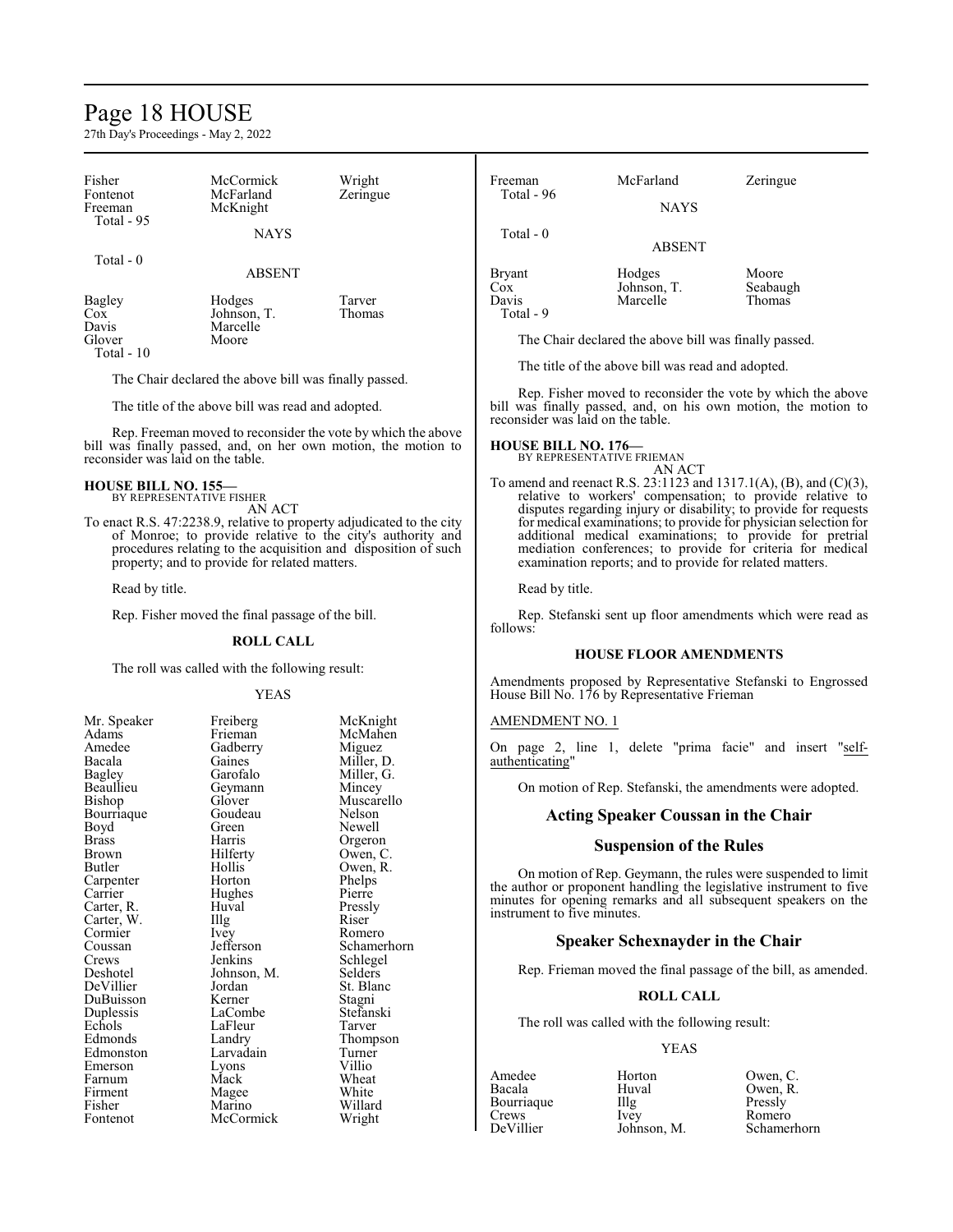# Page 19 HOUSE

27th Day's Proceedings - May 2, 2022

| Echols<br>Edmonds<br>Emerson<br>Firment<br>Frieman<br>Garofalo<br>Geymann<br>Harris<br>Total - 38                                                                                                                                              | Mack<br>McCormick<br>McFarland<br>McKnight<br>McMahen<br>Miguez<br>Mincey<br>Nelson<br><b>NAYS</b>                                                                                                                                          | Schlegel<br>Seabaugh<br>Tarver<br>Turner<br>Villio<br>Wheat<br>Wright                                                                                                                                  |
|------------------------------------------------------------------------------------------------------------------------------------------------------------------------------------------------------------------------------------------------|---------------------------------------------------------------------------------------------------------------------------------------------------------------------------------------------------------------------------------------------|--------------------------------------------------------------------------------------------------------------------------------------------------------------------------------------------------------|
| Mr. Speaker<br>Adams<br>Bagley<br>Beaullieu<br>Bishop<br>Boyd<br>Brass<br>Brown<br>Bryant<br>Carpenter<br>Carrier<br>Carter, R.<br>Carter, W.<br>Cormier<br>Coussan<br>Deshotel<br>DuBuisson<br>Duplessis<br>Edmonston<br>Farnum<br>Total - 58 | Fontenot<br>Freeman<br>Freiberg<br>Gadberry<br>Gaines<br>Glover<br>Goudeau<br>Green<br>Hilferty<br>Hughes<br>Jefferson<br>Jenkins<br>Johnson, T.<br>Jordan<br>Kerner<br>LaCombe<br>LaFleur<br>Landry<br>Larvadain<br>Lyons<br><b>ABSENT</b> | Magee<br>Marino<br>Miller, D.<br>Miller, G.<br>Muscarello<br>Newell<br>Orgeron<br>Phelps<br>Pierre<br>Riser<br>Selders<br>St. Blanc<br>Stagni<br>Stefanski<br>Thompson<br>White<br>Willard<br>Zeringue |
| <b>Butler</b><br>Cox<br>Davis<br>Total - 9                                                                                                                                                                                                     | Fisher<br>Hodges<br>Hollis                                                                                                                                                                                                                  | Marcelle<br>Moore<br>Thomas                                                                                                                                                                            |

The Chair declared the above bill failed to pass.

### **Consent to Correct a Vote Record**

Rep. Huval requested the House consent to record his vote on final passage of House Bill No. 176 as yea, which consent was unanimously granted.

#### **HOUSE BILL NO. 223—**

BY REPRESENTATIVES MARCELLE AND MARINO AN ACT

To amend and reenact R.S.  $13:5401(B)(1)(f)$ , (g), and (h) and to repeal R.S. 13:5401(B)(1)(d) and (i), relative to reentry courts; to provide for participation in workforce development sentencing programs; to provide for eligibility; to provide relative to certain exceptions; and to provide for related matters.

Read by title.

#### **Motion**

On motion of Rep. Marino, the bill was returned to the calendar.

# **Notice of Intention to Call**

Pursuant to House Rule No. 8.20(A), Rep. Marino gave notice of Rep. Marcelle's intention to call House Bill No. 223 from the calendar on Tuesday, May 3, 2022.

#### **HOUSE BILL NO. 238—**

BY REPRESENTATIVE ORGERON

AN ACT

To amend and reenact Section 2 of Act No. 569 of the 1976 Regular Session of the Louisiana Legislature, as amended and reenacted by Act No. 622 of the 1980 Regular Session of the Louisiana Legislature and Act 462 of the 1989 Regular Session of the Louisiana Legislature, relative to Special Education District No. 1 of the parish of Lafourche; to provide relative to the membership of the district's board of commissioners; to provide for the method of appointment; and to provide for related matters.

Read by title.

Rep. Orgeron moved the final passage of the bill.

### **ROLL CALL**

The roll was called with the following result:

#### YEAS

Mr. Speaker Freeman McKnight<br>
Adams Freiberg McMahen Adams Freiberg McMahen<br>Amedee Frieman Miguez Amedee Frieman Miguez<br>Bacala Gadberry Miller, D. Bacala Gadberry<br>Bagley Gaines Gaines Miller, G.<br>Garofalo Mincey Beaullieu Garofalo<br>Bishop Geymann Geymann Muscarello<br>Glover Nelson Bourriaque Glover Nelson<br>Boyd Goudeau Newell Boyd Goudeau<br>Brass Green Brass Green Orgeron<br>Brown Harris Owen, C Brown Harris Owen, C.<br>Bryant Hilferty Owen, R. Bryant Hilferty Owen, R. Butler Horton Phelps Horton Phelps<br>Hughes Pierre Carpenter Hughes Pierre<br>Carrier Huval Riser Carrier Huval Riser<br>
Carter, R. Illg Romero<br>
Carter, W. Ivey Schamer Carter, R.<br>Carter, W. Carter, W. Ivey Schamerhorn<br>
Cormier Jefferson Schlegel Cormier Jefferson Schlegel<br>Coussan Jenkins Seabaugl Coussan Jenkins Seabaugh<br>Crews Johnson, M. Selders Crews Johnson, M.<br>Deshotel Jordan Jordan St. Blanc<br>Kerner Stagni DeVillier Kerner Stagni<br>
DuBuisson LaCombe Stefanski DuBuisson LaCombe Stefans<br>
Duplessis LaFleur Tarver Duplessis LaFleur<br>Echols Landry Echols Landry Thompson<br>Edmonds Larvadain Turner Larvadain Turner<br>Lyons Villio Edmonston Lyons Villio<br>Emerson Mack White Emerson Mack White<br>
Farnum Magee Willard Farnum Magee Willard<br>Firment Marino Wright Firment Marino Wright<br>
Fisher McCormick Zeringue Fisher McCormick<br>Fontenot McFarland McFarland Total - 95 **NAYS**  Total - 0 ABSENT Cox Johnson, T. Thomas Marcelle<br>Moore Hodges<br>Hollis

Total - 10

The Chair declared the above bill was finally passed.

The title of the above bill was read and adopted.

Pressly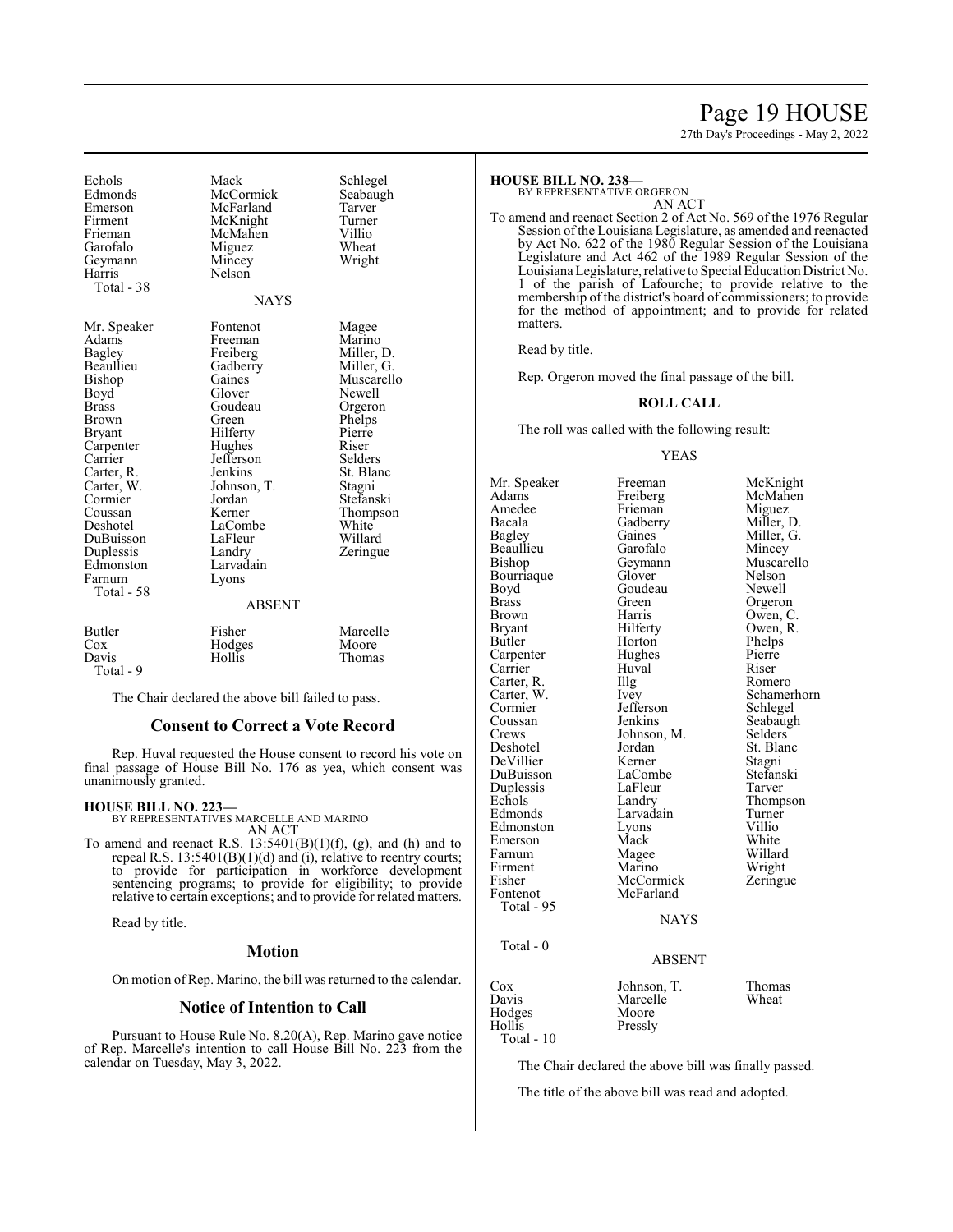# Page 20 HOUSE

27th Day's Proceedings - May 2, 2022

Rep. Orgeron moved to reconsider the vote by which the above bill was finally passed, and, on his own motion, the motion to reconsider was laid on the table.

### **HOUSE BILL NO. 239—**

BY REPRESENTATIVE FRIEMAN AN ACT

To enact R.S. 23:1310.5.1, relative to workers' compensation; to provide for motions to stay; to require the granting of a motion to stay under certain circumstances; to require status conferences; to prohibit dismissal on the grounds of abandonment; and to provide for related matters.

Read by title.

Rep. Frieman moved the final passage of the bill.

# **ROLL CALL**

The roll was called with the following result:

#### YEAS

| Mr. Speaker       | Freiberg    | Miguez      |
|-------------------|-------------|-------------|
| Adams             | Frieman     | Miller, D.  |
| Amedee            | Gadberry    | Miller, G.  |
| Bacala            | Garofalo    | Mincey      |
| Bagley            | Geymann     | Muscarello  |
| Beaullieu         | Glover      | Nelson      |
| Bishop            | Goudeau     | Newell      |
| Bourriaque        | Green       | Orgeron     |
| <b>Brass</b>      | Harris      | Owen, C.    |
| Brown             | Hilferty    | Owen, R.    |
| Butler            | Horton      | Phelps      |
| Carpenter         | Hughes      | Pierre      |
| Carrier           | Illg        | Riser       |
| Carter, R.        | <i>lvey</i> | Romero      |
| Carter, W.        | Jefferson   | Schamerhorn |
| Cormier           | Jenkins     | Schlegel    |
| Coussan           | Johnson, M. | Seabaugh    |
| Crews             | Jordan      | Selders     |
| Deshotel          | Kerner      | St. Blanc   |
| DeVillier         | LaCombe     | Stagni      |
| DuBuisson         | LaFleur     | Stefanski   |
| Duplessis         | Landry      | Tarver      |
| Echols            | Larvadain   | Thompson    |
| Edmonds           | Lyons       | Turner      |
| Edmonston         | Mack        | Villio      |
| Emerson           | Magee       | White       |
| Farnum            | Marino      | Willard     |
| Firment           | McCormick   | Wright      |
| Fisher            | McFarland   | Zeringue    |
| Fontenot          | McKnight    |             |
| Freeman           | McMahen     |             |
| Total - 91        |             |             |
|                   | <b>NAYS</b> |             |
|                   |             |             |
| Total - 0         |             |             |
|                   | ABSENT      |             |
| Boyd              | Hodges      | Moore       |
| Bryant            | Hollis      | Pressly     |
| Cox               | Huval       | Thomas      |
| Davis             | Johnson, T. | Wheat       |
| Gaines            | Marcelle    |             |
| <b>Total - 14</b> |             |             |
|                   |             |             |

The Chair declared the above bill was finally passed.

The title of the above bill was read and adopted.

Rep. Frieman moved to reconsider the vote by which the above bill was finally passed, and, on his own motion, the motion to reconsider was laid on the table.

#### **HOUSE BILL NO. 248—**

BY REPRESENTATIVES WILLARD AND LANDRY AN ACT

To amend and reenact R.S. 1:55(A)(1), relative to legal holidays; to provide for the removal of certain holidays; and to provide for related matters.

Read by title.

Rep. Willard sent up floor amendments which were read as follows:

#### **HOUSE FLOOR AMENDMENTS**

Amendments proposed by Representative Willard to Engrossed House Bill No. 248 by Representative Willard

### AMENDMENT NO. 1

On page 1, line 2, after "reenact" and before the comma "," change "R.S.  $\overline{1:}55(A)(1)$ " to "R.S. 1:55(A)(1) and (B)(2)"

#### AMENDMENT NO. 2

On page 1, line 5, after "Section 1." and before "hereby" change "R.S.  $\overline{1:55(A)(1)}$  is" to "R.S. 1:55(A)(1) and (B)(2) are"

### AMENDMENT NO. 3

On page 3, after line 3, add the following:

"B. Legal holidays shall be observed by the departments of the state as follows:

\* \* \*

(2) Robert E. Lee Day, Washington's Birthday, National Memorial Day, <del>Confederate Memorial Day,</del> and Huey P. Long Day shall be observed only in such manner as the governor may proclaim, considering the pressure of the state's business; however, not more than two such legal holidays shall be proclaimed in any one year, one of which shall be National Memorial Day.

\* \* \*"

On motion of Rep. Willard, the amendments were adopted.

Rep. Willard sent up floor amendments which were read as follows:

#### **HOUSE FLOOR AMENDMENTS**

Amendments proposed by Representative Willard to Engrossed House Bill No. 248 by Representative Willard

### AMENDMENT NO. 1

On page 1, line 2, after "reenact" and before the comma "," change "R.S.  $1:55(A)(1)$ " to "R.S. 1:55(A)(1) and (7), (B)(2), (D), (E)(1)(a)(i)"

#### AMENDMENT NO. 2

On page 1, line 5, after "Section 1." and before "hereby" change "R.S.  $1:55(A)(1)$  is" to "R.S.  $1:55(A)(1)$  and  $(7)$ ,  $(B)(2)$ ,  $(D)$ ,  $(E)(1)(a)(i)$  are"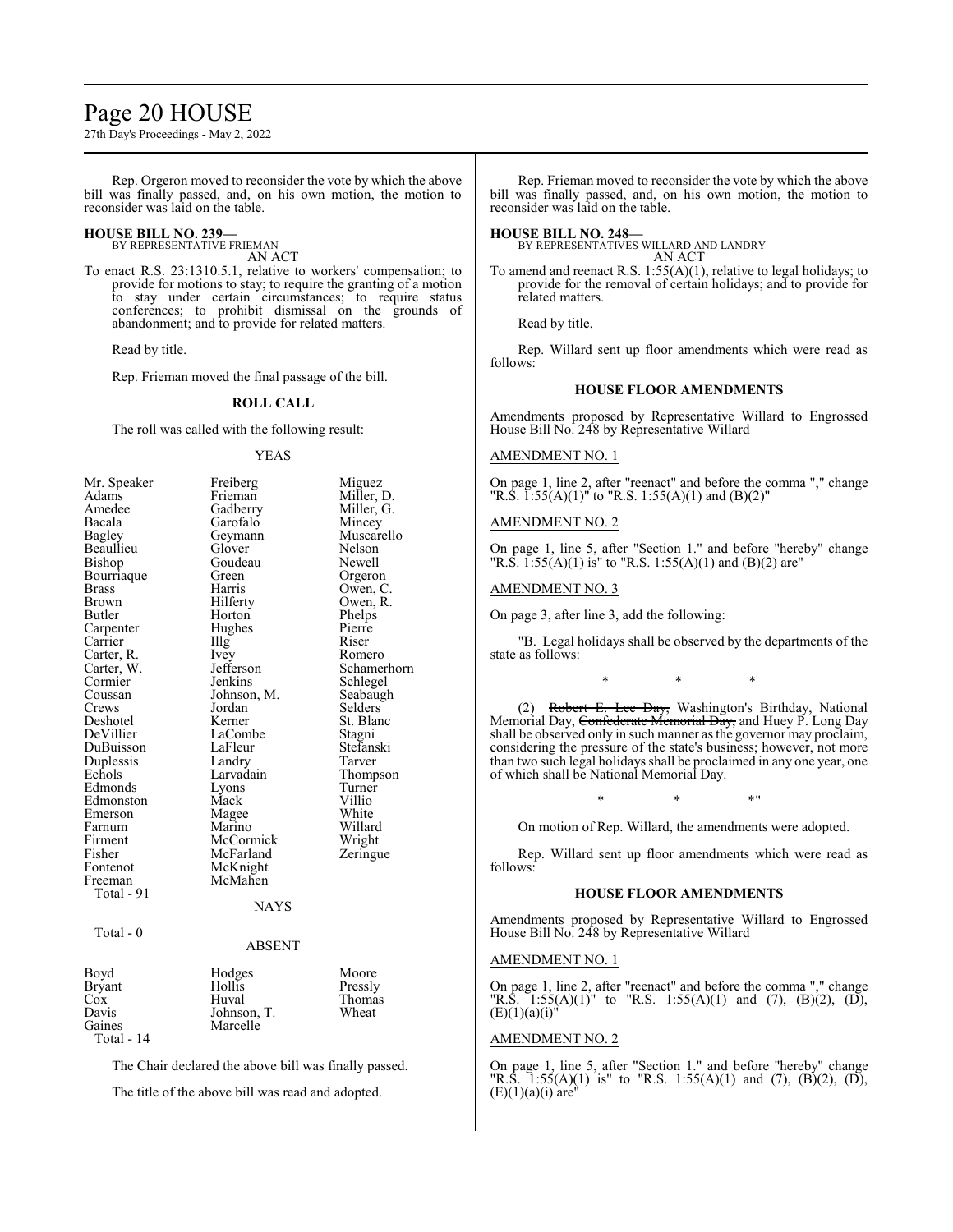# Page 21 HOUSE

27th Day's Proceedings - May 2, 2022

### AMENDMENT NO. 3

On page 1, line 12, after "February," and before "Good" change "Washington's Birthday;" to "President's Day; the day of Mardi Gras:

### AMENDMENT NO. 4

On page 1, at the beginning of line 14, after "Day;" and before "the first" delete "August 30, Huey P. Long Day;"

#### AMENDMENT NO. 5

On page 2, line 10, after "January 19;" delete the remainder of the line

### AMENDMENT NO. 6

On page 2, at the beginning of line 11, change "Birthday;" to "President's Day;"

### AMENDMENT NO. 7

On page 2, line 11, after "June 3;" and before "Christopher" delete "August 30;"

### AMENDMENT NO. 8

On page 3, after line 3, add the following:

"(7) The third Monday in February, the birthday of President George Washington President's Day, for public schools; provided however, that a local school board shall decide to observe this holiday during a regularly scheduled school day with or without the necessity of adjourning school for all or any portion of the school day.

\* \* \*

B. Legal holidays shall be observed by the departments of the state as follows:

\* \* \*

(2) Robert E. Lee Day, Washington's Birthday, President's Day and National Memorial Day<del>, Confederate Memorial Day, and Huey</del> **P. Long Day** shall be observed only in such manner as the governor may proclaim, considering the pressure of the state's business; however, not more than two such legal holidays shall be proclaimed in any one year, one of which shall be National Memorial Day.

\* \* \*

D. Notwithstanding the provisions ofR.S. 6:65 or any other law to the contrary, all banking institutions and savings and loan associations located within the parishes of Terrebonne, Lafourche, Iberia, Pointe Coupee, West Baton Rouge, St. Mary, and Iberville, and all banking institutions located within the parishes of Lafayette and St. Landry, shall be closed during any year on Saturdays, Sundays, New Year's Day, Mardi Gras, Independence Day, Labor Day, Thanksgiving and Christmas; provided, however, that when New Year's Day, Independence Day or Christmas fall on a Sunday, said banking institutions and savings and loan associations shall be closed on the next day, and said financial institutions may, each at its option, remain open and exercise all of its regular functions and duties upon January eighth; January nineteenth; the third Monday in February, Washington's Birthday; President's Day; Good Friday; the last Monday in May, National Memorial Day; June third; August thirtieth; the second Mondayin October, Christopher Columbus Day; November first; and November eleventh, Veterans' Day; and further provided that when on any of said last named days any said financial institution does actually remain open it shall, as to transactions on such day, to exactly the same extent as if such day were not otherwise a legal holiday, be not be subject to any of the provisions of R.S. 7:85 and 251, or any other laws of Louisiana, covering the matters of maturity of negotiable instruments and demands, notice, presentment, acceptance or protest thereof on legal holidays and half-holidays, and all instruments payable to or at such bank upon such day shall become due on such day; and provided further that the option ofremaining open shall not apply to Saturdays or Wednesdays which are holidays or half-holidays, or to Mardi Gras when the same has been declared a legal holiday; and provided further that nothing in any law of this state shall in any manner whatsoever affect the validity of, or render void or voidable, the payment, certification of acceptance of a check or other negotiable instrument, or any other transaction by a bank in Louisiana because done on any holiday or half-holiday or because done on any day upon which such financial institution if remaining open because of the option given it herein, if the payment, certification, acceptance, or other transaction could have been validly done on any other day, provided, however, that in the parishes of Beauregard, Sabine, Vernon, Evangeline and DeSoto the banking institutions may elect to make the whole of Saturdays holidays and close, in lieu of half-holidays on Wednesdays and half-holidays on Saturdays.

E.(1)(a)(i) Each clerk of a district court, parish court, and city court shall close his office on the following days: New Year's Day, January first; Washington's Birthday, President's Day, the third Monday in February; Good Friday; Memorial Day, the last Monday in May; the Fourth of July; Labor Day, the first Monday in September; All Saints' Day, November first; Veterans' Day, November eleventh; Thanksgiving Day, the fourth Thursday in November, and the next day, Friday; Christmas Eve Day; Christmas Day; and New Year's Eve Day, December thirty-first.

 $*$  \*  $*$  \*

On motion of Rep. Willard, the amendments were adopted.

Rep. Willard moved the final passage of the bill, as amended.

#### **ROLL CALL**

The roll was called with the following result:

|  | ٠ |
|--|---|
|  |   |

| Mr. Speaker                                                                                                                 | Geymann                                                                                                      | McKnight                                                                                       |
|-----------------------------------------------------------------------------------------------------------------------------|--------------------------------------------------------------------------------------------------------------|------------------------------------------------------------------------------------------------|
| Adams                                                                                                                       | Glover                                                                                                       | McMahen                                                                                        |
| Bishop                                                                                                                      | Green                                                                                                        | Miller, D.                                                                                     |
| Bourriaque                                                                                                                  | Harris                                                                                                       | Miller, G.                                                                                     |
| Boyd                                                                                                                        | Hilferty                                                                                                     | Mincey                                                                                         |
| Brass                                                                                                                       | Hughes                                                                                                       | Nelson                                                                                         |
| Brown                                                                                                                       | Ivey                                                                                                         | Newell                                                                                         |
| Bryant                                                                                                                      | Jefferson                                                                                                    | Orgeron                                                                                        |
| Carpenter                                                                                                                   | Jenkins                                                                                                      | Owen, C.                                                                                       |
| Carter, R.                                                                                                                  | Johnson, T.                                                                                                  | Phelps                                                                                         |
| Carter, W.                                                                                                                  | Jordan                                                                                                       | Pierre                                                                                         |
| Cormier<br>Coussan<br>Deshotel<br>DuBuisson<br>Duplessis<br>Echols<br>Fisher<br>Freeman<br>Freiberg<br>Gaines<br>Total - 62 | Kerner<br>LaCombe<br>LaFleur<br>Landry<br>Larvadain<br>Lyons<br>Mack<br>Magee<br>Marino<br>McFarland<br>NAYS | Schlegel<br>Selders<br>St. Blanc<br>Stagni<br>Turner<br>White<br>Willard<br>Wright<br>Zeringue |
| Amedee                                                                                                                      | Frieman                                                                                                      | Owen, R.                                                                                       |
| Bagley                                                                                                                      | Gadberry                                                                                                     | Riser                                                                                          |
| Crews                                                                                                                       | Garofalo                                                                                                     | Romero                                                                                         |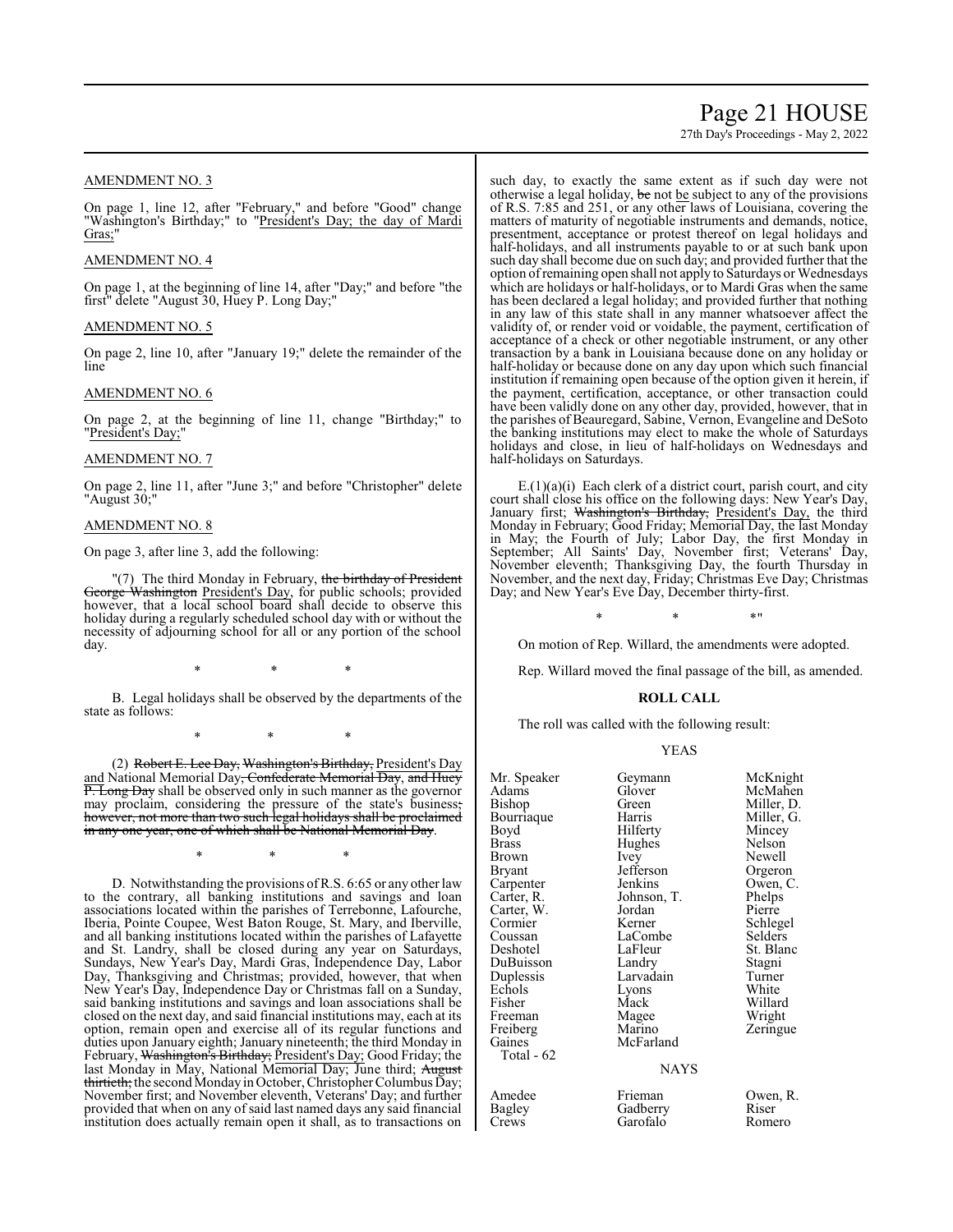# Page 22 HOUSE

27th Day's Proceedings - May 2, 2022

DeVillier Goudeau Schamerhorn Edmonds Horton Seabaugh<br>Edmonston Johnson, M. Thompson Edmonston Johnson, M.<br>Emerson Miguez Total - 20

Miguez

Beaullieu Hodges<br>Butler Hollis Carrier Huval Tarver Cox Illg Thomas<br>Davis Marcelle Villio Davis Marcelle Villio<br>
Farnum McCormick Wheat Firment Total - 23

ABSENT Bacala Fontenot Muscarello

Butler Hollis Stefanski

The Chair declared the above bill was finally passed.

The title of the above bill was read and adopted.

McCormick<br>Moore

Rep. Willard moved to reconsider the vote by which the above bill was finally passed, and, on his own motion, the motion to reconsider was laid on the table.

#### **HOUSE BILL NO. 313—** BY REPRESENTATIVE PRESSLY

AN ACT

To amend and reenact R.S. 46:1843, 1844(H), (K)(1)(a), (T), and  $(W)(1)(a)$ , and 1845(B), to enact R.S.  $4\delta$ :1844(X), and to repeal R.S. 46:1845(C) and (D), relative to the rights of victims of criminal offenses; to provide relative to the reporting of a crime; to provide relative to the requirement to register with certain offices and agencies; to provide for access to certain reports; to provide relative to the duties of the district attorney, law enforcement, and judicial agencies with respect to victims of sexual assault; to provide for the rights of sexual assault victims; to provide relative to the admissibility of certain evidence; to provide relative to penalties and causes of action under certain circumstances; to provide for a contingent effective date; and to provide for related matters.

Read by title.

# **Motion**

On motion of Rep. Pressly, the bill was returned to the calendar.

#### **HOUSE BILL NO. 330—**

BY REPRESENTATIVE TRAVIS JOHNSON AN ACT

To enact Part VII of Chapter 10-A of Title 3 of the Louisiana Revised Statutes of 1950, to be comprised of R.S. 3:1491 through 1496 and R.S. 36:629(L)(4), relative to the creation of the Louisiana Industrial Hemp Promotion and Research Program; to create the Louisiana Industrial Hemp Promotion and Research Advisory Board; to provide for the composition, powers, duties, and functions of the board; to authorize the commissioner of agriculture and forestry to adopt rules and accept certain funds; to provide for the use of funds; to provide for definitions; to provide for transfer of the board to the Department of Agriculture and Forestry; and to provide for related matters.

Read by title.

Rep. Hughes sent up floor amendments on behalf of Rep. Travis Johnson which were read as follows:

#### **HOUSE FLOOR AMENDMENTS**

Amendments proposed by Representative Travis Johnson to Engrossed House Bill No. 330 by Representative Travis Johnson

# AMENDMENT NO. 1

On page 3, line 27, after "commissioner" delete the remainder of the line and insert a period "." and delete line 28 in its entirety

### AMENDMENT NO. 2

On page 5, line 2, after "Aquaculture" and before "and" insert a comma "," and on line 3 after "Aquaculture" and before "and" delete the comma ",'

On motion of Rep. Hughes, the amendments were adopted.

Rep. Hughes moved the final passage of the bill, as amended.

#### **ROLL CALL**

The roll was called with the following result:

#### YEAS

Mr. Speaker Freeman McMahen<br>Adams Freiberg Miguez Adams Freiberg<br>Amedee Frieman Amedee Frieman Miller, D.<br>Bacala Gadberry Miller, G. Bagley Gaines<br>Beaullieu Garofalo Beaullieu Garofalo Muscarello<br>Bishop Glover Nelson Bourriaque Goude<br>Boyd Green Boyd Green Orgeron Brass Harris Owen, C. Brown Hilferty Owen, R.<br>Bryant Horton Phelps Bryant Horton Phelps<br>Butler Hughes Pierre Hughes Carpenter Huval Riser<br>Carrier Hugh Rome Carrier IIIg Romero<br>Carter, R. Ivey Schame Carter, W. Jefferson<br>Cormier Jenkins Cormier Jenkins Seabaugh<br>Coussan Johnson, T. Selders Coussan Johnson, T.<br>Crews Jordan Deshotel Kerner<br>DeVillier LaCombe DuBuisson LaFleur Thomp<br>
Duplessis Landry Turner Duplessis Landry Turner<br>
Echols Larvadain Villio Edmonds Lyons Wheat<br>Edmonston Mack White Edmonston Mack<br>Emerson Magee Farnum Marino Wright<br>
Firment McCormick Zeringue Firment McCormick<br>Fisher McFarland Fisher McFarland<br>Fontenot McKnight McKnight Total - 94

Gadberry Miller,<br>Gaines Mincev Glover Nelson<br>Goudeau Newell Ivey Schamerhorn<br>Jefferson Schlegel Jordan St. Blanc<br>Kerner Stagni LaCombe Stefanski<br>LaFleur Thompson Larvadain Villio<br>Lyons Wheat Magee Willard<br>
Marino Wright

# NAYS

# Total - 0

# ABSENT

| Cox          | Hollis      | Pressly |
|--------------|-------------|---------|
| Davis        | Johnson, M. | Tarver  |
| Geymann      | Marcelle    | Thomas  |
| Hodges       | Moore       |         |
| $Toial - 11$ |             |         |

The Chair declared the above bill was finally passed.

The title of the above bill was read and adopted.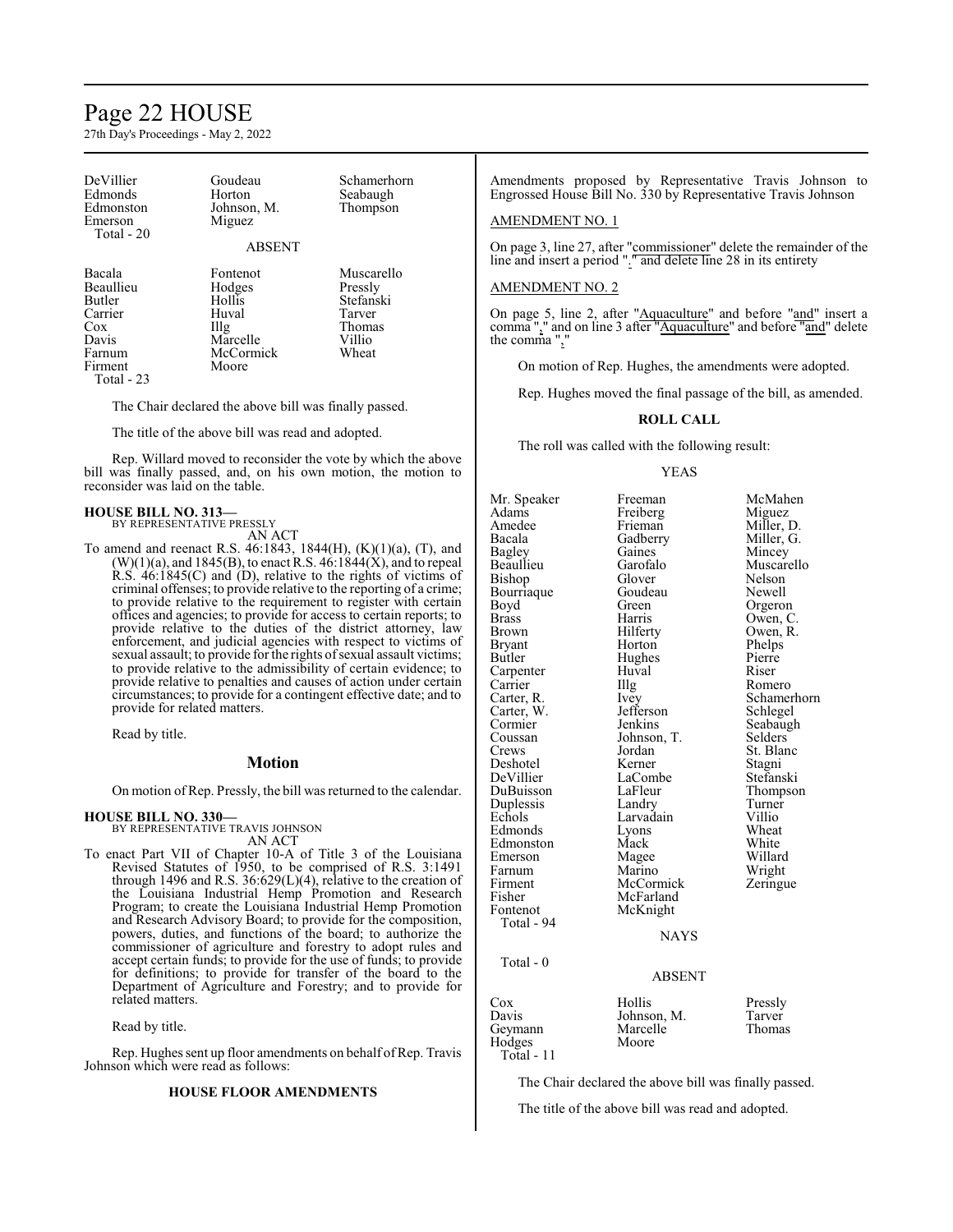# Page 23 HOUSE

27th Day's Proceedings - May 2, 2022

Rep. Hughes moved to reconsider the vote by which the above bill was finally passed, and, on his own motion, the motion to reconsider was laid on the table.

### **HOUSE BILL NO. 348—**

BY REPRESENTATIVE AMEDEE AN ACT

To enact R.S. 33:4564.8, relative to recreation districts in St. Mary Parish; to increase the per diem paid to the boards of commissioners of such districts; and to provide for related matters.

Read by title.

Rep. Amedee moved the final passage of the bill.

#### **ROLL CALL**

The roll was called with the following result:

#### YEAS

| Mr. Speaker | Freeman       | McMahen     |
|-------------|---------------|-------------|
| Adams       | Freiberg      | Miguez      |
| Amedee      | Frieman       | Miller, D.  |
| Bacala      | Gadberry      | Miller, G.  |
| Bagley      | Gaines        | Mincey      |
| Beaullieu   | Garofalo      | Muscarello  |
| Bishop      | Geymann       | Nelson      |
| Bourriaque  | Glover        | Newell      |
| Boyd        | Goudeau       | Orgeron     |
| Brass       | Green         | Owen, C.    |
| Brown       | Harris        | Owen, R.    |
| Bryant      | Hilferty      | Phelps      |
| Butler      | Horton        | Pierre      |
| Carpenter   | Hughes        | Riser       |
| Carrier     | Huval         | Romero      |
| Carter, R.  | Illg          | Schamerhorn |
| Cormier     | Ivey          | Schlegel    |
| Coussan     | Jefferson     | Seabaugh    |
| Crews       | Jenkins       | Selders     |
| Deshotel    | Jordan        | St. Blanc   |
| DeVillier   | LaCombe       | Stagni      |
| DuBuisson   | LaFleur       | Stefanski   |
| Duplessis   | Landry        | Tarver      |
| Echols      | Larvadain     | Thompson    |
| Edmonds     | Lyons         | Turner      |
| Edmonston   | Mack          | Villio      |
| Emerson     | Magee         | Wheat       |
| Farnum      | Marino        | White       |
| Firment     | McCormick     | Willard     |
| Fisher      | McFarland     | Wright      |
| Fontenot    | McKnight      | Zeringue    |
| Total - 93  |               |             |
|             | <b>NAYS</b>   |             |
| Total - 0   |               |             |
|             | <b>ABSENT</b> |             |
| Carter, W.  | Hollis        | Marcelle    |
| $\cos$      | Johnson, M.   | Moore       |
| Davis       | Johnson, T.   | Pressly     |
| Hodges      | Kerner        | Thomas      |
| Total - 12  |               |             |

The Chair declared the above bill was finally passed.

The title of the above bill was read and adopted.

Rep. Amedee moved to reconsider the vote by which the above bill was finally passed, and, on her own motion, the motion to reconsider was laid on the table.

#### **HOUSE BILL NO. 375—**

BY REPRESENTATIVE DESHOTEL

AN ACT

To amend and reenact R.S. 33:385.1(B), relative to municipal officers; to provide relative to the office of chief of police of a village; to provide relative to qualifications; to provide for an effective date; and to provide for related matters.

Read by title.

Rep. Deshotel moved the final passage of the bill.

#### **ROLL CALL**

The roll was called with the following result:

#### YEAS

Mr. Speaker Fontenot McKnight<br>Adams Freeman McMahen Adams Freeman McMahen<br>Amedee Freiberg Miguez Amedee Freiberg<br>Bacala Frieman Bacala Frieman Miller, D.<br>Bagley Gadberry Miller, G. Beaullieu Gaines Mincey<br>Bishop Garofalo Nelson Bourriaque Geyman<br>Boyd Glover Boyd Glover Orgeron<br>Brass Goudeau Owen, C Brass Goudeau<br>Brown Green Bryant Harris Phelps<br>Butler Hilferty Pierre Carpenter Horton<br>Carrier Hughes Carrier Hughes Romero<br>Carter, R. Huval Schamer Carter, W.<br>Cormier Cormier Ivey Seabaugh<br>
Coussan Iefferson Selders Coussan Jefferson<br>Crews Jenkins Crews Jenkins St. Blanc<br>
Deshotel Johnson, M. Stagni DeVillier Jordan Stefans<br>DuBuisson Kerner Tarver DuBuisson Kerner<br>Duplessis LaCombe Duplessis LaCombe Thompson<br>
Echols LaFleur Turner Edmonds Landry Villio<br>Edmonston Larvadain Wheat Edmonston Larvadain Wheat<br>
Emerson Lyons White Emerson Lyons<br>Farnum Magee Farnum Magee Willard<br>Firment McCormick Wright Firment McCormick Wright<br>
Fisher McFarland Zeringue McFarland Total - 93 Mack Muscarello Total - 2 Cox Johnson, T. Pressly<br>Davis Marcelle Thomas Hodges<br>Hollis

Gadberry Miller, 0<br>Gaines Mincey Garofalo Nelson<br>Geymann Newell Green Owen, R.<br>Harris Phelps Hilferty<br>
Horton Riser Huval Schamerhorn<br>
Illg Schlegel Johnson, M. Stagni<br>Jordan Stefanski LaFleur Turner<br>
Landrv Villio

#### NAYS

# ABSENT

Moore

Marcelle Thomas<br>Marino

Total - 10

The Chair declared the above bill was finally passed.

The title of the above bill was read and adopted.

Rep. Deshotel moved to reconsider the vote by which the above bill was finally passed, and, on his own motion, the motion to reconsider was laid on the table.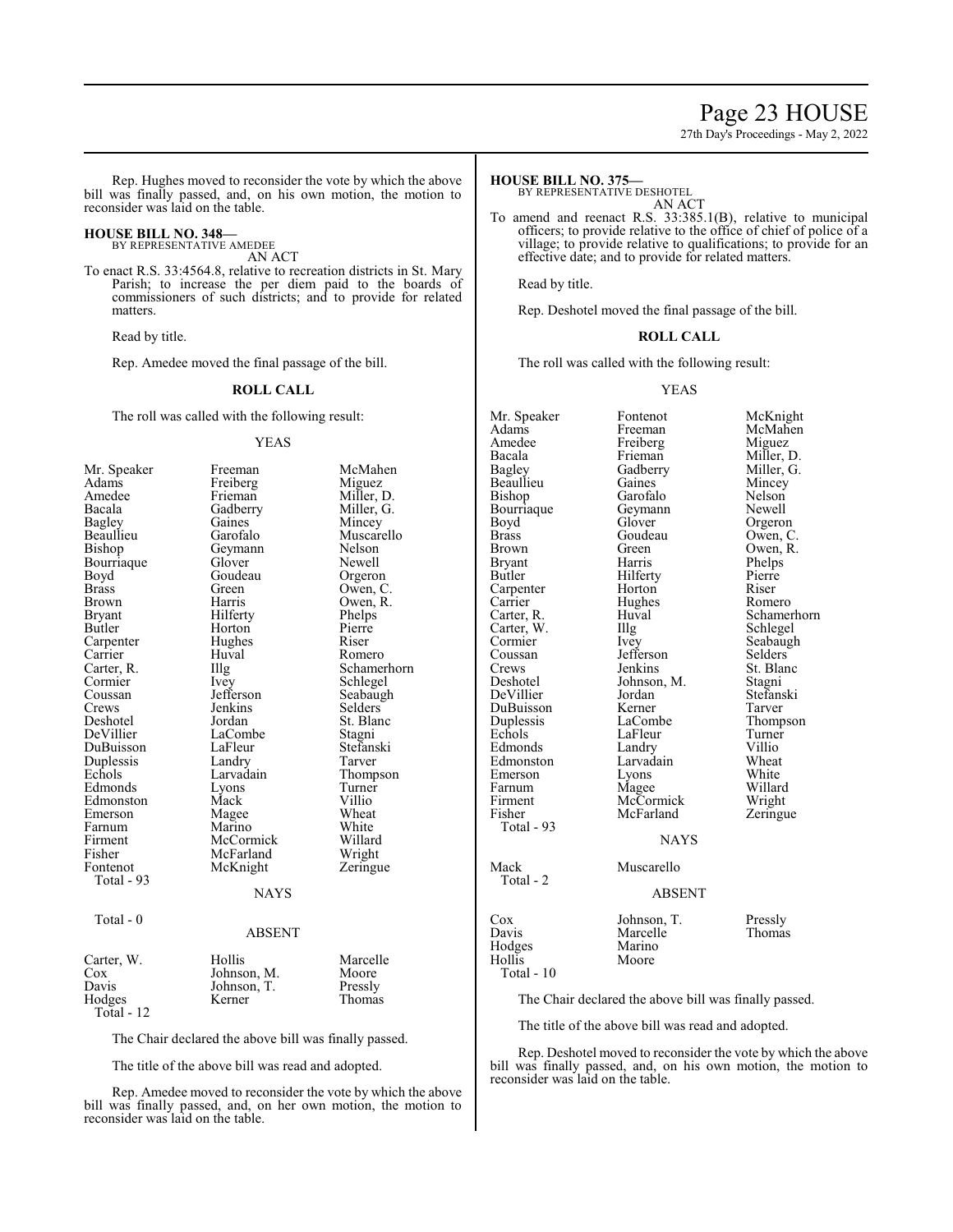# Page 24 HOUSE

27th Day's Proceedings - May 2, 2022

### **HOUSE BILL NO. 457—**

BY REPRESENTATIVES CARPENTER, FREIBERG, GLOVER, LYONS, MARCELLE, AND STAGNI AN ACT

To enact R.S. 38:2233.4, relative to the city of Baton Rouge and the parish of East Baton Rouge; to provide relative to the procurement of goods and services; to provide relative to contracts awarded to socially and economically disadvantaged businesses; to authorize certain entities to set-aside a certain percentage of contracts to be awarded to such businesses; to provide relative to rules and regulations regarding the certification of socially and economically disadvantaged businesses; and to provide for related matters.

Read by title.

Rep. Carpenter sent up floor amendments which were read as follows:

#### **HOUSE FLOOR AMENDMENTS**

Amendments proposed by Representative Carpenter to Engrossed House Bill No. 457 by Representative Carpenter

#### AMENDMENT NO. 1

On page 2, line 14, after " $repair$ " and before " $produced$ " insert a</u></u> comma",

On motion of Rep. Carpenter, the amendments were adopted.

#### **Motion**

On motion of Rep. Carpenter, the bill was returned to the calendar.

#### **HOUSE BILL NO. 467—**

BY REPRESENTATIVE FRIEMAN AN ACT

To amend and reenact R.S. 23:1232(8), relative to workers' compensation; to provide for allocation of payments to dependents of a decedent; and to provide for related matters.

Read by title.

Rep. Frieman moved the final passage of the bill.

#### **ROLL CALL**

The roll was called with the following result:

#### YEAS

| Gadberry   |
|------------|
| Garofalo   |
| Geymann    |
| Goudeau    |
| Harris     |
| Hilferty   |
| Illg       |
| Johnson, M |
| Kerner     |
| Mack       |
| Magee      |
| Marino     |
| McCormicl  |
| McFarland  |
| McKnight   |
| McMahen    |
| Miguez     |
| Miller, G. |
| Mincey     |
| Muscarello |
|            |

Gadberry Nelson<br>Garofalo Orgero Garofalo Orgeron<br>Geymann Owen, C Geymann Owen, C.<br>Goudeau Owen, R. Goudeau Owen, R.<br>Harris Pressly Pressly<br>Riser Illg Romero<br>Johnson, M. Schamer Johnson, M. Schamerhorn<br>Kerner Schlegel Kerner Schlegel<br>Mack Seabaugh Mack Seabaugh<br>
Magee St. Blanc Magee St. Blanc<br>
Marino Stagni Stagni<br>Stefanski McCormick Stefans<br>McFarland Tarver McFarland Tarver<br>
McKnight Thompson McKnight Thomp<br>
McMahen Turner McMahen Turner<br>
Miguez Villio Miguez Villio<br>
Miller. G. White Miller, G. White<br>Mincey Wright Mincey Wright<br>
Muscarello Zeringue

| Total - 60                                                                                                           | <b>NAYS</b>                                                                                    |                                                                                  |
|----------------------------------------------------------------------------------------------------------------------|------------------------------------------------------------------------------------------------|----------------------------------------------------------------------------------|
| Adams<br>Boyd<br><b>Brown</b><br>Carter, R.<br>Carter, W.<br>Cormier<br>Duplessis<br>Fisher<br>Freeman<br>Total - 26 | Gaines<br>Glover<br>Green<br>Hughes<br>Jefferson<br>Jenkins<br>Jordan<br>LaCombe<br>LaFleur    | Landry<br>Larvadain<br>Lyons<br>Newell<br>Phelps<br>Pierre<br>Selders<br>Willard |
| Bishop<br><b>Brass</b><br><b>Bryant</b><br><b>Butler</b><br>Carpenter<br>Cox<br>Davis<br>Total - 19                  | <b>ABSENT</b><br>Fontenot<br>Hodges<br>Hollis<br>Horton<br>Huval<br><i>lvey</i><br>Johnson, T. | Marcelle<br>Miller, D.<br>Moore<br>Thomas<br>Wheat                               |

The Chair declared the above bill was finally passed.

The title of the above bill was read and adopted.

Rep. Frieman moved to reconsider the vote by which the above bill was finally passed, and, on his own motion, the motion to reconsider was laid on the table.

#### **HOUSE BILL NO. 489—** BY REPRESENTATIVE DAVIS

AN ACT To amend and reenact R.S. 13:996.3(A), relative to the judicial expense fund for the Family Court for the parish of East Baton Rouge; to provide for the maximum fee to be charged by the clerk; to provide for implementation; and to provide for related matters.

Read by title.

Rep. Horton, on behalf of the Legislative Bureau, sent up floor amendments which were read as follows:

### **HOUSE FLOOR AMENDMENTS**

Amendments proposed by Representative Horton on behalf of the Legislative Bureau to Engrossed House Bill No. 489 by Representative Davis

#### AMENDMENT NO. 1

On page 1, line 14, change "said" to "the"

On motion of Rep. Horton, the amendments were adopted.

Rep. McKnight moved the final passage of the bill, as amended.

# **ROLL CALL**

The roll was called with the following result:

Geymann

# YEAS

Amedee Gadberry<br>Bacala Gaines Bagley Garofalo Nelson

Mr. Speaker Freiberg Miguez<br>Adams Frieman Miller. Adams Frieman Miller, G.<br>Amedee Gadberry Mincey Bacala Gaines Muscarello<br>
Bagley Garofalo Nelson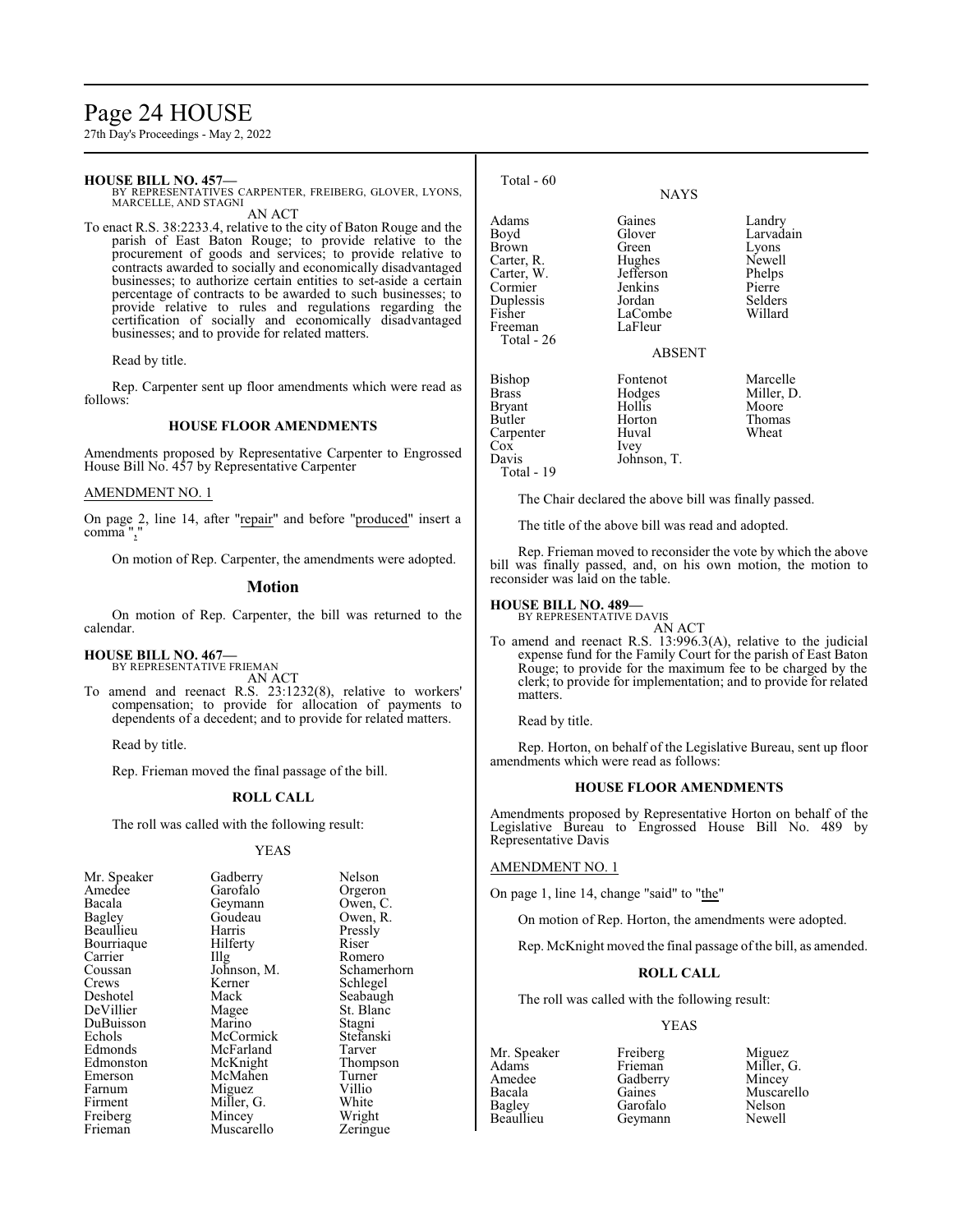Bishop Glover Greenon<br>Bourriaque Goudeau Owen C Bourriaque Goude<br>Boyd Green Boyd Green Owen, R.<br>Brass Harris Phelps Brass Harris Phelps Brown Hilferty Pierre<br>Butler Hughes Pressly Carpenter Huval Riser<br>Carrier Huyal Rome Carrier Illg Romero<br>Carter, R. Ivey Schame Carter, W. Jefferson Cormier Jenkins Seabaugh<br>Coussan Johnson, M. Selders Coussan Johnson, M.<br>Crews Jordan Deshotel Kerner Stagni<br>DeVillier LaCombe Stefanski DeVillier DuBuisson LaFleur Tarver<br>
Duplessis Landry Thomp Duplessis Landry Thompson<br>
Echols Larvadain Turner Echols Larvadain Turne<br>Edmonds Lyons Villio Edmonston Mack Wheat<br>
Emerson Magee White Emerson Magee White<br>
Farnum Marino Willard Farnum Marino Willard Firment McCormick<br>
Fisher McFarland Fisher McFarland Zeringue<br>Fontenot McKnight Fontenot McKnight<br>Freeman McMahen Total - 94

Hughes Jordan St. Blanc<br>Kerner Stagni Lyons Villio<br>
Mack Wheat McMahen

Ivey Schamerhorn<br>Jefferson Schlegel

# **NAYS**

#### Total - 0

#### ABSENT

| <b>Bryant</b> | Hollis      | Miller, D. |
|---------------|-------------|------------|
| Cox           | Horton      | Moore      |
| Davis         | Johnson, T. | Thomas     |
| Hodges        | Marcelle    |            |
| Total - 11    |             |            |

The Chair declared the above bill was finally passed.

The title of the above bill was read and adopted.

Rep. McKnight moved to reconsider the vote by which the above bill was finally passed, and, on his own motion, the motion to reconsider was laid on the table.

#### **HOUSE BILL NO. 523—**

BY REPRESENTATIVE LACOMBE AN ACT

To enact R.S. 26:309, relative to alcohol beverage control; to provide relative to brewing facilities; to authorize manufacturers or brewers to host contracted private events at brewing facilities; to provide for certain restrictions with respect to contracted private events at brewing facilities; to authorize manufacturers or brewers to charge certain fees for contracted private events at brewing facilities; to provide for an effective date; and to provide for related matters.

Read by title.

Rep. LaCombe sent up floor amendments which were read as follows:

#### **HOUSE FLOOR AMENDMENTS**

Amendments proposed by Representative LaCombe to Original House Bill No. 523 by Representative LaCombe

# AMENDMENT NO. 1

On page 1, line 12, after "a" and before "for" delete "third party" and insert "person not licensed pursuant to this Chapter"

### AMENDMENT NO. 2

On page 1, at the beginning of line 20, change "third party" to "person not licensed pursuant to this Chapter"

#### AMENDMENT NO. 3

On page 2, line 2, after "the" and before "more" delete "third party" and insert "person not licensed pursuant to this Chapter"

On motion of Rep. LaCombe, the amendments were adopted.

Rep. LaCombe sent up floor amendments which were read as follows:

#### **HOUSE FLOOR AMENDMENTS**

Amendments proposed by Representative LaCombe to Original House Bill No. 523 by Representative LaCombe

# AMENDMENT NO. 1

On page 1, at the beginning of line 11, insert "A."

#### AMENDMENT NO. 2

On page 1, line 16, after "if"delete the remainder of the line and at the beginning of line 17, delete  $(1)$  A" and insert "a"

# AMENDMENT NO. 3

On page 1, at the beginning of line 19, change "(2)" to "B."

AMENDMENT NO. 4

On page 2, at the beginning of line 1, change "(3)" to "C."

On motion of Rep. LaCombe, the amendments were adopted.

Rep. LaCombe moved the final passage of the bill, as amended.

# **ROLL CALL**

The roll was called with the following result:

#### YEAS

| Mr. Speaker   | Freiberg    | McKnight   |
|---------------|-------------|------------|
| Adams         | Frieman     | McMahen    |
| Amedee        | Gadberry    | Miguez     |
| Bacala        | Gaines      | Miller, G. |
| <b>Bagley</b> | Garofalo    | Mincey     |
| Beaullieu     | Geymann     | Muscarello |
| Bourriaque    | Glover      | Nelson     |
| Boyd          | Goudeau     | Newell     |
| <b>Brass</b>  | Green       | Orgeron    |
| Brown         | Harris      | Owen, C.   |
| Bryant        | Hilferty    | Owen, R.   |
| Butler        | Horton      | Phelps     |
| Carpenter     | Hughes      | Pierre     |
| Carrier       | Huval       | Pressly    |
| Carter, R.    | Illg        | Riser      |
| Carter, W.    | Ivey        | Romero     |
| Cormier       | Jefferson   | Schamerho  |
| Coussan       | Jenkins     | Schlegel   |
| Crews         | Johnson, M. | Seabaugh   |
| Deshotel      | Jordan      | Selders    |
| DeVillier     | Kerner      | St. Blanc  |
| DuBuisson     | LaCombe     | Stagni     |
| Duplessis     | LaFleur     | Stefanski  |
| Echols        | Landry      | Tarver     |
|               |             |            |

Phelps<br>Pierre Huval Pressly<br>
Illg Riser Jefferson Schamerhorn<br>Jenkins Schlegel Schlegel<br>Seabaugh Stefanski<br>Tarver Edmonston Larvadain Thompson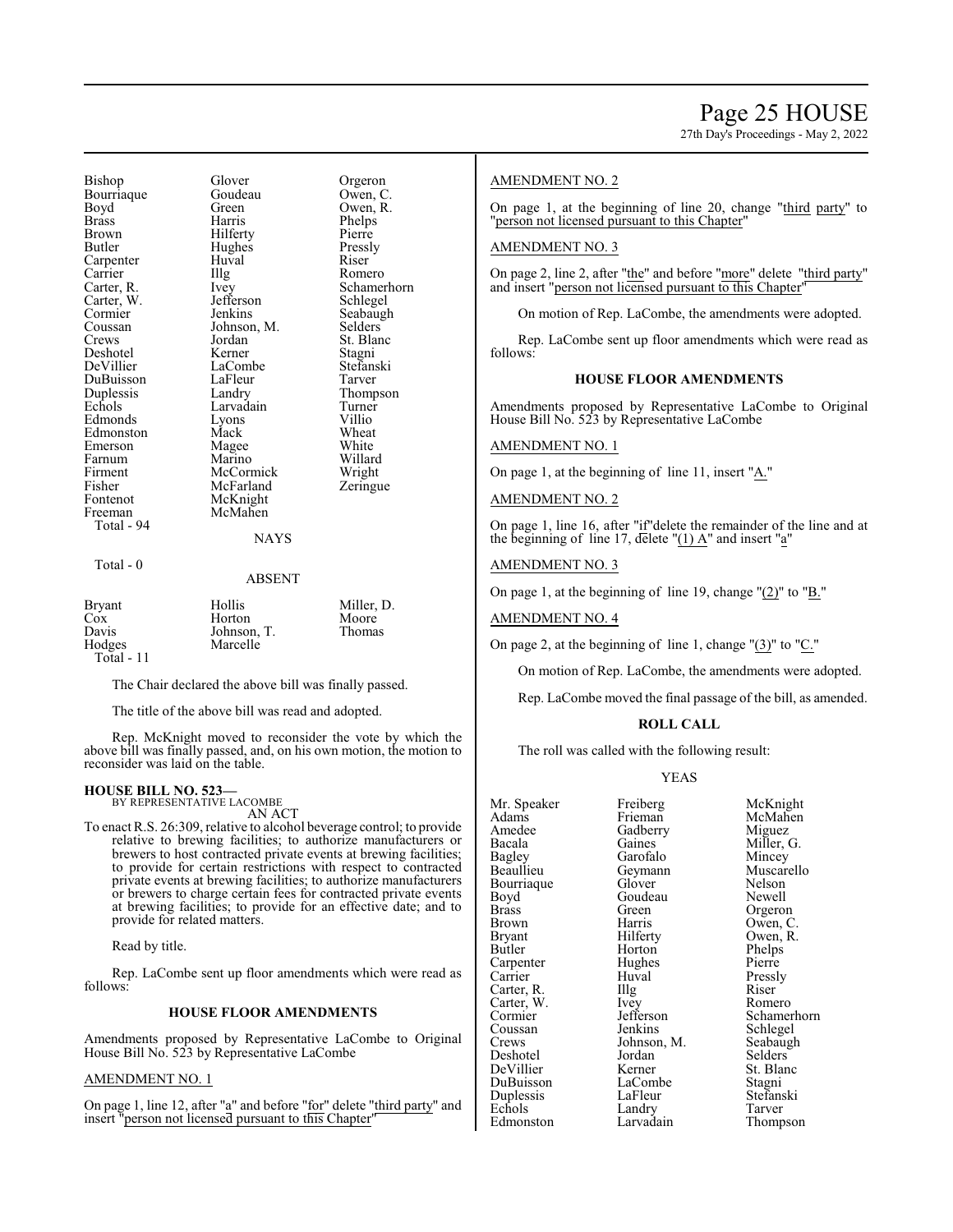# Page 26 HOUSE

27th Day's Proceedings - May 2, 2022

| Emerson               | Lyons                   | Turner     |
|-----------------------|-------------------------|------------|
| Farnum                | Mack                    | Villio     |
| Firment               | Magee                   | Wheat      |
| Fisher                | Marino                  | White      |
| Fontenot              | McCormick               | Willard    |
| Freeman<br>Total - 93 | McFarland               | Zeringue   |
|                       | <b>NAYS</b>             |            |
| Total - 0             | <b>ABSENT</b>           |            |
| Bishop                | Hodges                  | Miller, D. |
| $\cos$<br>Davis       | Hollis                  | Moore      |
|                       | Johnson, T.<br>Marcelle | Thomas     |
| Edmonds<br>Total - 12 |                         | Wright     |

The Chair declared the above bill was finally passed.

The title of the above bill was read and adopted.

Rep. LaCombe moved to reconsider the vote by which the above bill was finally passed, and, on his own motion, the motion to reconsider was laid on the table.

#### **HOUSE BILL NO. 551—**

BY REPRESENTATIVE ILLG AN ACT

To amend and reenact R.S. 26:274(A)(2), relative to alcohol beverage control; to provide relative to permits for dealers in beverages of low alcohol content; to provide relative to local permits; to provide for exceptions for delivery; and to provide for related matters.

Read by title.

Rep. Illg sent up floor amendments which were read as follows:

# **HOUSE FLOOR AMENDMENTS**

Amendments proposed by Representative Illg to Original House Bill No. 551 by Representative Illg

### AMENDMENT NO. 1

On page 1, line 19, change "alcohol" to "alcoholic"

On motion of Rep. Illg, the amendments were adopted.

#### **Motion**

On motion of Rep. Illg, the bill was returned to the calendar.

**HOUSE BILL NO. 563—** BY REPRESENTATIVE BACALA

AN ACT

To amend and reenact R.S. 33:154 and 172(A)(1)(a) and (D), relative to the parish of Ascension; to provide relative to municipal annexations; to require municipal governing authoritiesto notify the parish governing authority prior to annexing property; and to provide for related matters.

Read by title.

Rep. Bacala moved the final passage of the bill.

# **ROLL CALL**

The roll was called with the following result:

YEAS

| Mr. Speaker  | Freeman     | McMal   |
|--------------|-------------|---------|
| Adams        | Freiberg    | Miguez  |
| Amedee       | Frieman     | Miller, |
| Bacala       | Gadberry    | Mincey  |
| Bagley       | Garofalo    | Muscar  |
| Beaullieu    | Glover      | Nelson  |
| Bourriaque   | Goudeau     | Newell  |
| Boyd         | Green       | Orgero  |
| <b>Brass</b> | Harris      | Owen,   |
| Brown        | Hilferty    | Owen,   |
| Bryant       | Horton      | Phelps  |
| Butler       | Hughes      | Pierre  |
| Carpenter    | Huval       | Pressly |
| Carrier      | Illg        | Riser   |
| Carter, R.   | Ivey        | Romer   |
| Carter, W.   | Jefferson   | Scham   |
| Cormier      | Jenkins     | Schleg  |
| Coussan      | Johnson, M. | Seabau  |
| Crews        | Johnson, T. | Selders |
| Deshotel     | Jordan      | St. Bla |
| DeVillier    | Kerner      | Stagni  |
| DuBuisson    | LaCombe     | Stefans |
| Duplessis    | LaFleur     | Tarver  |
| Echols       | Landry      | Thomp   |
| Edmonds      | Larvadain   | Turner  |
| Edmonston    | Lyons       | Villio  |
| Emerson      | Mack        | Wheat   |
| Farnum       | Magee       | White   |
| Firment      | McCormick   | Willard |
| Fisher       | McFarland   | Wright  |
| Fontenot     | McKnight    | Zering  |
| Total - 93   |             |         |
|              | <b>NAYS</b> |         |

Total - 0

Freeman McMahen<br>Freiberg Miguez Freiberg<br>Frieman Gadberry<br>Garofalo Garofalo Muscarello<br>Glover Nelson Goudeau Newell<br>Green Orgero Green Orgeron<br>Harris Owen, C Harris Owen, C.<br>Hilferty Owen, R. Horton Phelps<br>Hughes Pierre Hughes<br>Huval Huval Pressly<br>Illg Riser Ivey Romero<br>Jefferson Schame: Johnson, M. Seabaughter Seabaughter Seabaughter Seabaughter Seabaughter Seabaughter Seabaughter Seabaughter Seabaughter Seabaughter Seabaughter Seabaughter Seabaughter Seabaughter Seabaughter Seabaughter Seabaughter Seabau Johnson, T.<br>Jordan Kerner Stagni<br>LaCombe Stefanski LaCombe Stefans<br>LaFleur Tarver LaFleur<br>Landry Larvadain Turner<br>Lyons Villio Lyons<br>Mack Magee White<br>
McCormick Willard McCormick Willard<br>
McFarland Wright McFarland Wright<br>
McKnight Zeringue McKnight

Miller, G.<br>Mincey Owen, R.<br>Phelps Jefferson Schamerhorn<br>Jenkins Schlegel Schlegel<br>Seabaugh St. Blanc<br>Stagni Thompson<br>Turner Wheat<br>White

ABSENT

| Bishop     | Geymann  | Marino     |
|------------|----------|------------|
| Cox        | Hodges   | Miller, D. |
| Davis      | Hollis   | Moore      |
| Gaines     | Marcelle | Thomas     |
| Total - 12 |          |            |

The Chair declared the above bill was finally passed.

The title of the above bill was read and adopted.

Rep. Bacala moved to reconsider the vote by which the above bill was finally passed, and, on his own motion, the motion to reconsider was laid on the table.

**HOUSE BILL NO. 653—**

BY REPRESENTATIVE DAVIS AN ACT

To enact R.S.  $13:961(F)(1)(w)$ , relative to court costs in the Family Court of East Baton Rouge Parish; to provide for transcription fees; to provide for implementation; and to provide for related matters.

Read by title.

Rep. McKnight moved the final passage of the bill.

#### **ROLL CALL**

The roll was called with the following result:

#### YEAS

| Mr. Speaker | Freiberg | Miguez     |
|-------------|----------|------------|
| Adams       | Frieman  | Miller, D. |
| Amedee      | Gadberry | Miller, G. |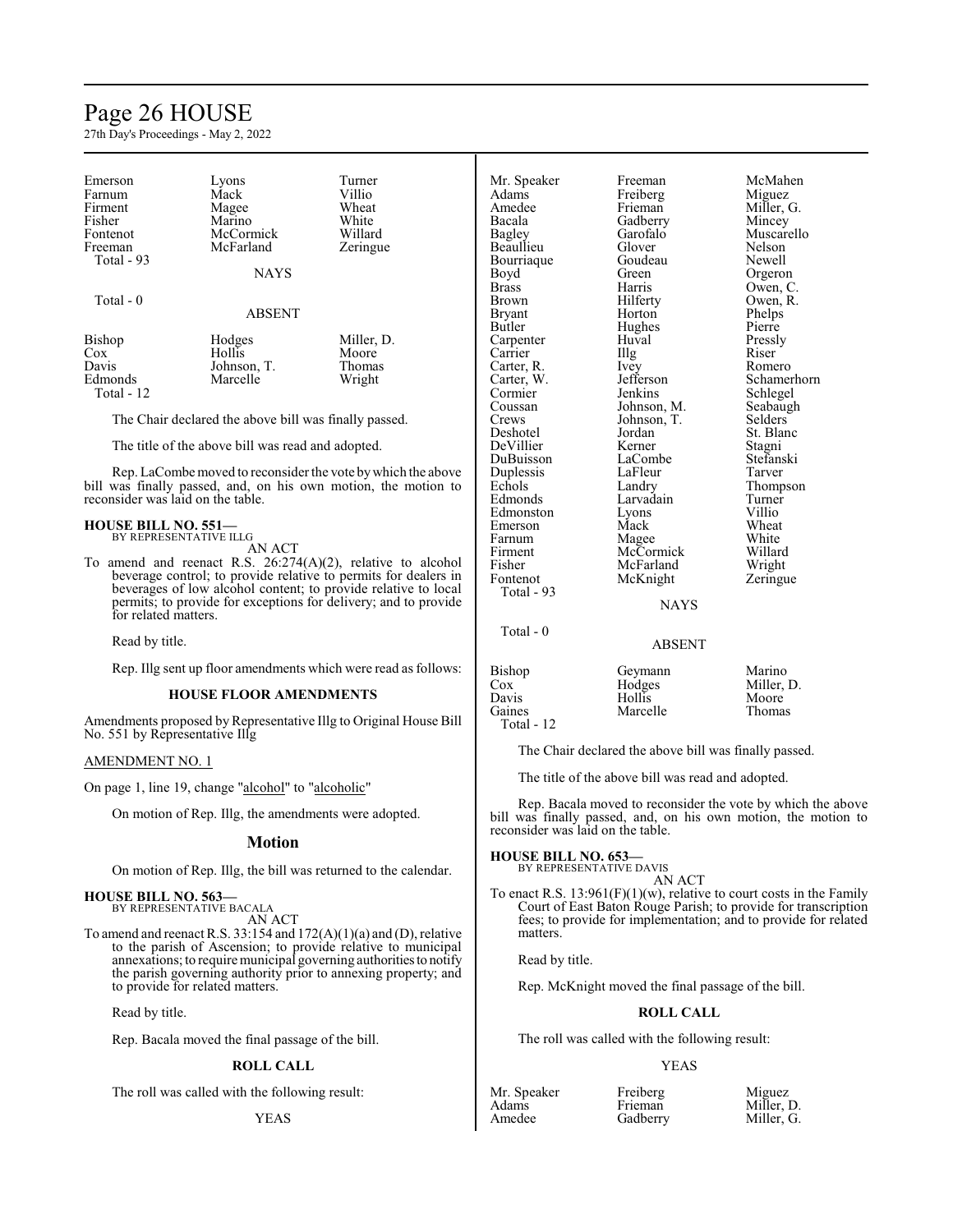# Page 27 HOUSE

27th Day's Proceedings - May 2, 2022

Bacala Gaines Mincey<br>Bagley Geymann Nelson Beaullieu Glover Newell Bourriaque Green<br>Boyd Hilferty Brass Horton Phelps<br>Brown Hughes Pierre Brown Hughes<br>Butler Huval Carpenter Illg<br>Carrier Ivey Carrier Ivey Romero<br>Carter, R. Jefferson Schame Carter, W. Jenkins Schlegel<br>Cormier Johnson, M. Seabaugh Cormier Johnson, M. Seabaughten<br>Coussan Johnson, T. Selders Crews Jordan St. Blanc<br>Deshotel Kerner Stagni Deshotel Kerner Stagni<br>
DeVillier LaCombe Stefanski DuBuisson LaFleur<br>
Duplessis Landry Duplessis Landry Thompson<br>
Echols Larvadain Turner Edmonds Lyons Villio<br>Edmonston Mack Wheat Edmonston Mack Wheat<br>Emerson Magee White Emerson Magee White<br>
Farnum Marino Willard Farnum Marino Willard Firment McCormick Wright<br>
Fisher McFarland Zeringue Fisher McFarland<br>Fontenot McKnight Fontenot McKnight<br>Freeman McMahen Total - 94 Total - 0

Total - 11

Geymann Nelson<br>Glover Newell Goudeau Orgeron<br>Green Owen, C. Huval Pressly<br>Illg Riser Johnson, T.<br>Jordan LaCombe Stefans<br>LaFleur Tarver Larvadain Turner<br>Lyons Villio McMahen **NAYS** ABSENT

Owen, R. Jefferson Schamerhorn<br>Jenkins Schlegel Bagley Gaines Mincey<br>Beaullieu Geymann Muscar Bourriaque Goude<br>Boyd Green Boyd Green Orgeron<br>Brass Hilferty Owen, C Brown Horton Owen, R.<br>Bryant Hughes Phelps Bryant Hughes Phelps<br>Butler Huval Pierre Carpenter IIIg Pressl<br>Carrier Ivey Riser Carrier Ivey Riser Carter, R. Jefferson Romero<br>Carter, W. Jenkins Schame Cormier Johnson, M. Schlegel<br>Coussan Johnson, T. Seabaugh Crews Jordan Selders<br>
Deshotel Kerner St. Blan DeVillier LaCombe Stagni<br>
DuBuisson LaFleur Stefanski DuBuisson LaFleur Stefans<br>Duplessis Landry Tarver Duplessis Landry<br>Echols Larvadain Edmonds Lyons Turner<br>Edmonston Mack Villio Edmonston Mack Villio<br>Emerson Magee Wheat Emerson Magee Wheat<br>
Farnum Marino White Farnum Marino White<br>Firment McCormick Willard Firment McCormick Willard<br>Fisher McFarland Wright Fisher McFarland Wright<br>
Fontenot McKnight Zeringue Total - 96

Total - 0

Glover Nelson<br>Goudeau Newell Johnson, T.<br>Jordan McKnight

Beaullieu Geymann Muscarello Owen, C. Huval Pierre<br>Illg Pressly Carter, W. Jenkins Schamerhorn<br>Cormier Johnson, M. Schlegel Kerner St. Blanc<br>LaCombe Stagni Larvadain Thompson<br>Lyons Turner

#### ABSENT

**NAYS** 

| Cox       | Harris | Marcelle      |
|-----------|--------|---------------|
| Davis     | Hodges | Moore         |
| Garofalo  | Hollis | <b>Thomas</b> |
| Total - 9 |        |               |

The Chair declared the above bill was finally passed.

The title of the above bill was read and adopted.

Rep. Zeringue moved to reconsider the vote by which the above bill was finally passed, and, on his own motion, the motion to reconsider was laid on the table.

#### **HOUSE BILL NO. 719—**

BY REPRESENTATIVE SEABAUGH

AN ACT To amend and reenact R.S. 13:1883(D)(1) and to enact R.S. 13:1883(D)(3), relative to certain marshals of city courts; to provide for the salary of the marshal of the city court of Shreveport; and to provide for related matters.

Read by title.

Rep. Seabaugh sent up floor amendments which were read as follows:

# **HOUSE FLOOR AMENDMENTS**

Amendments proposed by Representative Seabaugh to Engrossed House Bill No. 719 by Representative Seabaugh

### AMENDMENT NO. 1

On page 1, after line 20, add  $"$  \* \* \*"

On motion of Rep. Seabaugh, the amendments were adopted.

Rep. Seabaugh moved the final passage of the bill, as amended.

reconsider was laid on the table.

Bryant Harris Moore<br>
Cox Hodges Musca Cox Hodges Muscarello Davis Hollis Thomas<br>
Garofalo Marcelle Thomas Marcelle

# **HOUSE BILL NO. 713—** BY REPRESENTATIVE ZERINGUE

AN ACT To enact R.S. 33:4161.1, relative to stormwater utility systems; to authorize political subdivisions to create stormwater utility systems and adopt utility fees relative to stormwater management systems; to provide relative to definitions; and to provide for related matters.

The Chair declared the above bill was finally passed. The title of the above bill was read and adopted.

Rep. McKnight moved to reconsider the vote by which the above bill was finally passed, and, on his own motion, the motion to

Read by title.

Rep. Zeringue moved the final passage of the bill.

### **ROLL CALL**

The roll was called with the following result:

#### YEAS

| Mr. Speaker | Freeman  | McMahen    |
|-------------|----------|------------|
| Adams       | Freiberg | Miguez     |
| Amedee      | Frieman  | Miller, D. |
| Bacala      | Gadberry | Miller, G. |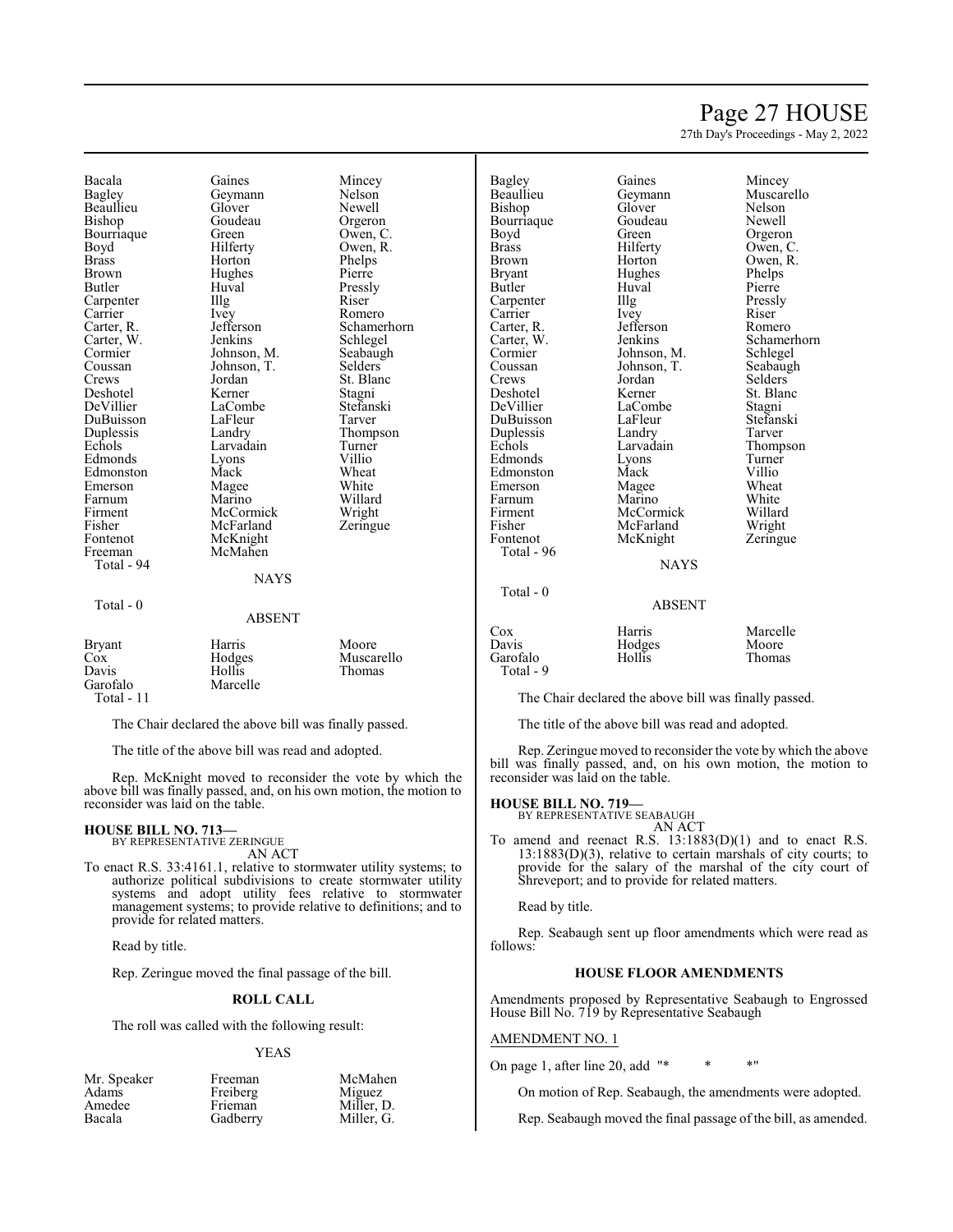# Page 28 HOUSE

27th Day's Proceedings - May 2, 2022

# **ROLL CALL**

The roll was called with the following result:

#### YEAS

| Mr. Speaker             |
|-------------------------|
| Adams                   |
| Amedee                  |
| Bacala                  |
| <b>Bagley</b>           |
| Beaullieu               |
| Bishop                  |
| Bourriaque              |
| Boyd                    |
| <b>Brass</b>            |
| Brown                   |
| Bryant                  |
| Butler                  |
| Carpenter<br>Carter, R. |
|                         |
| Carter, W.              |
| Cormier                 |
| Coussan                 |
| Crews                   |
| DeVillier               |
| DuBuisson               |
| Duplessis               |
| Echols                  |
| Edmonds                 |
| Edmonston               |
| Emerson                 |
| Farnum                  |
| Firment                 |
| Fisher                  |
| Freeman                 |
| Freiberg                |
| Total -<br>91           |

Frieman Miguez<br>Gadberry Miller, Miller, G.<br>Mincey Garofalo<br>Geymann Muscarello<br>Nelson Glover Nelson<br>Goudeau Newell Goudeau<br>Green Green Owen, C.<br>Harris Owen, R. Owen, R.<br>Phelps Hilferty Horton Pierre<br>Hughes Pressly Hughes Pressl<br>Huval Riser Huval Ivey Romero<br>Jefferson Schame Jefferson Schamerhorn<br>Jenkins Schlegel Schlegel<br>Seabaugh Johnson, M. Seabaug<br>Johnson, T. Selders Johnson, T.<br>Jordan St. Blanc<br>Stagni Kerner Stagni<br>LaCombe Stefanski LaCombe<br>LaFleur Tarver LaFleur<br>Landry Thompson<br>Turner Larvadain Turner<br>Lyons Villio Lyons<br>Mack Wheat<br>White Magee<br>Marino Willard<br>Wright McCormick Wright<br>
McFarland Zeringue **McFarland** McKnight McMahen

#### NAYS

Total - 0

#### ABSENT

| Carrier    | Gaines   | Miller, D. |
|------------|----------|------------|
| Cox        | Hodges   | Moore      |
| Davis      | Hollis   | Orgeron    |
| Deshotel   | Illg     | Thomas     |
| Fontenot   | Marcelle |            |
| Total - 14 |          |            |

The Chair declared the above bill was finally passed.

The title of the above bill was read and adopted.

Rep. Seabaugh moved to reconsider the vote bywhich the above bill was finally passed, and, on his own motion, the motion to reconsider was laid on the table.

#### **HOUSE BILL NO. 732—**

BY REPRESENTATIVE DUPLESSIS AN ACT

To enact Chapter 17-E of Title 25 of the Louisiana Revised Statutes of 1950, to be comprised of R.S. 25:850.21, and to repeal R.S. 33:2740.26, relative to Orleans Parish; to provide relative to the Louis Armstrong Park Authority and Historic Jazz District; to provide that the district is a political subdivision of the state; to provide relative to the governing board ofthe district; to provide relative to the membership of the board; to provide relative to the powers and duties of the district; and to provide for related matters.

Read by title.

Rep. Horton, on behalf of the Legislative Bureau, sent up floor amendments which were read as follows:

#### **HOUSE FLOOR AMENDMENTS**

Amendments proposed by Representative Horton on behalf of the Legislative Bureau to Engrossed House Bill No. 732 by Representative Duplessis

### AMENDMENT NO. 1

On page 2, line 23, following "board of" change "The" to "the"

AMENDMENT NO. 2

On page 5, line 23, following "employees" change "," to "and"

On motion of Rep. Horton, the amendments were adopted.

Rep. Duplessis sent up floor amendments which were read as follows:

#### **HOUSE FLOOR AMENDMENTS**

Amendments proposed by Representative Duplessis to Engrossed House Bill No. 732 by Representative Duplessis

### AMENDMENT NO. 1

On page 2, line 8, after "purpose of" and before "for the" insert "acquiring ownership, leasing, or entering into a management agreement"

On motion of Rep. Duplessis, the amendments were adopted.

Rep. Duplessis moved the final passage of the bill, as amended.

#### **ROLL CALL**

The roll was called with the following result:

#### YEAS

Mr. Speaker Freiberg McKnight<br>
Adams Frieman McMahen Adams Frieman McMahen<br>Amedee Gadberry Miguez Amedee Gadberry<br>Bacala Gaines Bacala Gaines Miller, G. Bagley Garofalo<br>Beaullieu Geymann Bishop Glover Nelson<br>Bourriaque Goudeau Newell Bourriaque Goude<br>Boyd Green Boyd Green Orgeron<br>Brass Harris Owen, C Brass Harris Owen, C. Brown Hilferty Owen, R.<br>Bryant Horton Phelps Bryant Horton Phelps<br>Butler Hughes Pierre Carpenter Huval Pressl<br>Carrier Hugh Riser Carrier Illg Riser Carter, R. Ivey Romero<br>Carter, W. Jefferson Schamer Carter, W. Jefferson Schamerhorn<br>Cormier Jenkins Schlegel Cormier Jenkins Schlegel<br>Coussan Johnson, M. Seabaugh Coussan Johnson, M. Seabaugh<br>Crews Johnson, T. Selders Crews Johnson, T.<br>DeVillier Jordan DuBuisson Kerner Stagni<br>Duplessis LaCombe Stefanski Duplessis LaCombe Stefans<br>Echols LaFleur Tarver Echols LaFleur<br>Edmonds Landry Edmonston Larvadain Turner<br>
Emerson Lyons Villio Emerson Lyons Villio

Hughes Pierre<br>Huval Pressly Jordan St. Blanc<br>Kerner Stagni Landry Thompson<br>Larvadain Turner Farnum Mack Wheat<br>
Firment Mage White Firment Magee

Geymann Muscarello<br>Glover Nelson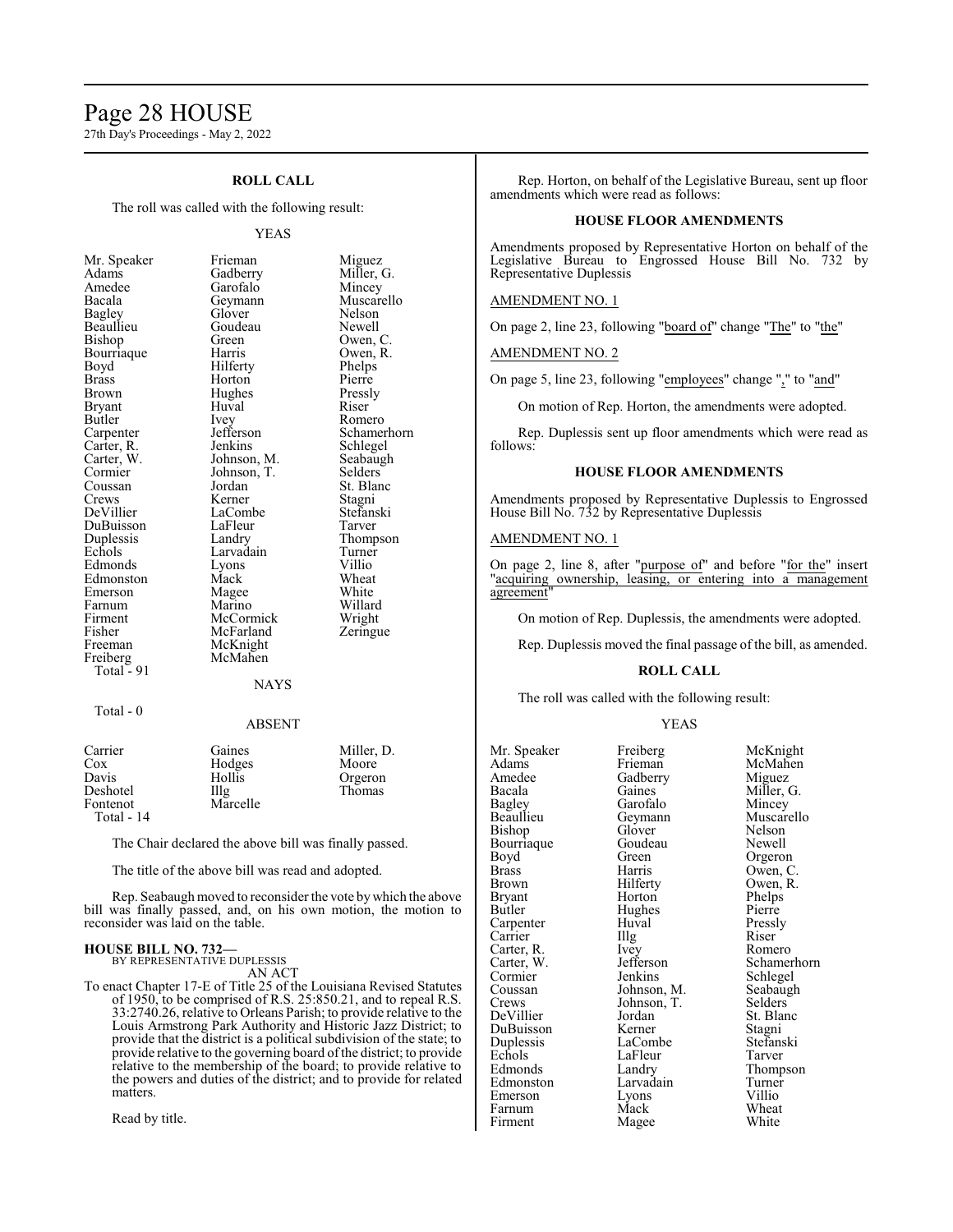# Page 29 HOUSE

27th Day's Proceedings - May 2, 2022

| Fisher<br>Fontenot                                    | Marino<br>McCormick                               | Willard<br>Wright |               | <b>YEAS</b>       |            |
|-------------------------------------------------------|---------------------------------------------------|-------------------|---------------|-------------------|------------|
| Freeman                                               | McFarland                                         | Zeringue          | Mr. Speaker   | Freiberg          | McMahen    |
| Total - 96                                            |                                                   |                   | Adams         | Frieman           | Miguez     |
|                                                       | <b>NAYS</b>                                       |                   | Amedee        | Gadberry          | Miller, D. |
|                                                       |                                                   |                   | Bacala        | Gaines            | Miller, G. |
| Total $-0$                                            |                                                   |                   | Bagley        | Garofalo          | Mincey     |
| <b>ABSENT</b>                                         |                                                   | Beaullieu         | Geymann       | Muscarello        |            |
|                                                       |                                                   |                   | Bishop        | Glover            | Nelson     |
| Cox                                                   | Hodges                                            | Miller, D.        | Bourriaque    | Goudeau           | Newell     |
| Davis                                                 | Hollis                                            | Moore             | Boyd          | Green             | Orgeron    |
| Deshotel                                              | Marcelle                                          | Thomas            | <b>Brass</b>  | Harris            | Owen, C.   |
| Total - 9                                             |                                                   |                   | Brown         | Hilferty          | Owen, R.   |
|                                                       |                                                   |                   | <b>Bryant</b> | Horton            | Phelps     |
| The Chair declared the above bill was finally passed. |                                                   | <b>Butler</b>     | Hughes        | Pierre            |            |
|                                                       |                                                   |                   | Carpenter     | Huval             | Pressly    |
|                                                       | The title of the above bill was read and adopted. |                   | Carrier       | $\prod_{i=1}^{n}$ | Riser      |

Rep. Duplessis moved to reconsider the vote bywhich the above bill was finally passed, and, on his own motion, the motion to reconsider was laid on the table.

#### **HOUSE BILL NO. 780—** BY REPRESENTATIVE MAGEE

AN ACT

To enact Part V of Chapter 12-A of Title 33 of the Louisiana Revised Statutes of 1950, comprised of R.S. 33:4709.31, relative to the city of Houma; to create the Houma Restoration District; to provide relative to the boundaries, purpose, governance, and powers and duties of the district; to provide relative to district funding; to provide for an effective date; and to provide for related matters.

Read by title.

Rep. Magee sent up floor amendments which were read as follows:

#### **HOUSE FLOOR AMENDMENTS**

Amendments proposed by Representative Magee to Engrossed House Bill No. 780 by Representative Magee

#### AMENDMENT NO. 1

On page 2, at the end of line 21, delete "two members," and at the beginning of line 22, delete "one of whom" and insert "one member who"

### AMENDMENT NO. 2

On page 2, between lines 23 and 24, insert the following:

"(h) The member of the Terrebonne Parish governing authority whose council district includes all or the greater portion ofthe district shall appoint one member.

### AMENDMENT NO. 3

On page 8, between lines 11 and 12, insert the following:

"G. Nothing in this Section shall be construed in a manner that in any way limits the authority granted by or pursuant to the Terrebonne Parish home rule charter to any official or entity."

On motion of Rep. Magee, the amendments were adopted.

Rep. Magee moved the final passage of the bill, as amended.

### **ROLL CALL**

The roll was called with the following result:

| Firment    | Marino         | Willard  |
|------------|----------------|----------|
| Fisher     | McCormick      | Wright   |
| Fontenot   | McFarland      | Zeringue |
| Freeman    | McKnight       |          |
| Total - 98 |                |          |
|            | <b>NTA STC</b> |          |

Jordan St. Blanc<br>Kerner Stagni

Larvadain Turne<br>Lyons Villio

Carter, R. Ivey Romero<br>Carter, W. Jefferson Schamer Carter, W. Jefferson Schamerhorn<br>
Cormier Jenkins Schlegel Cormier Jenkins Schlegel<br>Coussan Johnson, M. Seabaugh Coussan Johnson, M. Seabaugh<br>Crews Johnson, T. Selders

DeVillier Kerner Stagni<br>DuBuisson LaCombe Stefanski DuBuisson LaCombe Stefans<br>
Duplessis LaFleur Tarver

Echols Landry Thompson<br>Edmonds Larvadain Turner

Edmonston Lyons Villio<br>Emerson Mack Wheat Emerson Mack Wheat<br>
Farnum Magee White Farnum Magee White<br>
Firment Marino Willard

Crews Johnson, T.<br>Deshotel Jordan

Duplessis LaFleu<br>
Echols Landry

Total - 0

Ho<br>T

# NAYS

#### ABSENT

| Cox       | Hollis   | Thomas |
|-----------|----------|--------|
| Davis     | Marcelle |        |
| Hodges    | Moore    |        |
| Total - 7 |          |        |

The Chair declared the above bill was finally passed.

The title of the above bill was read and adopted.

Rep. Magee moved to reconsider the vote by which the above bill was finally passed, and, on his own motion, the motion to reconsider was laid on the table.

#### **HOUSE BILL NO. 797—**

BY REPRESENTATIVE DUPLESSIS AN ACT

To amend and reenact R.S. 33:9039.62, 9039.68(A)(3) and (B)(1), (2)(b), and (3), 9039.69(A)(3) and (5), and 9039.72(A)(14) and to enact R.S. 33:9039.63.1, 9039.68(B)(2)(c), 9039.69(C), and 9039.72(D), relative to Orleans Parish; to provide relative to the BioDistrict New Orleans; to provide relative to the boundaries and powers and duties of the district; to provide relative to the creation of subdistricts; to require that district projects be in compliance with certain rules and regulations; to provide for an effective date; and to provide for related matters.

Read by title.

Rep. Duplessis sent up floor amendments which were read as follows: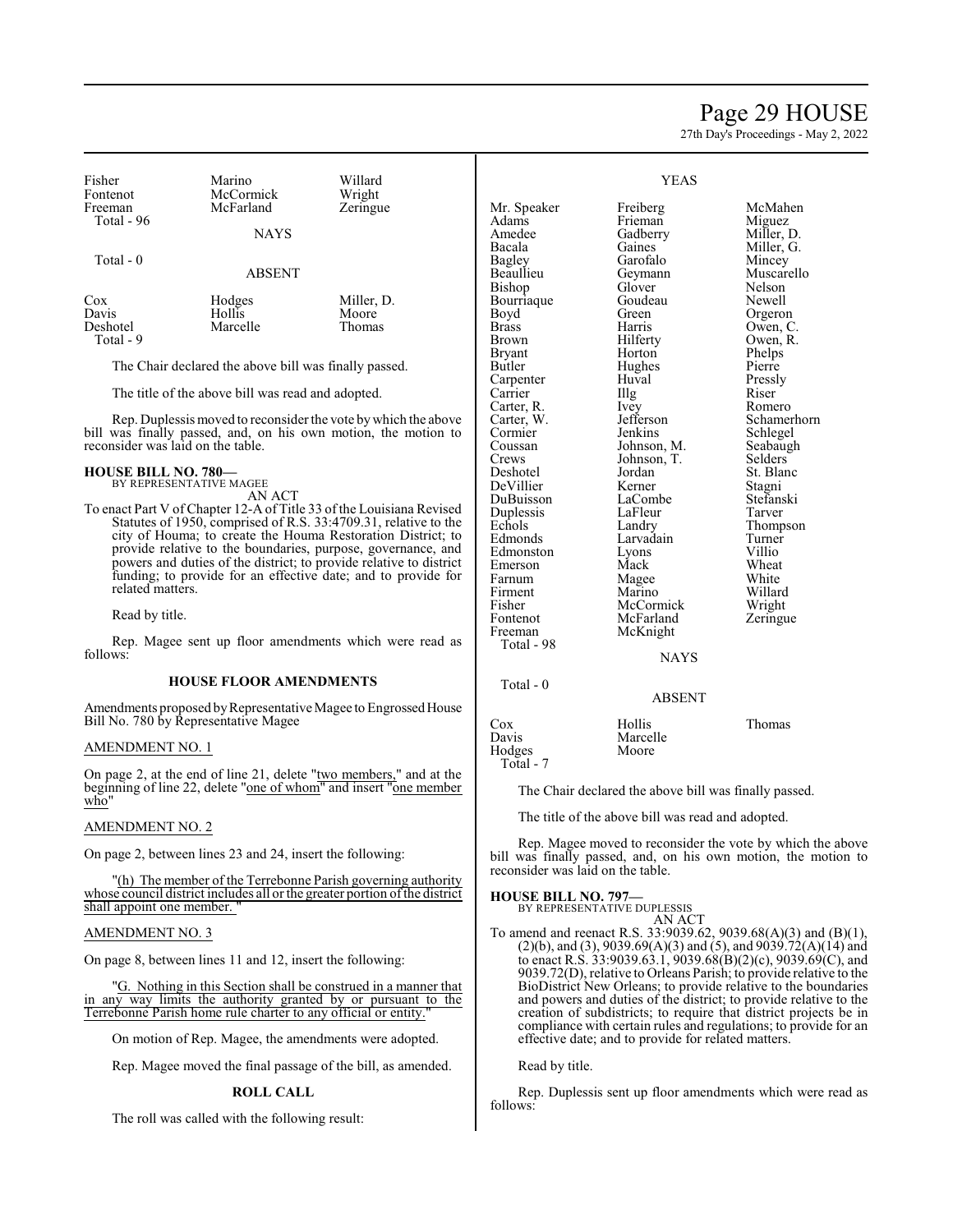27th Day's Proceedings - May 2, 2022

#### **HOUSE FLOOR AMENDMENTS** Amendments proposed by Representative Duplessis to Engrossed House Bill No. 797 by Representative Duplessis AMENDMENT NO. 1 On page 2, line 6, after "Lot C," and before "and Lot 21" insert "Lots 9, 10, and 11" AMENDMENT NO. 2 On page 2, line 7, after "Lot 2" delete the period "." and insert "of Square 45." AMENDMENT NO. 3 On page 2, line 15, after "Lot A or 9," delete the remainder of the line and insert "Lots 8, 9, and 10, and Lot C." AMENDMENT NO. 4 On page 2, line 16, after "of Lot B," and before "Square 275" insert "Lot 8, Lot 9, Lot 10, and Lot  $C$ ," AMENDMENT NO. 5 On page 3, line 3, after "Part of 15" and before "of Square 517." insert a comma "," and "and Lot 18 or 14" AMENDMENT NO. 6 On page 4, line 2, after "Square-1" and before "Proceed" delete the period "." and insert "or Square 584." AMENDMENT NO. 7 On page 4, line 6, after "Lot 22 or 33," and before "and Lot 19" insert "Lot 21 or 32," AMENDMENT NO. 8 On page 4, line 9, after "Rear Part of" delete the remainder of the line and insert "Lot 27, Lot 14 or Lot 26, Lot 15 or Lot 27." AMENDMENT NO. 9 On page 4, line 10, after "Part of"delete the remainder of the line and delete line 11 in its entirety and insert "Lot 17 or 29 or Lot B, Lot 16-B, and Part of Lot 12, Lot 13, or Lot 25 or the Rear Part of Lot 27, Lot 14 or Lot 26, 15 or Lot 27 AMENDMENT NO. 10 On page 4, line 12, change "OR" to "or" AMENDMENT NO. 11 On page 4, line 14, change "OR" to "or" AMENDMENT NO. 12 On page 7, line 6, change "sourthernmost" to "northernmost" AMENDMENT NO. 14 On page 7, line 8, delete "westernmost" AMENDMENT NO. 15 On page 7, at the beginning of line 9, delete "line of" and insert "lines of Lot 3 and" On motion of Rep. Duplessis, the amendments were adopted. Rep. Duplessis moved the final passage of the bill, as amended. **ROLL CALL** The roll was called with the following result: YEAS Mr. Speaker Freiberg McMahen<br>Adams Frieman Miguez Adams Frieman<br>Amedee Gadberry Amedee Gadberry Miller, D.<br>Bacala Gaines Miller, G. Bacala Gaines Miller, G.<br>Bagley Garofalo Mincey Bagley Garofalo<br>Beaullieu Geymann Geymann Muscarello<br>Glover Nelson Bourriaque Glover Nelson<br>Boyd Goudeau Newell Boyd Goudeau<br>Brass Green Brass Green Green Orgeron<br>Brown Harris Owen Brown Harris Owen, C.<br>Bryant Hilferty Owen, R. Bryant Hilferty Owen,<br>Butler Horton Pierre Horton Pierre<br>
Hughes Pressly Carpenter Hughes Pressl<br>Carrier Huval Riser Carrier Huval Riser<br>Carter, R. Illg Romero Carter, R. Illg<br>Carter, W. Ivey Carter, W. Ivey Schamerhorn Cormier Jefferson<br>Coussan Jenkins Seabaugh Crews Johnson, M. Selders<br>Deshotel Johnson, T. St. Blanc Johnson, T. St. Blanch<br>Jordan Stagni DeVillier Jordan Stagni<br>DuBuisson Kerner Stefanski DuBuisson Kerner Stefans<br>Duplessis LaCombe Tarver Duplessis LaCombe<br>Echols LaFleur LaFleur Thompson<br>Landry Turner Edmonds Landry Turner<br>Edmonston Larvadain Villio Larvadain Villio<br>Lyons Wheat Emerson Lyons Wheat<br>
Farnum Mack White Farnum Mack White<br>
Firment Marino Willard Firment Marino Willard<br>Fisher McCormick Wright Fisher McCormick<br>
Fontenot McFarland Fontenot McFarland<br>Freeman McKnight McKnight Total - 94 **NAYS**  Total - 0 ABSENT Bishop Hollis Phelps<br>Cox Magee Thomas Cox Magee Thomas<br>
Davis Marcelle Zeringue Marcelle<br>Moore Hodges Total - 11 The Chair declared the above bill was finally passed.

AMENDMENT NO. 13

On page 7, line 7, after "along the" delete the remainder of the line and at the beginning of line  $8$ , delete " $1$ " and insert "northern boundary line of Lot 3

The title of the above bill was read and adopted.

Rep. Duplessis moved to reconsider the vote bywhich the above bill was finally passed, and, on his own motion, the motion to reconsider was laid on the table.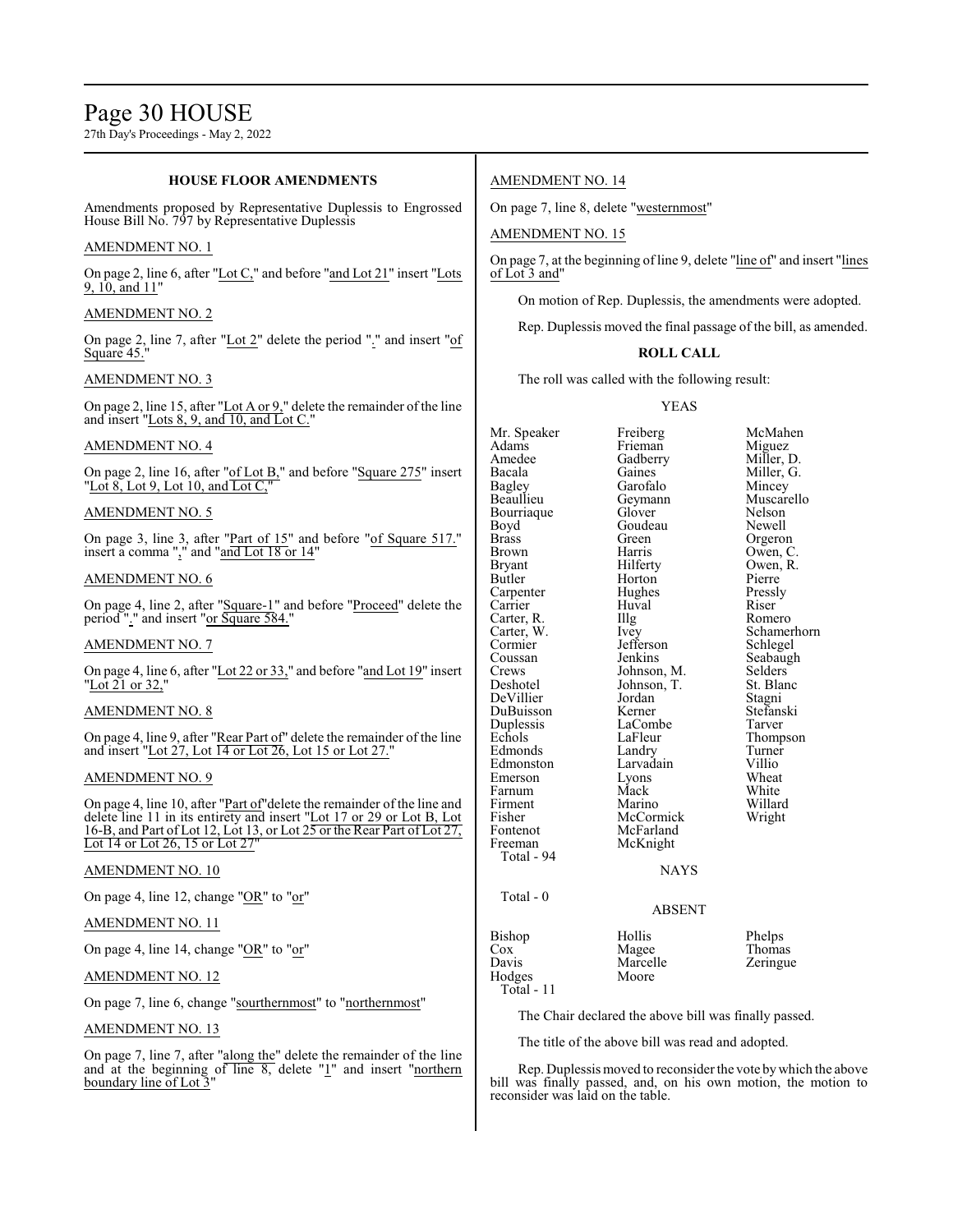# Page 31 HOUSE

27th Day's Proceedings - May 2, 2022

#### **HOUSE BILL NO. 457—**

BY REPRESENTATIVES CARPENTER, FREIBERG, GLOVER, LYONS, MARCELLE, AND STAGNI AN ACT

To enact R.S. 38:2233.4, relative to the city of Baton Rouge and the parish of East Baton Rouge; to provide relative to the procurement of goods and services; to provide relative to contracts awarded to socially and economically disadvantaged businesses; to authorize certain entities to set-aside a certain percentage of contracts to be awarded to such businesses; to provide relative to rules and regulations regarding the certification of socially and economically disadvantaged businesses; and to provide for related matters.

Called from the calendar.

Read by title.

Rep. Ivey sent up floor amendments which were read as follows:

#### **HOUSE FLOOR AMENDMENTS**

Amendments proposed by Representative Ivey to Engrossed House Bill No. 457 by Representative Carpenter

#### AMENDMENT NO. 1

On page 2, at the end of line 7, delete the period "." and insert a comma "," and "but not to exceed twenty-five percent."

# AMENDMENT NO. 2

On page 3, line 2, after "percentage" and before "of the" insert a comma "," and "not to exceed twenty-five percent,"

On motion of Rep. Ivey, the amendments were adopted.

Rep. Carpenter moved the final passage of the bill, as amended.

#### **ROLL CALL**

The roll was called with the following result:

#### YEAS

| Mr. Speaker   | Freeman     | MCKn    |
|---------------|-------------|---------|
| Adams         | Freiberg    | McMa    |
| Amedee        | Frieman     | Migue   |
| Bacala        | Gadberry    | Miller  |
| Bagley        | Gaines      | Mince   |
| Beaullieu     | Geymann     | Musca   |
| Bourriaque    | Glover      | Nelson  |
| Boyd          | Goudeau     | Newel   |
| <b>Brass</b>  | Green       | Orgero  |
| Brown         | Harris      | Owen.   |
| <b>Bryant</b> | Hilferty    | Owen,   |
| Butler        | Horton      | Phelps  |
| Carpenter     | Hughes      | Pierre  |
| Carrier       | Huval       | Pressl  |
| Carter, R.    | Illg        | Riser   |
| Carter, W.    | Ivey        | Romer   |
| Cormier       | Jefferson   | Schan   |
| Coussan       | Jenkins     | Schleg  |
| Crews         | Johnson, M. | Seabat  |
| Deshotel      | Johnson, T. | Selder  |
| DeVillier     | Jordan      | St. Bla |
| DuBuisson     | Kerner      | Stagni  |
| Duplessis     | LaCombe     | Stefan  |
| Echols        | LaFleur     | Tarver  |
| Edmonds       | Landry      | Thom    |
| Edmonston     | Larvadain   | Turne   |
| Emerson       | Lyons       | Villio  |
| Farnum        | Mack        | Wheat   |
|               |             |         |

Mr. Speaker Freeman McKnight<br>Adams Freiberg McMahen McMahen<br>Miguez Frieman Miguez<br>Gadberry Miller, G. Gadberry Miller, Gaines Miller, Communist Castle Muscarello<br>Nelson Glover Nelson<br>Goudeau Newell Green Orgeron<br>Harris Owen, C Harris Owen, C.<br>Hilferty Owen, R. Hilferty Owen, R.<br>Horton Phelps Phelps<br>Pierre Huval Pressly<br>Illg Riser Ivey Romero<br>Jefferson Schamer Jefferson Schamerhorn<br>Jenkins Schlegel Schlegel<br>Seabaugh Johnson, M.<br>Johnson, T.<br>Selders Jordan St. Blanc<br>Kerner Stagni LaCombe Stefanski<br>LaFleur Tarver Thompson<br>Turner Larvadain Turner<br>Lyons Villio Wheat

Firment Marino White<br>
Fisher McCormick Willard Fisher McCormick Willard Total - 93

Total - 0

McFarland

NAYS

#### ABSENT

| <b>Bishop</b> | Hodges   | Miller, D. |
|---------------|----------|------------|
| Cox           | Hollis   | Moore      |
| Davis         | Magee    | Thomas     |
| Garofalo      | Marcelle | Zeringue   |
| Total - $12$  |          |            |

The Chair declared the above bill was finally passed.

The title of the above bill was read and adopted.

Rep. Carpenter moved to reconsider the vote bywhich the above bill was finally passed, and, on her own motion, the motion to reconsider was laid on the table.

# **HOUSE BILL NO. 551—**

BY REPRESENTATIVE ILLG AN ACT

To amend and reenact R.S. 26:274(A)(2), relative to alcohol beverage control; to provide relative to permits for dealers in beverages of low alcohol content; to provide relative to local permits; to provide for exceptions for delivery; and to provide for related matters.

Called from the calendar.

Read by title.

Rep. Illg moved the final passage of the bill, as amended.

#### **ROLL CALL**

The roll was called with the following result:

### YEAS

| Mr. Speaker | Frieman     | McFa              |
|-------------|-------------|-------------------|
| Adams       | Gadberry    | McKr              |
| Bacala      | Gaines      | McMa              |
| Bagley      | Garofalo    | Migue             |
| Beaullieu   | Geymann     | Miller            |
| Bourriaque  | Glover      | Mince             |
| Boyd        | Goudeau     | Musca             |
| Brass       | Green       | Nelso             |
| Brown       | Harris      | Newe <sup>1</sup> |
| Butler      | Hilferty    | Orger             |
| Carpenter   | Horton      | Owen              |
| Carrier     | Hughes      | Owen              |
| Carter, W.  | Huval       | Pierre            |
| Cormier     | Illg        | Rome              |
| Coussan     | Ivey        | Schan             |
| Crews       | Jefferson   | Schleg            |
| Deshotel    | Jenkins     | Seaba             |
| DeVillier   | Johnson, M. | Selder            |
| DuBuisson   | Johnson, T. | St. Bla           |
| Duplessis   | Jordan      | Stagn:            |
| Echols      | Kerner      | Stefar            |
| Edmonds     | LaCombe     | Thom              |
| Edmonston   | LaFleur     | Turne             |
| Emerson     | Landry      | Villio            |
| Farnum      | Larvadain   | Whea              |
| Fisher      | Lyons       | White             |
| Fontenot    | Mack        | Willar            |
| Freeman     | Marino      | Wrigh             |

McFarland McKnight McMahen Miguez Miller, G. Mincey Muscarello Nelson Newell Orgeron Owen, C. Owen, R.<br>Pierre Romero Schamerhorn Schlegel Seabaugh Selders<sup>'</sup> St. Blanc Stagni Stefanski Thompson Turner<br>Villio Wheat White Willard Wright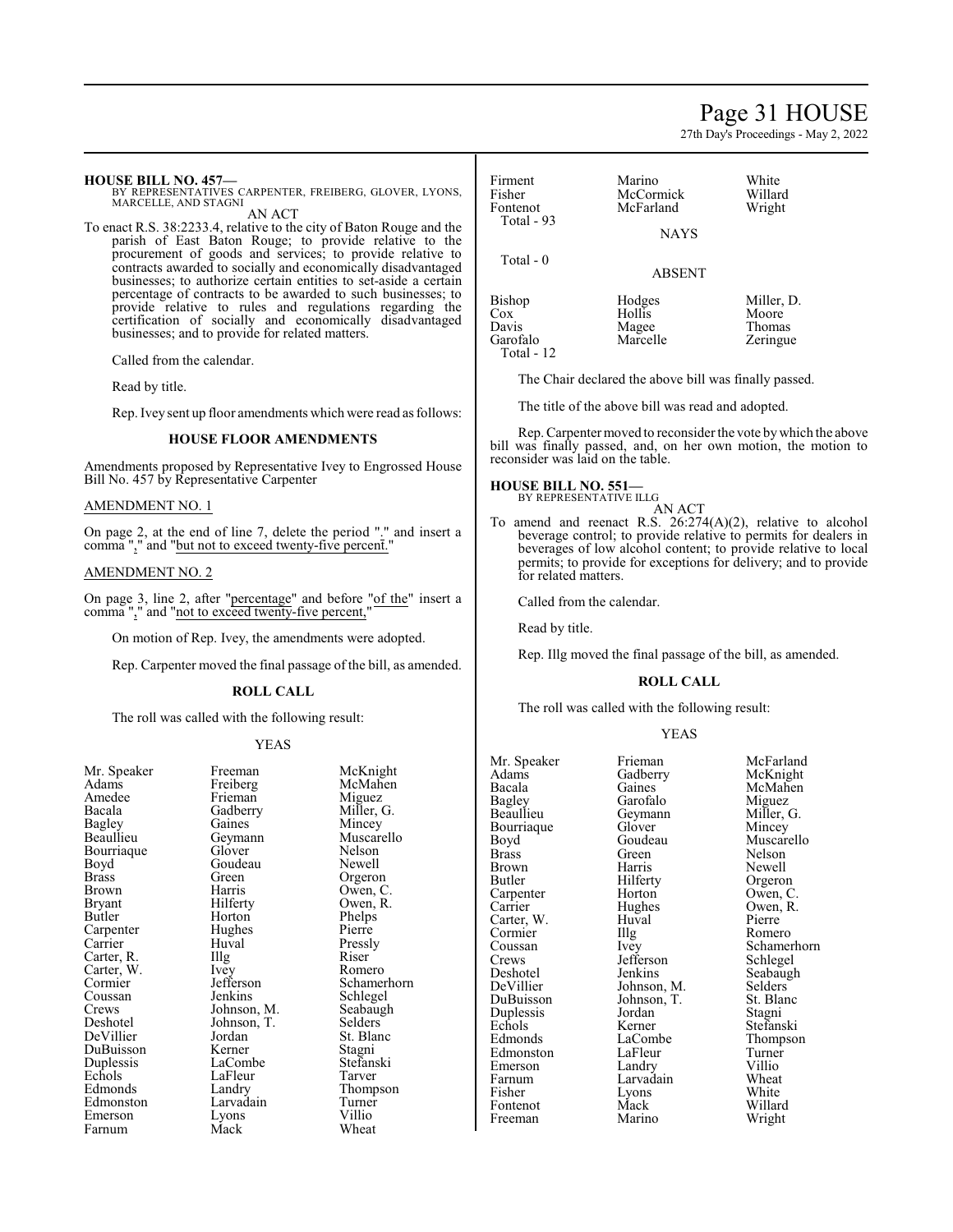# Page 32 HOUSE

27th Day's Proceedings - May 2, 2022

| Freiberg<br>Total - 86                                | <b>McCormick</b> |           |               | Gaines<br>Garofalo | Miller, G.<br>Mincey |
|-------------------------------------------------------|------------------|-----------|---------------|--------------------|----------------------|
|                                                       | <b>NAYS</b>      |           | Bourriague    | Glover             | Muscarello           |
|                                                       |                  |           | Boyd          | Goudeau            | Nelson               |
| Amedee                                                | Firment          | Riser     | <b>Brass</b>  | Green              | <b>Newell</b>        |
| Carter, R.                                            | Phelps           | Tarver    | <b>Brown</b>  | Harris             | Orgeron              |
| Total - 6                                             |                  |           | <b>Bryant</b> | Hilferty           | Owen, C.             |
|                                                       | <b>ABSENT</b>    |           | Butler        | Horton             | Owen, R.             |
|                                                       |                  |           | Carpenter     | Hughes             | Phelps               |
| Bishop                                                | Hollis           | Pressly   | Carrier       | Huval              | Pierre               |
| <b>Bryant</b>                                         | Magee            | Thomas    | Carter, R.    | $\prod_{i=1}^{n}$  | Pressly              |
| Cox                                                   | Marcelle         | Zeringue  | Carter, W.    | Ivey               | Riser                |
| Davis                                                 | Miller, D.       |           | Coussan       | Jefferson          | Romero               |
| Hodges                                                | Moore            |           | Crews         | Jenkins            | Schamerhorn          |
| Total - 13                                            |                  |           | Deshotel      | Johnson, M.        | Schlegel             |
|                                                       |                  |           | DeVillier     | Johnson, T.        | Seabaugh             |
| The Chair declared the above bill was finally passed. |                  | DuBuisson | Jordan        | <b>Selders</b>     |                      |
|                                                       |                  |           | Duplessis     | Kerner             | St. Blanc            |

The title of the above bill was read and adopted.

Rep. Illg moved to reconsider the vote by which the above bill was finally passed, and, on his own motion, the motion to reconsider was laid on the table.

#### **HOUSE BILL NO. 313—** BY REPRESENTATIVE PRESSLY

AN ACT

To amend and reenact R.S. 46:1843, 1844(H), (K)(1)(a), (T), and  $(W)(1)(a)$ , and 1845(B), to enact R.S. 46:1844(X), and to repeal  $R.S. 46:1845(C)$  and  $(D)$ , relative to the rights of victims of criminal offenses; to provide relative to the reporting of a crime; to provide relative to the requirement to register with certain offices and agencies; to provide for access to certain reports; to provide relative to the duties of the district attorney, law enforcement, and judicial agencies with respect to victims of sexual assault; to provide for the rights of sexual assault victims; to provide relative to the admissibility of certain evidence; to provide relative to penalties and causes of action under certain circumstances; to provide for a contingent effective date; and to provide for related matters.

Called from the calendar.

Read by title.

Rep. Pressly sent up floor amendments which were read as follows:

# **HOUSE FLOOR AMENDMENTS**

Amendments proposed by Representative Pressly to Engrossed House Bill No. 313 by Representative Pressly

#### AMENDMENT NO. 1

On page 4, line 18, after " $\text{in}$ " and before "A" change "R.S. 40:1216.7." to "R.S. 40:1216.1."

On motion of Rep. Pressly, the amendments were adopted.

Rep. Pressly moved the final passage of the bill, as amended.

#### **ROLL CALL**

The roll was called with the following result:

#### YEAS

McFarland McKnight McMahen Miguez

| Mr. Speaker | Freeman  |
|-------------|----------|
| Adams       | Freiberg |
| Amedee      | Frieman  |
| Bacala      | Gadberry |

Echols LaCombe Stagni<br>
Edmonds LaFleur Stefan: Edmonston Landry Thomp<br>
Emerson Larvadain Turner Farnum Lyons Wheat<br>Firment Mack White Firment Mack White<br>
Fisher Marino Willard<br>
Willard Fisher Marino Willard<br>Fontenot McCormick Wright McCormick Total - 90

Total - 0

LaFleur Stefanski<br>Landry Thompson Larvadain Turner<br>Lyons Wheat

# **NAYS**

### ABSENT

| Hodges     | Moore    |
|------------|----------|
| Hollis     | Tarver   |
| Magee      | Thomas   |
| Marcelle   | Villio   |
| Miller, D. | Zeringue |
|            |          |
|            |          |

The Chair declared the above bill was finally passed.

The title of the above bill was read and adopted.

Rep. Pressly moved to reconsider the vote by which the above bill was finally passed, and, on his own motion, the motion to reconsider was laid on the table.

#### **Suspension of the Rules**

On motion of Rep. Bacala, the rules were suspended in order to take up and consider House and House Concurrent Resolutions on Third Reading for Final Consideration at this time.

# **House and House Concurrent Resolutions on Third Reading for Final Consideration**

The following House and House Concurrent Resolutions on third reading for final consideration were taken up and acted upon as follows:

### **HOUSE CONCURRENT RESOLUTION NO. 35—**

BY REPRESENTATIVES BACALA, ADAMS, CREWS, ECHOLS, TRAVIS JOHNSON, MCMAHEN, DUSTIN MILLER, ROBERT OWEN, SELDERS, STAGNI, AND TURNER

# A CONCURRENT RESOLUTION

To request a joint study effort by the Department of Children and Family Services, the Louisiana Department of Health, the Louisiana Department of Education, the Louisiana Housing Corporation, and the Louisiana Workforce Commission to examine the phenomena known as "benefits cliffs" and their effect on beneficiaries of public assistance programs and to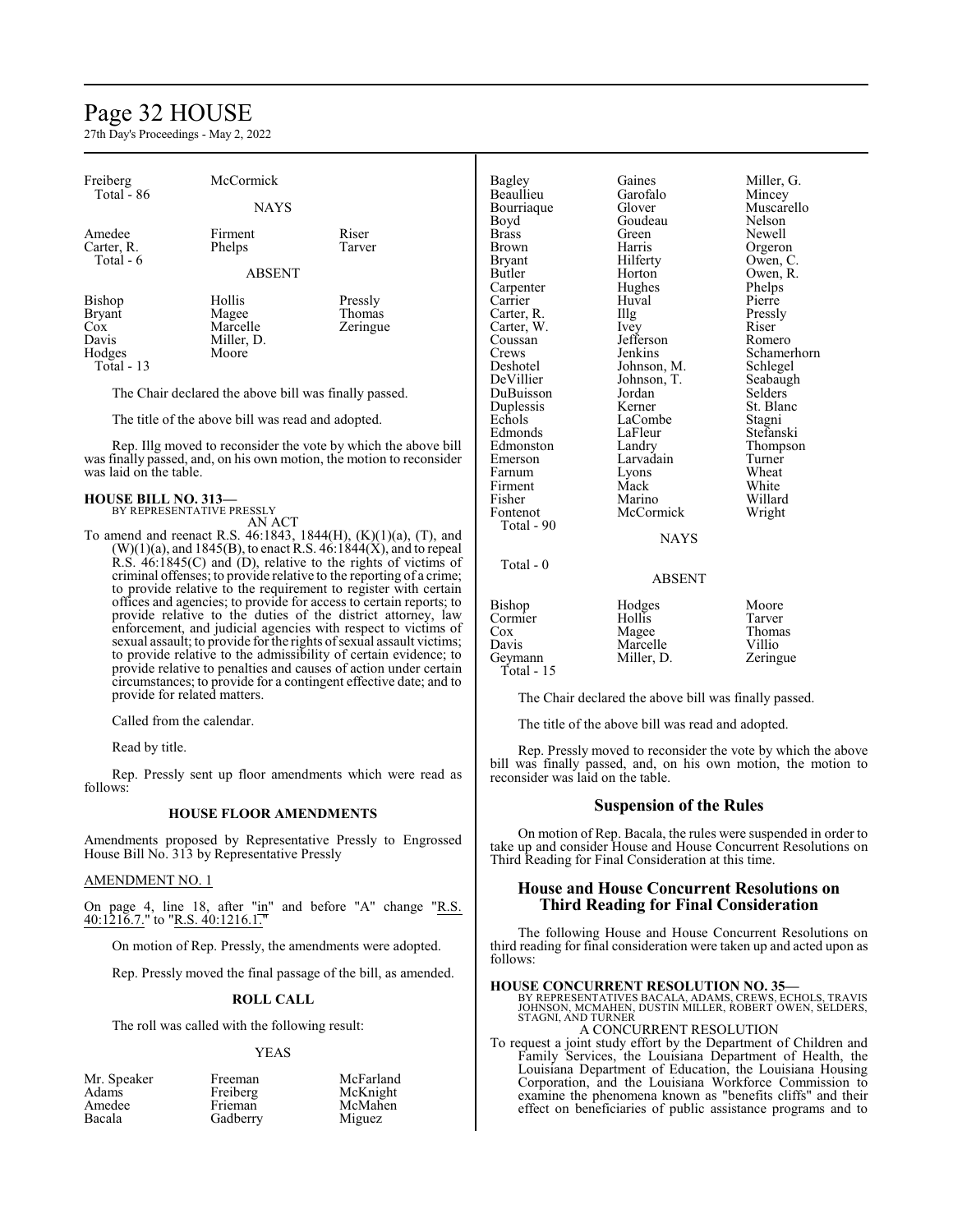# Page 33 HOUSE

27th Day's Proceedings - May 2, 2022

submit recommendations to the legislature concerning means by which these disincentives for work can be eliminated.

Called from the calendar.

Read by title.

Rep. Bacala moved the adoption of the resolution.

By a vote of 92 yeas and 0 nays, the resolution was adopted.

Ordered to the Senate.

#### **HOUSE CONCURRENT RESOLUTION NO. 66—** BY REPRESENTATIVE VILLIO

A CONCURRENT RESOLUTION To recognize and acknowledge the 2-8-2 Mikado steam locomotive as the official state steam locomotive.

Called from the calendar.

Read by title.

Rep. Villio moved the adoption of the resolution.

By a vote of 91 yeas and 0 nays, the resolution was adopted.

Ordered to the Senate.

# **House Bills and Joint Resolutions on Third Reading and Final Passage**

The following House Bills and Joint Resolutions on third reading and final passage were taken up and acted upon as follows:

#### **HOUSE BILL NO. 103—** BY REPRESENTATIVE THOMAS

AN ACT

To enact Chapter 3-G of Title 15 of the Louisiana Revised Statutes of 1950, to be comprised of R.S. 15:563 through 563.5, relative to reporting requirements of persons convicted of production or manufacturing of methamphetamine; to provide for purposes and notification; to provide for definitions; to provide relative to the duty of offenders to notify law enforcement; to provide relative to the failure to register; to provide relative to the duration of registration requirements; and to provide for related matters.

Called from the calendar.

Read by title.

# **Motion**

On motion of Rep. Villio, the bill was returned to the calendar.

# **Notice of Intention to Call**

Pursuant to House Rule No. 8.20(A), Rep. Villio gave notice of Rep. Thomas's intention to call House Bill No. 103 from the calendar on Wednesday, May 4, 2022.

#### **HOUSE BILL NO. 424—** BY REPRESENTATIVE TURNER

AN ACT

To amend and reenact R.S. 37:1218 and 1218.1(A), relative to administration of immunizations and vaccines by pharmacists and other licensees of the Louisiana Board of Pharmacy; to decrease the minimum age at which a person may receive an immunization or vaccine from certain licensees of the Louisiana Board of Pharmacy; to establish requirements and standards for certain licensees of the Louisiana Board of Pharmacy relative to administration of immunizations and vaccines; to make technical changes and corrections; and to provide for related matters.

Called from the calendar.

Read by title.

Rep. Turner sent up floor amendments which were read as follows:

# **HOUSE FLOOR AMENDMENTS**

Amendments proposed by Representative Turner to Engrossed House Bill No. 424 by Representative Turner

# AMENDMENT NO. 1

On page 3, line 15, delete "Events" and insert "Event"

On motion of Rep. Turner, the amendments were adopted.

Rep. Ivey sent up floor amendments which were read as follows:

# **HOUSE FLOOR AMENDMENTS**

Amendments proposed by Representative Ivey to Engrossed House Bill No. 424 by Representative Turner

AMENDMENT NO. 1

On page 1, line 8, after "corrections;" insert "to require rulemaking;"

AMENDMENT NO. 2

On page 2, at the beginning of line 25, change "A. $(1)$ " to "A. $(1)(a)$ "

AMENDMENT NO. 3

On page 4, between lines 6 and 7, add the following:

"(b) The Louisiana Board of Pharmacy shall promulgate and adopt rules in accordance with Administrative Procedure Act to require pharmacies administering vaccinations pursuant to this Section to verify, through the Louisiana Immunization Network for Kids Statewide system of the Louisiana Department of Health, office of public health, the current vaccination status of any individual<br>under the age of eighteen vears old to whom a vaccine is under the age of eighteen years old to administered.

On motion of Rep. Ivey, the amendments were adopted.

Rep. Turner moved the final passage of the bill, as amended.

### **ROLL CALL**

The roll was called with the following result:

# YEAS

| Mr. Speaker   | Gaines      | Mack       |
|---------------|-------------|------------|
| Adams         | Geymann     | Marino     |
| Bacala        | Glover      | Miller, G. |
| Bagley        | Green       | Nelson     |
| Beaullieu     | Harris      | Newell     |
| Bourriaque    | Hughes      | Owen, R.   |
| Boyd          | Huval       | Phelps     |
| Brown         | Illg        | Pierre     |
| <b>Bryant</b> | Ivey        | Selders    |
| Carrier       | Jefferson   | St. Blanc  |
| Carter, R.    | Jenkins     | Stagni     |
| Carter, W.    | Johnson, M. | Thompson   |
|               |             |            |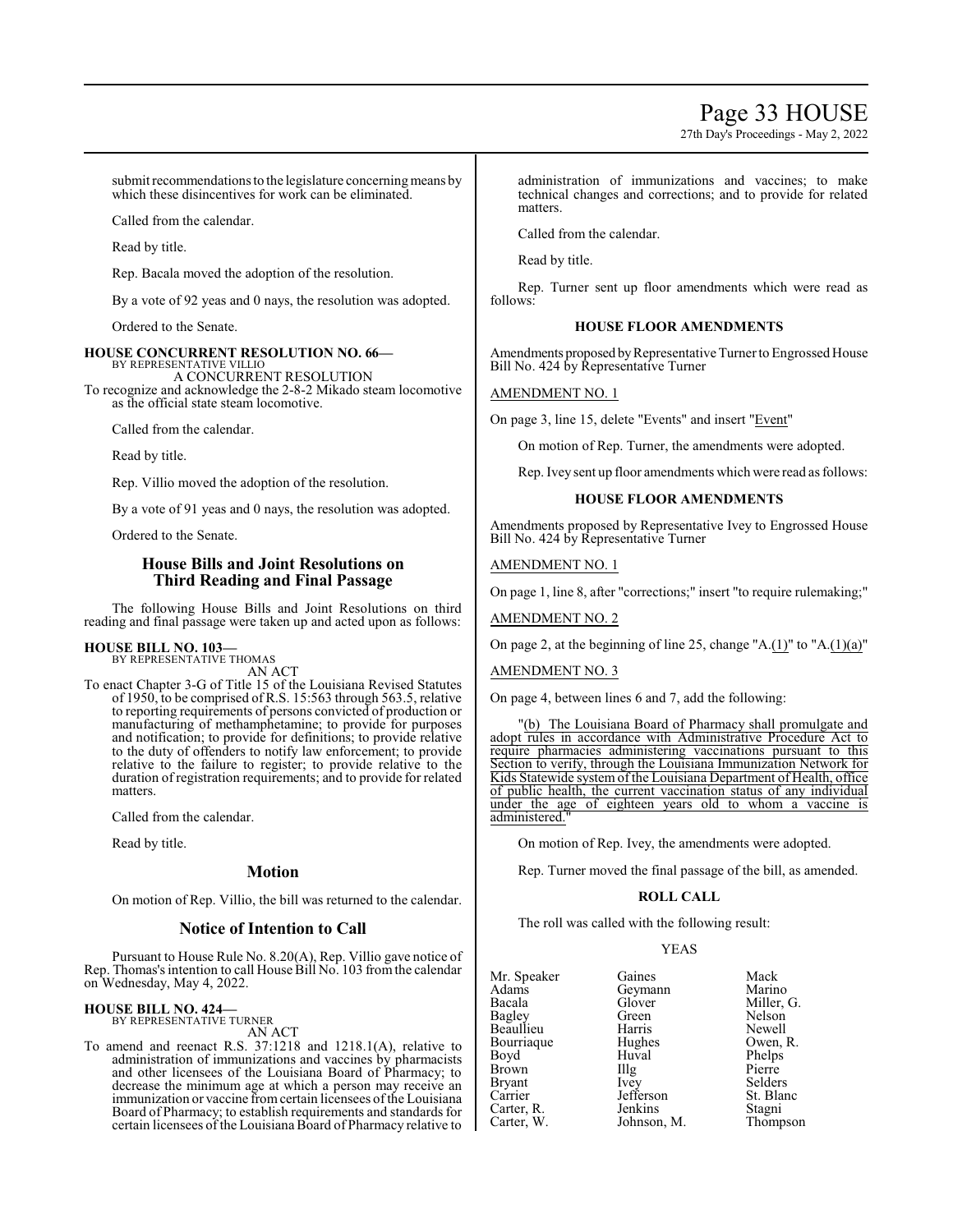# Page 34 HOUSE

27th Day's Proceedings - May 2, 2022

| Cormier<br>Deshotel<br>DuBuisson<br>Duplessis<br>Fisher<br>Freiberg<br>Total - 52                                                                           | Jordan<br>Kerner<br>LaFleur<br>Landry<br>Larvadain<br>Lyons                                                                                            | Turner<br>White<br>Willard<br>Wright                                                                                          |
|-------------------------------------------------------------------------------------------------------------------------------------------------------------|--------------------------------------------------------------------------------------------------------------------------------------------------------|-------------------------------------------------------------------------------------------------------------------------------|
|                                                                                                                                                             | <b>NAYS</b>                                                                                                                                            |                                                                                                                               |
| Amedee<br>Carpenter<br>Coussan<br>Crews<br>DeVillier<br>Echols<br>Edmonds<br>Edmonston<br>Emerson<br>Farnum<br>Firment<br>Fontenot<br>Freeman<br>Total - 37 | Frieman<br>Gadberry<br>Garofalo<br>Goudeau<br>Hilferty<br>Horton<br>LaCombe<br>Magee<br>McCormick<br>McKnight<br>McMahen<br>Miguez<br>Mincey<br>ABSENT | Muscarello<br>Orgeron<br>Owen, C.<br>Pressly<br>Riser<br>Romero<br>Schamerhorn<br>Schlegel<br>Seabaugh<br>Stefanski<br>Tarver |
| Bishop<br><b>Brass</b><br><b>Butler</b><br>$\cos$<br>Davis<br>Hodges<br>Total - 16                                                                          | Hollis<br>Johnson, T.<br>Marcelle<br>McFarland<br>Miller, D.<br>Moore                                                                                  | Thomas<br>Villio<br>Wheat<br>Zeringue                                                                                         |

The Chair declared the above bill failed to pass.

Rep. Turner moved to reconsider the vote by which the above bill failed to pass, and, on his own motion, the motion to reconsider was laid on the table.

#### **HOUSE BILL NO. 640—**

BY REPRESENTATIVE WRIGHT AN ACT

To enact Subpart E of Part IV of Subchapter A of Ch. 5-D of Title 40 of the Louisiana Revised Statutes, to be comprised of R.S. 40:1177.1, relative to vaccines and vaccine-related pharmaceuticals; to require sufficient information regarding vaccines and vaccine-related pharmaceuticals distributed in the state; to require the Louisiana Department of Health to provide certain information; and to provide for related matters.

Called from the calendar.

Read by title.

#### **Motion**

On motion of Rep. Wright, the bill was returned to the calendar.

**HOUSE BILL NO. 1060** (Substitute for House Bill No. 338 by Representative Coussan)— BY REPRESENTATIVE COUSSAN

AN ACT

To amend and reenact R.S. 56:302.9(A)(1) and (3), relative to charter boat fishing licenses; to remove state requirement for a valid United States Coast Guard captain's license for freshwater charter boat fishing guides; and to provide for related matters.

Called from the calendar.

Read by title.

**Motion**

On motion of Rep. Coussan, the bill was returned to the calendar.

### **Notice of Intention to Call**

Pursuant to House Rule No. 8.20(A), Rep. Coussan gave notice of his intention to call House Bill No. 1060 from the calendar on Wednesday, May 4, 2022.

#### **HOUSE BILL NO. 544—**

BY REPRESENTATIVES VILLIO AND SCHLEGEL AN ACT

To amend and reenact R.S.  $15:571.3(B)(1)(a)$  and  $(D)$  and  $574.4(A)(1)(a)$  and to enact R.S.  $15:571.3(B)(3)$  and  $574.4(A)(1)(c)$ , relative to criminal sentencing; to provide relative to diminution of sentence; to provide for the rate of diminution of sentence for certain circumstances; to provide for parole eligibility; to provide relative to parole eligibility for certain circumstances; and to provide for related matters.

Called from the calendar.

Read by title.

## **Suspension of the Rules**

On motion of Rep. Magee, the rules were suspended to limit the author or proponent handling the legislative instrument to three minutes for opening remarks and all subsequent speakers on the instrument to five minutes.

Rep. Villio sent up floor amendments which were read as follows:

#### **HOUSE FLOOR AMENDMENTS**

Amendments proposed by Representative Villio to Engrossed House Bill No. 544 by Representative Villio

### AMENDMENT NO. 1

On page 3, line 12, change "Paragraph" to "Subparagraph"

On motion of Rep. Villio, the amendments were adopted.

Rep. Villio moved the final passage of the bill, as amended.

#### **ROLL CALL**

The roll was called with the following result:

Miller, G.

#### YEAS

Mr. Speaker Garofalo Nelson<br>Amedee Geymann Orgeron Amedee Geymann<br>Bacala Goudeau Bacala Goudeau Owen, C. Beaullieu Hilferty Pressly Bourriaque Horton<br>Butler Huval Butler Huval Romero<br>Carrier Hlg Schamer Carrier Illg Schamerhorn Coussan Ivey Schlegel<br>Crews Johnson, M. Seabaugh Crews Johnson, M.<br>DeVillier Kerner DuBuisson Magee<br>Echols Marino Echols Marino Stefanski<br>Edmonds McCormick Tarver Edmonds McCormick Tarver<br>Edmonston McFarland Thompson Edmonston McFarland Thomp<br>Farnum McKnight Turner Farnum McKnight Turner<br>Firment McMahen Villio

Harris Owen, R.<br>Hilferty Pressly Kerner St. Blanc<br>Magee Stagni McMahen Villio<br>
Miguez Wheat Fontenot Miguez Wheat<br>
Freiberg Miller, G. White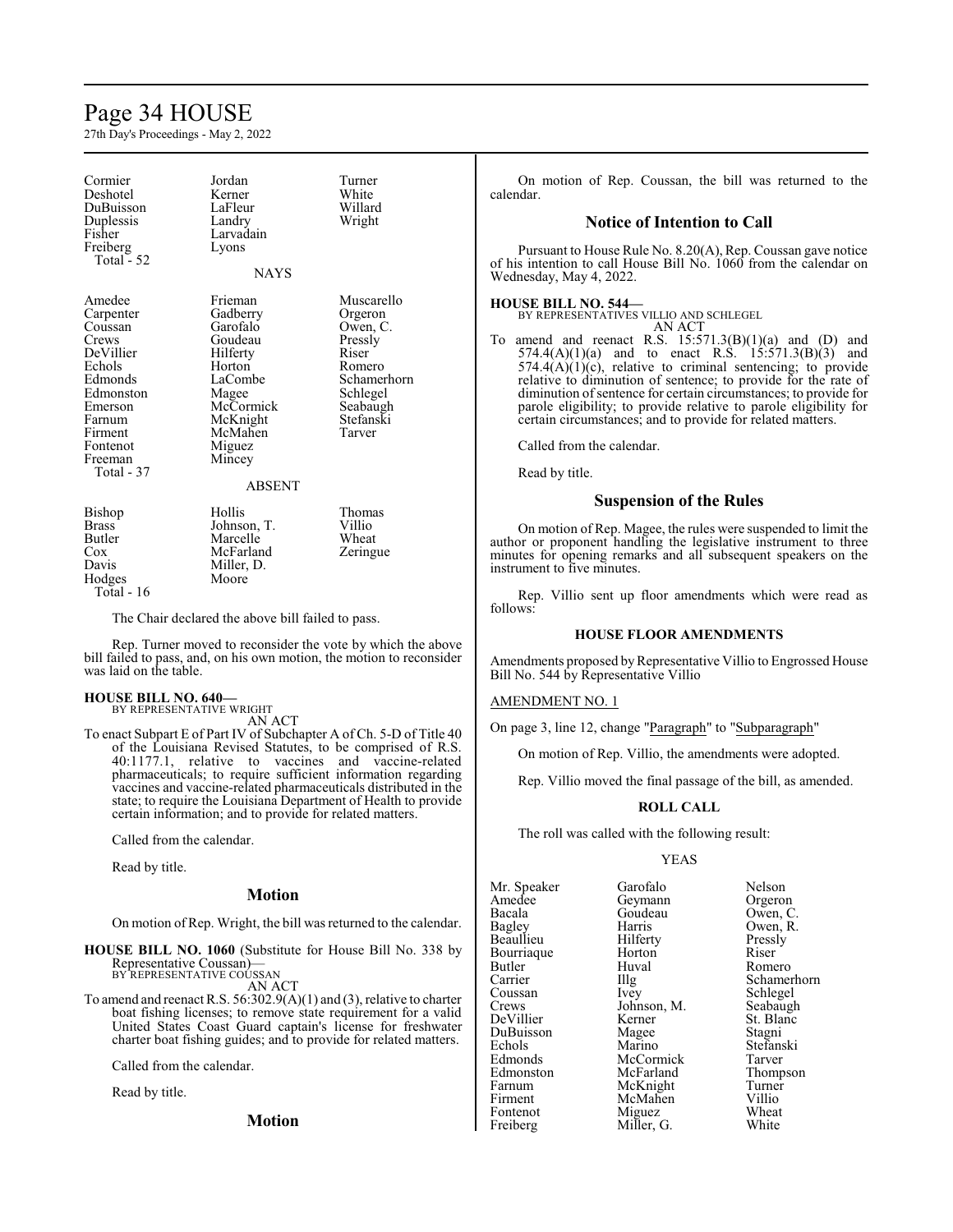27th Day's Proceedings - May 2, 2022

| Frieman<br>Gadberry<br>Total $-63$                                                                                                          | Mincey<br>Muscarello                                                                                  | Wright<br>Zeringue                                                                   |
|---------------------------------------------------------------------------------------------------------------------------------------------|-------------------------------------------------------------------------------------------------------|--------------------------------------------------------------------------------------|
|                                                                                                                                             | <b>NAYS</b>                                                                                           |                                                                                      |
| Boyd<br><b>Brass</b><br><b>Brown</b><br><b>Bryant</b><br>Carpenter<br>Carter, W.<br>Cormier<br>Duplessis<br>Fisher<br>Freeman<br>Total - 28 | Gaines<br>Glover<br>Green<br>Hughes<br>Jefferson<br>Jenkins<br>Jordan<br>LaCombe<br>LaFleur<br>Landry | Larvadain<br>Lyons<br>Miller, D.<br>Newell<br>Phelps<br>Pierre<br>Selders<br>Willard |
|                                                                                                                                             | <b>ABSENT</b>                                                                                         |                                                                                      |
| Adams<br>Bishop<br>Carter, R.<br>Cox<br>Davis<br>Total - 14                                                                                 | Deshotel<br>Emerson<br>Hodges<br>Hollis<br>Johnson, T.                                                | Mack<br>Marcelle<br>Moore<br>Thomas                                                  |

The Chair declared the above bill was finally passed.

The title of the above bill was read and adopted.

Rep. Villio moved to reconsider the vote by which the above bill was finally passed, and, on her own motion, the motion to reconsider was laid on the table.

### **Consent to Correct a Vote Record**

Rep. Amedee requested the House consent to correct her vote on final passage of House Bill No. 544 from nay to yea, which consent was unanimously granted.

#### **HOUSE BILL NO. 588—**

BY REPRESENTATIVE LACOMBE AN ACT

To repeal R.S. 40:1046(K), relative to the termination date of the ability to grow, manufacture, and dispense marijuana for therapeutic use; to remove the termination date; and to provide for related matters.

Called from the calendar.

Read by title.

#### **Motion**

On motion of Rep. LaCombe, the bill was returned to the calendar.

# **Notice of Intention to Call**

Pursuant to House Rule No. 8.20(A), Rep. LaCombe gave notice of his intention to call House Bill No. 588 from the calendar on Tuesday, May 3, 2022.

# **HOUSE BILL NO. 606—** BY REPRESENTATIVE GEYMANN

AN ACT

To enact Part V of Chapter 2 of Title 24 of the Louisiana Revised Statutes of 1950, to be comprised of R.S. 24:141, relative to legislative oversight; to create the Joint Recovery Oversight Committee; to provide for its membership, powers, duties, and functions; to require reports by the commissioner of administration and the director of the Governor's Office of Homeland Security and Emergency Preparedness to the joint committee; to provide for related functions and duties of the Joint Legislative Committee on the Budget; to provide for an effective date; and to provide for related matters.

Called from the calendar.

Read by title.

Rep. Geymann sent up floor amendments which were read as follows:

### **HOUSE FLOOR AMENDMENTS**

Amendments proposed by Representative Geymann to Engrossed House Bill No. 606 by Representative Geymann

### AMENDMENT NO. 1

On page 2, delete lines 6 through 11 and insert the following:

"(2) The positions of chairman and vice chairman of the joint committee shall rotate in even-numbered years between the members of the House of Representatives and the members of the Senate who serve on the committee as provided in this Paragraph. On the second Monday in January of each even-number year, the speaker of the House of Representatives shall designate a member of the House of Representatives on the joint committee who shall serve as chairman or vice chairman of the joint committee, as applicable, and the president of the Senate shall designate the member of the Senate on the joint committee who shall serve as chairman or vice chairman of the joint committee, as applicable."

#### AMENDMENT NO. 2

On page 4, delete lines 5 through 7 and insert the following:

"H. Notwithstanding any provision of this Section to the contrary, the joint committee shall not impair or interfere with an election being conducted pursuant to R.S. 18:401.3 and the Department of State shall not be required to report thereon for the purposes of this Section until at least ten days after the date of the general election being conducted pursuant to R.S. 18:401.3.

#### AMENDMENT NO. 3

On page 4, line 11, after "(B)" delete the remainder of the line and delete line 12, and insert the following:

"A member of the joint committee designated by the speaker of the House of Representatives shall serve as the first chairman of the joint committee and a member of the joint committee designated by the president of the Senate shall serve as the first vice chairman of the joint committee. Thereafter, the positions of chairman and vice chairman shall rotate at the time and in the manner provided by Section 1 of this Act. The chairman shall call"

On motion of Rep. Geymann, the amendments were adopted.

Rep. Geymann moved the final passage of the bill, as amended.

### **ROLL CALL**

The roll was called with the following result:

#### YEAS

Mr. Speaker Garofalo Nelson<br>Amedee Geymann Orgeron Amedee Geymann<br>Bacala Goudeau Bacala Goudeau Owen, C. Beaullieu Hilferty Pressly Bishop

Harris Owen, R.<br>Hilferty Pressly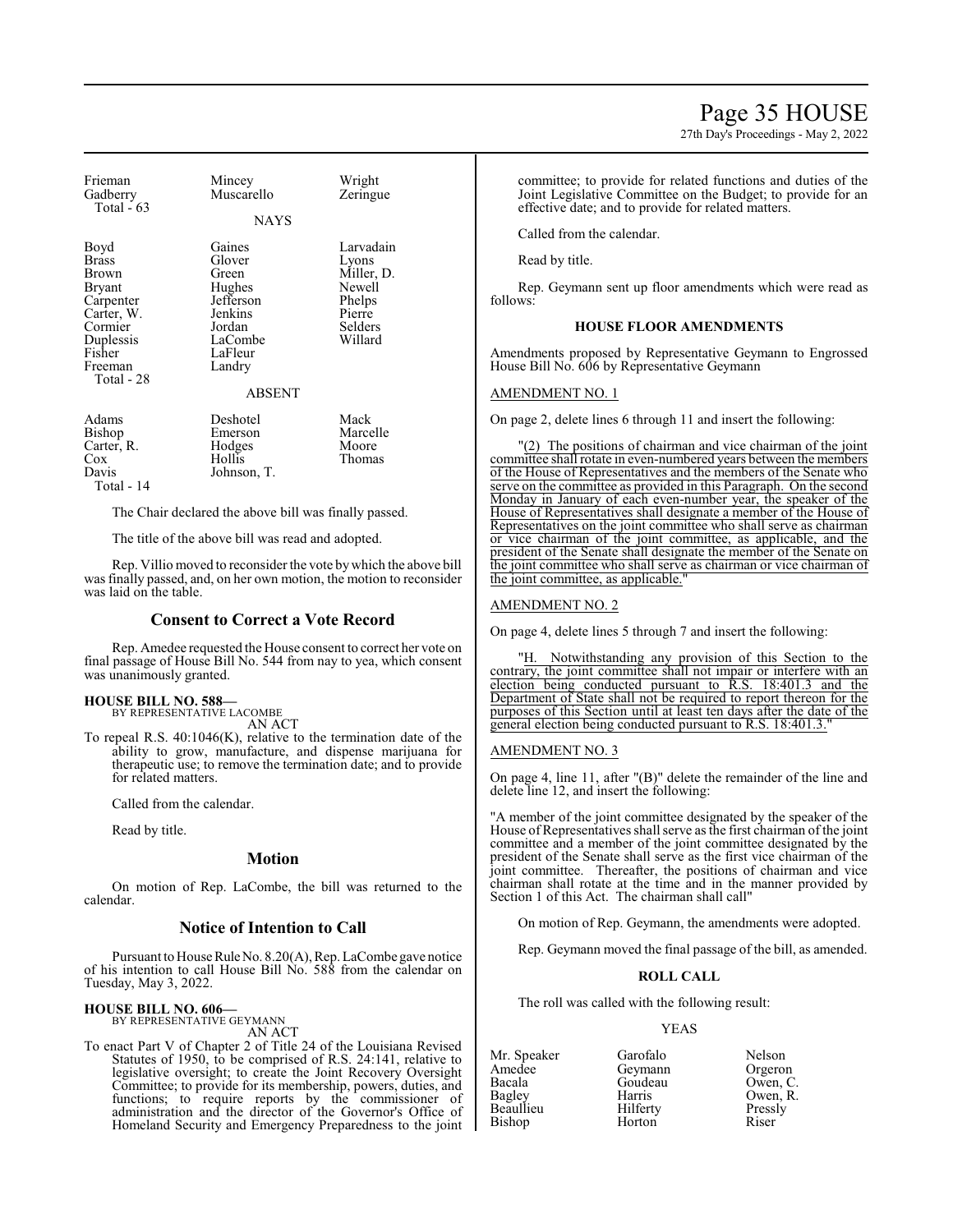# Page 36 HOUSE

27th Day's Proceedings - May 2, 2022

Bourriaque Huval Romero<br>Carrier Illg Schamer Carrier Illg Schamerhorn<br>
Coussan Ivey Schlegel Coussan Ivey Schlegel<br>Crews Johnson, M. Seabaugh DeVillier Kerner Selders<br>DuBuisson Mack St. Blanc DuBuisson Echols Magee Stagni Edmonds Marino Stefanski Edmonston McCormick<br>Emerson McFarland Emerson McFarland Thompson<br>Farnum McKnight Turner Farnum McKnight Turner<br>Firment McMahen Villio Fontenot Miguez Wheat<br>
Freiberg Miller, G. White Freiberg Miller, G.<br>Frieman Mincey Frieman Mincey Wright<br>Gadberry Muscarello Zeringu Total - 66

Johnson, M. Seabaughter Seabaughter Seabaughter Seabaughter Seabaughter Seabaughter Seabaughter Seabaughter Seabaughter Seabaughter Seabaughter Seabaughter Seabaughter Seabaughter Seabaughter Seabaughter Seabaughter Seabau McMahen Villio<br>
Miguez Wheat Muscarello Zeringue

#### **NAYS**

| Boyd<br><b>Brass</b><br><b>Brown</b><br><b>Bryant</b><br>Carpenter<br>Carter, W.<br>Cormier<br>Fisher<br>Gaines<br>Total - 25 | Glover<br>Green<br>Hughes<br>Jefferson<br>Jenkins<br>Johnson, T.<br>Jordan<br>LaCombe<br>LaFleur<br><b>ABSENT</b> | Landry<br>Larvadain<br>Lyons<br>Newell<br>Phelps<br>Pierre<br>Willard |  |
|-------------------------------------------------------------------------------------------------------------------------------|-------------------------------------------------------------------------------------------------------------------|-----------------------------------------------------------------------|--|
| Adams<br><b>Butler</b><br>Carter, R.<br>Cox<br>Davis                                                                          | Deshotel<br>Duplessis<br>Freeman<br>Hodges<br>Hollis                                                              | Marcelle<br>Miller, D.<br>Moore<br>Thomas                             |  |

Total - 14

The Chair declared the above bill was finally passed.

The title of the above bill was read and adopted.

Rep. Geymann moved to reconsider the vote bywhich the above bill was finally passed, and, on his own motion, the motion to reconsider was laid on the table.

# **Consent to Correct a Vote Record**

Rep. Gaines requested the House consent to correct his vote on final passage of House Bill No. 606 from yea to nay, which consent was unanimously granted.

### **Consent to Correct a Vote Record**

Rep. Landry requested the House consent to correct her vote on final passage of House Bill No. 606 from yea to nay, which consent was unanimously granted.

# **HOUSE BILL NO. 697—**

BY REPRESENTATIVE MAGEE

AN ACT To amend and reenact R.S.  $40:1046(A)(1)$ ,  $(C)(1)$  and  $(2)($ introductory paragraph),  $(G)$ , and  $(H)(1)$ ,  $(2)$ , (6)(a)(introductory paragraph) and (b), and (8)(a)(introductory paragraph) and (iii), to enact R.S.  $40:1046(A)(7)$ , (B), and 1046.1 through 1046.3, and to repeal R.S. 40:1046(C)(2)(h) and (H)(3) through (5), relative to production of marijuana for therapeutic use; to provide for regulation of medical marijuana production by the state; to transfer certain duties with respect to such regulation from the Department of Agriculture and Forestry to the Louisiana Department of Health; to provide for remittance to the Louisiana Department of Revenue of the proceeds of certain fees; to provide relative to permitting and regulation of marijuana pharmacies by the Louisiana Board of Pharmacy; to require the Louisiana Department of Health to license and regulate laboratories that conduct testing of medical marijuana products; to provide for selection of marijuana production contractors by licensed producers of medical marijuana; to provide for oversight and regulation of such contractors; to provide requirements and standards for the business operations of such contractors; to require the continuation of certain laboratory testing services provided by the Department of Agriculture and Forestry; to authorize certain institutions to conduct research on marijuana for therapeutic use; to provide for effectiveness; and to provide for related matters.

Called from the calendar.

Read by title.

Rep. Magee sent up floor amendments which were read as follows:

### **HOUSE FLOOR AMENDMENTS**

Amendments proposed by Representative Magee to Engrossed House Bill No. 697 by Representative Magee

# AMENDMENT NO. 1

On page 7, line 6, after "on the" and before "internet" insert "Internet"

### AMENDMENT NO. 2

On page 8, line 10, change "and extending" to "that extend"

### AMENDMENT NO. 3

On page 9, at the end of line 15, change the colon ":" to a period "."

On motion of Rep. Magee, the amendments were adopted.

Rep. Marino sent up floor amendments which were read as follows:

### **HOUSE FLOOR AMENDMENTS**

Amendments proposed by Representative Marino to Engrossed House Bill No. 697 by Representative Magee

# AMENDMENT NO. 1

On page 3, line 28, after "After" and before "active," delete "five thousand" and insert "two thousand five hundred"

#### AMENDMENT NO. 2

On page 3, line 28, after "are" and before "in" delete "registered" and insert "identified"

#### AMENDMENT NO. 3

On page 3, at the end of line 29, after "Pharmacy" delete "shall" and on page 4, at the beginning of line 1, delete "require" and insert "may allow"

#### AMENDMENT NO. 4

On page 4, line 2, after the period "." delete the remainder of the line and delete lines 3 and 4 in their entirety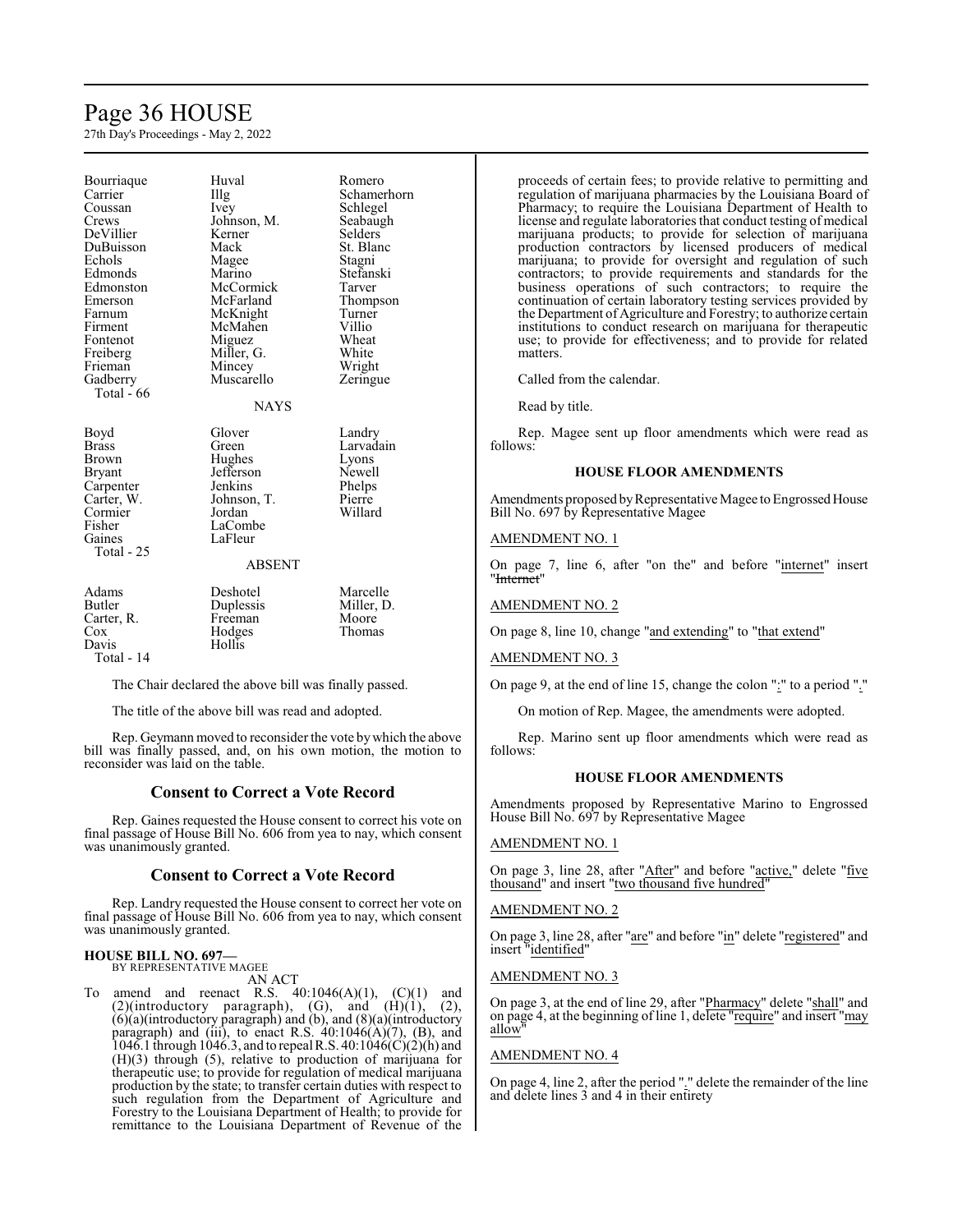# Page 37 HOUSE

27th Day's Proceedings - May 2, 2022

# AMENDMENT NO. 5

On page 4, at the end of line 6, delete "five" and at the beginning of line 7, delete "thousand" and insert "two thousand five hundred"

#### AMENDMENT NO. 6

On page 4, line 7, after "are" and before "in" delete "registered" and insert "identified"

### AMENDMENT NO. 7

On page 4, line 13, after "of" and before "active," delete "five thousand" and insert "two thousand five hundred"

#### AMENDMENT NO. 8

On page 4, line 13, after "patients" and before "in" delete "registered" and insert "identified"

# AMENDMENT NO. 9

On page 5, between lines 3 and 4, insert the following:

(7) For purposes of this Subsection, "active, qualified patient" means a patient that has acquired a therapeutic marijuana product at least once in the preceding twelve-month period."

On motion of Rep. Marino, the amendments were adopted.

Rep. Magee moved the final passage of the bill, as amended.

#### **ROLL CALL**

The roll was called with the following result:

Goudeau<br>Green

Johnson, T.<br>Jordan

LaCombe<br>LaFleur

McKnight McMahen

**NAYS** 

#### YEAS

| Mr. Speaker            |
|------------------------|
| Bacala                 |
| <b>Bagley</b>          |
| Beaullieu              |
| Bourriaque             |
| Boyd                   |
| <b>Brass</b>           |
| Brown                  |
| <b>Bryant</b>          |
| Butler                 |
| Carpenter              |
| Carrier                |
| Carter, W.             |
| Cormier                |
| Coussan                |
| Deshotel               |
| DeVillier              |
| DuBuisson              |
| Duplessis              |
| Echols                 |
|                        |
| Emerson<br>Fisher      |
| Fontenot               |
|                        |
| Freeman                |
| Freiberg               |
| Gadberry<br>Total - 77 |
|                        |
|                        |
| Amedee                 |
|                        |
| Crews<br>Edmonds       |

Edmonston Ivey<br>Farnum Mack

Farnum

Gaines Miller, D.<br>Glover Miller, G. Miller, G.<br>Mincey Green Nelson<br>Harris Newell Harris Newell<br>Hilferty Orgeror Hilferty Orgeron<br>Hughes Owen, C Hughes Owen, C.<br>Huyal Owen, R. Huval Owen, R.<br>Illg Phelps Phelps<br>Pierre Jefferson Pierre<br>
Jenkins Pressly Jenkins Pressl<br>Johnson, M. Riser Johnson, M. Riser<br>Johnson, T. Romero Jordan Schamerhorn<br>Kerner Schlegel Schlegel<br>Selders St. Blanc<br>Stagni Landry Stagni<br>Larvadain Stefanski Larvadain Stefans<br>Lyons Turner Lyons Turner<br>
Magee Villio Magee Villio<br>
Marino Wheat Marino Wheat<br>McCormick White McCormick White<br>
McFarland Willard McFarland Willard<br>
McKnight Wright Frieman Muscarello<br>Garofalo Seabaugh Garofalo Seabaugh<br>Horton Tarver Edmonds Horton Tarver

| Firment<br>Total - $16$                            | Miguez                               |                                         |
|----------------------------------------------------|--------------------------------------|-----------------------------------------|
|                                                    | <b>ABSENT</b>                        |                                         |
| Adams<br>Bishop<br>Carter, R.<br>Cox<br>Total - 12 | Davis<br>Geymann<br>Hodges<br>Hollis | Marcelle<br>Moore<br>Thomas<br>Zeringue |

The Chair declared the above bill was finally passed.

The title of the above bill was read and adopted.

Rep. Magee moved to reconsider the vote by which the above bill was finally passed, and, on his own motion, the motion to reconsider was laid on the table.

# **HOUSE BILL NO. 698—** BY REPRESENTATIVE MAGEE

AN ACT To amend and reenact R.S. 40:1046(C)(2)(introductory paragraph) and  $(H)(8)(a)$ (introductory paragraph), (i), (iii), and (b) and to enact R.S.  $40:1046(C)(2)(m)$  and  $(H)(8)(c)$  and  $(d)$ , relative to marijuana produced for therapeutic use; to provide for regulation by the Louisiana Department of Health of various aspects of production of marijuana for therapeutic use; to authorize the Louisiana Department of Health to charge and collect fees from contractors and other persons involved with therapeutic marijuana production; to authorize the department to charge and collect fees to fund expenses associated with regulation and control of therapeutic marijuana; to provide for remittance to the Louisiana Department of Revenue of the proceeds of certain fees; to provide for an effective date; and to provide for related matters.

Called from the calendar.

Read by title.

Rep. Magee moved the final passage of the bill.

#### **ROLL CALL**

The roll was called with the following result:

#### YEAS

| Mr. Speaker   | Goudeau     | Miller, G. |
|---------------|-------------|------------|
| Bacala        | Green       | Mincey     |
| <b>Bagley</b> | Harris      | Nelson     |
| Beaullieu     | Hilferty    | Newell     |
| Bourriaque    | Hughes      | Orgeron    |
| Boyd          | Huval       | Owen, C.   |
| Brass         | Illg        | Owen, R.   |
| Brown         | Ivey        | Phelps     |
| <b>Bryant</b> | Jefferson   | Pierre     |
| Butler        | Jenkins     | Pressly    |
| Carpenter     | Johnson, M. | Riser      |
| Carrier       | Johnson, T. | Romero     |
| Carter, W.    | Jordan      | Schlegel   |
| Coussan       | Kerner      | Selders    |
| Deshotel      | LaCombe     | St. Blanc  |
| DeVillier     | LaFleur     | Stagni     |
| DuBuisson     | Landry      | Stefanski  |
| Duplessis     | Larvadain   | Turner     |
| Echols        | Lyons       | Villio     |
| Fisher        | Magee       | Wheat      |
| Fontenot      | Marino      | White      |
| Freeman       | McFarland   | Willard    |
| Freiberg      | McKnight    | Wright     |
| Gaines        | McMahen     |            |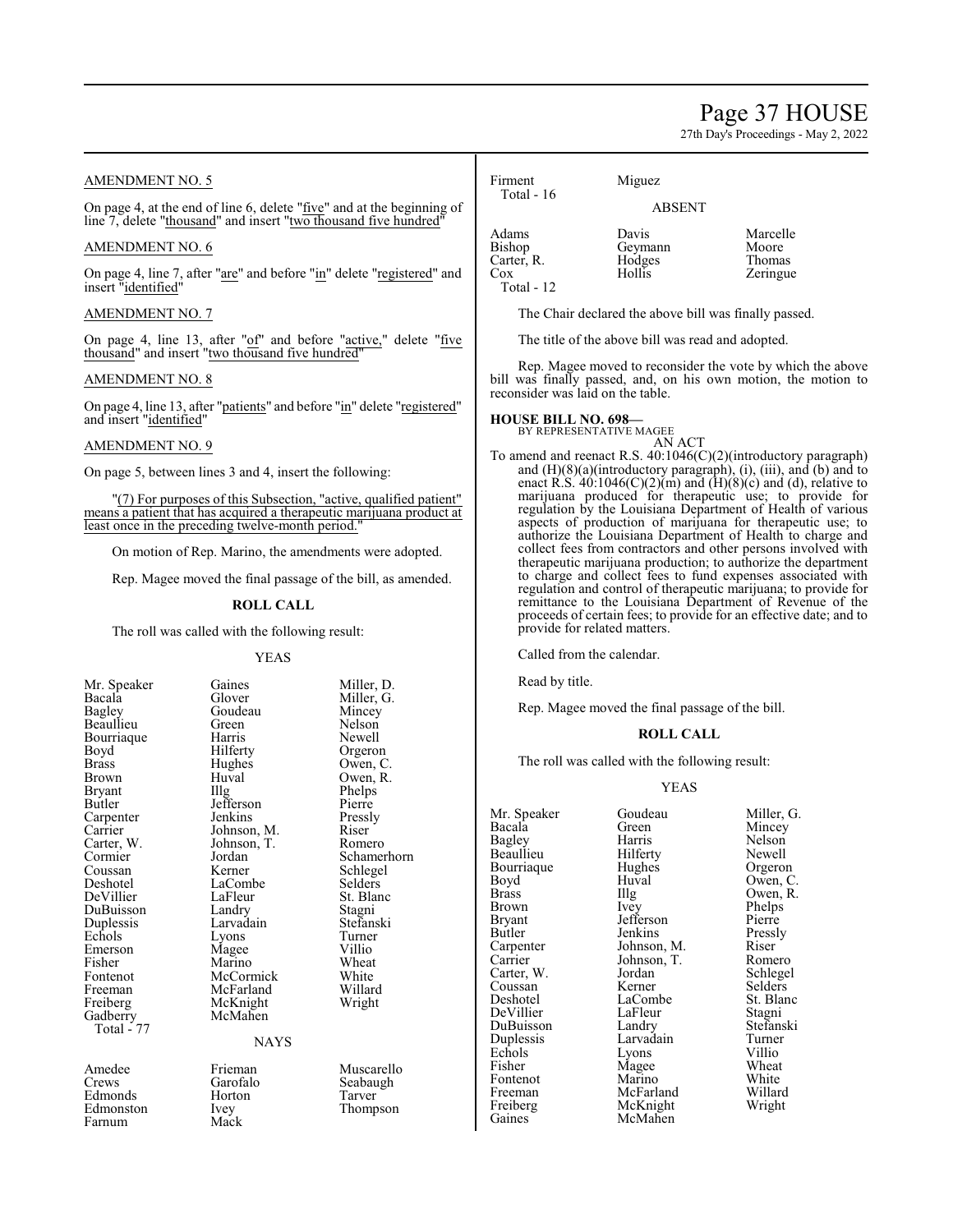# Page 38 HOUSE

27th Day's Proceedings - May 2, 2022

| Glover<br>Total - 73                                                    | Miller, D.<br><b>NAYS</b>                                                |                                                             | Butler<br>Carpenter<br>Carrier<br>Carter, W.                                          | Horton<br>Huval<br>$\prod_{i=1}^{n}$<br>Jefferson                      | Riser<br>Schlegel<br>Seabaugh<br>St. Blanc                                 |
|-------------------------------------------------------------------------|--------------------------------------------------------------------------|-------------------------------------------------------------|---------------------------------------------------------------------------------------|------------------------------------------------------------------------|----------------------------------------------------------------------------|
| Amedee<br>Crews<br>Edmonds<br>Edmonston<br>Emerson<br>Farnum<br>Firment | Frieman<br>Gadberry<br>Garofalo<br>Horton<br>Mack<br>McCormick<br>Miguez | Muscarello<br>Schamerhorn<br>Seabaugh<br>Tarver<br>Thompson | Coussan<br>Crews<br>DeVillier<br>DuBuisson<br>Echols<br><b>Edmonds</b><br>Total - 57  | Jenkins<br>Johnson, M.<br>Jordan<br>Kerner<br>LaFleur<br>Mack          | Stefanski<br>Tarver<br>Thompson<br>Turner<br>Villio<br>White               |
| Total - 19                                                              |                                                                          |                                                             |                                                                                       | <b>ABSENT</b>                                                          |                                                                            |
|                                                                         | <b>ABSENT</b>                                                            |                                                             |                                                                                       |                                                                        |                                                                            |
| Adams<br>Bishop<br>Carter, R.<br>Cormier<br>$\cos$<br>Total - 13        | Davis<br>Geymann<br>Hodges<br>Hollis<br>Marcelle                         | Moore<br>Thomas<br>Zeringue                                 | Adams<br>Bishop<br>Carter, R.<br>Cormier<br>$\cos$<br>Davis<br>Deshotel<br>Total - 21 | Gaines<br>Geymann<br>Hodges<br>Hughes<br>Johnson, T.<br>Lyons<br>Magee | Marcelle<br>McKnight<br>Miller, D.<br>Moore<br>Thomas<br>Wheat<br>Zeringue |

The Chair declared the above bill, having received a two-thirds vote of the elected members, was finally passed.

The title of the above bill was read and adopted.

Rep. Magee moved to reconsider the vote by which the above bill was finally passed, and, on his own motion, the motion to reconsider was laid on the table.

#### **HOUSE BILL NO. 768—** BY REPRESENTATIVE MARINO

AN ACT

To amend and reenact R.S. 40:1046(G), relative to licensure of therapeutic marijuana pharmacies; to increase the total number of licenses for such pharmacies; to establish eligibility criteria for new marijuana pharmacy licenses issued by the Louisiana Board of Pharmacy; and to provide for related matters.

Called from the calendar.

Read by title.

Rep. Marino moved the final passage of the bill.

#### **ROLL CALL**

The roll was called with the following result:

#### YEAS

| Brown       | Hollis      | Orgeron     |
|-------------|-------------|-------------|
| Duplessis   | Ivey        | Owen, C.    |
| Emerson     | LaCombe     | Phelps      |
| Fisher      | Landry      | Romero      |
| Freiberg    | Larvadain   | Schamerhorn |
| Frieman     | Marino      | Selders     |
| Glover      | McCormick   | Stagni      |
| Green       | Muscarello  | Willard     |
| Harris      | Nelson      | Wright      |
| Total - 27  |             |             |
|             | <b>NAYS</b> |             |
| Mr. Speaker | Edmonston   | McFarland   |
| Amedee      | Farnum      | McMahen     |
| Bacala      | Firment     | Miguez      |
| Bagley      | Fontenot    | Miller, G.  |
| Beaullieu   | Freeman     | Mincey      |
| Bourriaque  | Gadberry    | Newell      |
| Boyd        | Garofalo    | Owen, R.    |
| Brass       | Goudeau     | Pierre      |
| Bryant      | Hilferty    | Pressly     |
|             |             |             |

| Orgeron     |
|-------------|
| Owen, C.    |
| Phelps      |
| Romero      |
| Schamerhorn |
| Selders     |
| Stagni      |
| Willard     |
| Wright      |
|             |

| McFarland  |
|------------|
| McMahen    |
| Miguez     |
| Miller, G. |
| Mincey     |
| Newell     |
| Owen, R.   |
| Pierre     |
| Pressly    |

The Chair declared the above bill failed to pass.

#### **HOUSE BILL NO. 909—** BY REPRESENTATIVE EDMONDS

AN ACT

To enact Chapter 15 of Title 46 of the Louisiana Revised Statutes of 1950, to be comprised ofR.S. 46:1451 through 1455, relative to assistance programs of the Department of Children and Family Services; to establish within the department an assistance program for certain pregnant women and parents; to provide for services to be delivered through the program; to require reporting to certain legislative committees concerning the program; to require administrative rulemaking; and to provide for related matters.

Called from the calendar.

Read by title.

# **Motion**

On motion of Rep. Edmonds, the bill was returned to the calendar.

# **Notice of Intention to Call**

Pursuant to House Rule No. 8.20(A), Rep. Edmonds gave notice of his intention to call House Bill No. 909 from the calendar on Tuesday, May 3, 2022.

#### **Notice of Intention to Call**

Pursuant to House Rule No. 8.20(A), Rep. Miguez gave notice of his intention to call House Bill No. 1044 from the calendar on Tuesday, May 3, 2022.

# **Notice of Intention to Call**

Pursuant to House Rule No. 8.20(A), Rep. Bagley gave notice of his intention to call House Bill No. 289 from the calendar on Wednesday, May 4, 2022.

# **Notice of Intention to Call**

Pursuant to House Rule No. 8.20(A), Rep. Bagley gave notice of his intention to call House Bill No. 425 from the calendar on Wednesday, May 4, 2022.

#### **Notice of Intention to Call**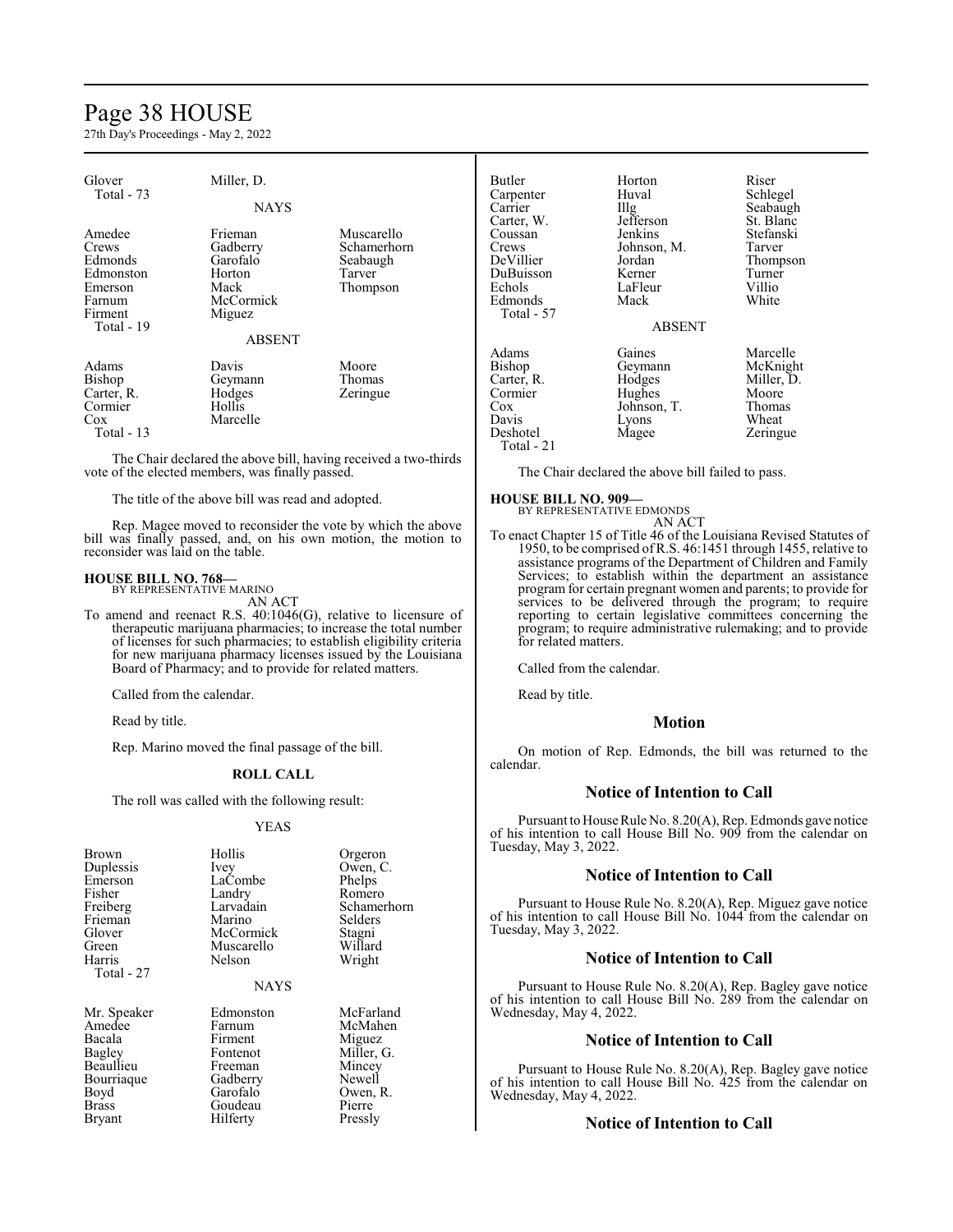27th Day's Proceedings - May 2, 2022

Pursuant to House Rule No. 8.20(A), Rep. Bagley gave notice of his intention to call House Bill No. 700 from the calendar on Wednesday, May 4, 2022.

# **Notice of Intention to Call**

Pursuant to House Rule No. 8.20(A), Rep. Bagley gave notice of his intention to call House Bill No. 826 from the calendar on Wednesday, May 4, 2022.

# **Suspension of the Rules**

On motion of Rep. Magee, the rules were suspended in order to take up and consider Petitions, Memorials, and Communications at this time.

# **Petitions, Memorials, and Communications**

The following petitions, memorials, and communications were received and read:

# **Message from the Senate**

## **ASKING CONCURRENCE IN SENATE CONCURRENT RESOLUTIONS**

# May 2, 2022

To the Honorable Speaker and Members of the House of Representatives:

I am directed to inform your honorable body that the Senate has adopted and asks your concurrence in the following Senate Concurrent Resolutions:

Senate Concurrent Resolution No. 44

Respectfully submitted,

YOLANDA J. DIXON Secretary of the Senate

# **Senate Concurrent Resolutions Lying Over**

The following Senate Concurrent Resolutions contained in the message were taken up and acted upon as follows:

# **SENATE CONCURRENT RESOLUTION NO. 44—**

BY SENATOR FRED MILLS A CONCURRENT RESOLUTION

To commend Malcolm Joseph Broussard upon the occasion of his retirement from the Louisiana Board of Pharmacy and for his outstanding accomplishments in the field of regulating and practicing pharmacy, his many years of steadfast public service, his international representation of Louisiana in developing pharmacy best practices, his receipt of countless awards and accolades of excellence in the field of pharmacy, and his immeasurable contributions to the people of the great state of Louisiana.

Read by title.

Lies over under the rules.

# **Suspension of the Rules**

On motion of Rep. Magee, the rules were suspended in order to take up and consider Petitions, Memorials, and Communications at this time.

# **Petitions, Memorials, and Communications**

The following petitions, memorials, and communications were received and read:

# **Message from the Senate**

# **SENATE BILLS**

# May 2, 2022

To the Honorable Speaker and Members of the House of Representatives:

I am directed to inform your honorable body that the Senate has finally passed the following Senate Bills:

Senate Bill Nos. 81, 273, 369, 484 and 488

Respectfully submitted,

YOLANDA J. DIXON Secretary of the Senate

# **Senate Bills and Joint Resolutions on First Reading**

The following Senate Bills and Joint Resolutions on first reading were taken up, read, and placed upon the calendar for their second reading:

# **SENATE BILL NO. 81—** BY SENATOR WHITE

AN ACT

To amend and reenact R.S. 17:5067(B)(7), relative to the Taylor Opportunity Program for Students information reporting system; to remove the requirement for the reporting system to include household income information of award recipients; and to provide for related matters.

Read by title.

Lies over under the rules.

# **SENATE BILL NO. 273—**

BY SENATORS FOIL AND BARROW AN ACT

To enact R.S. 15:574.4(K), relative to parole; to provide eligibility for parole consideration for offenders serving a life sentence for offenses committed on or before July 2, 1973, to which the offender pled guilty; and to provide for related matters.

Read by title.

Lies over under the rules.

# **SENATE BILL NO. 369—** BY SENATOR HARRIS

AN ACT

To amend and reenact R.S. 18:423(E), 426.1(A)(2), and 1309(J), relative to compensation for certain election workers; to provide for increased rates of compensation; and to provide for related matters.

Read by title.

Lies over under the rules.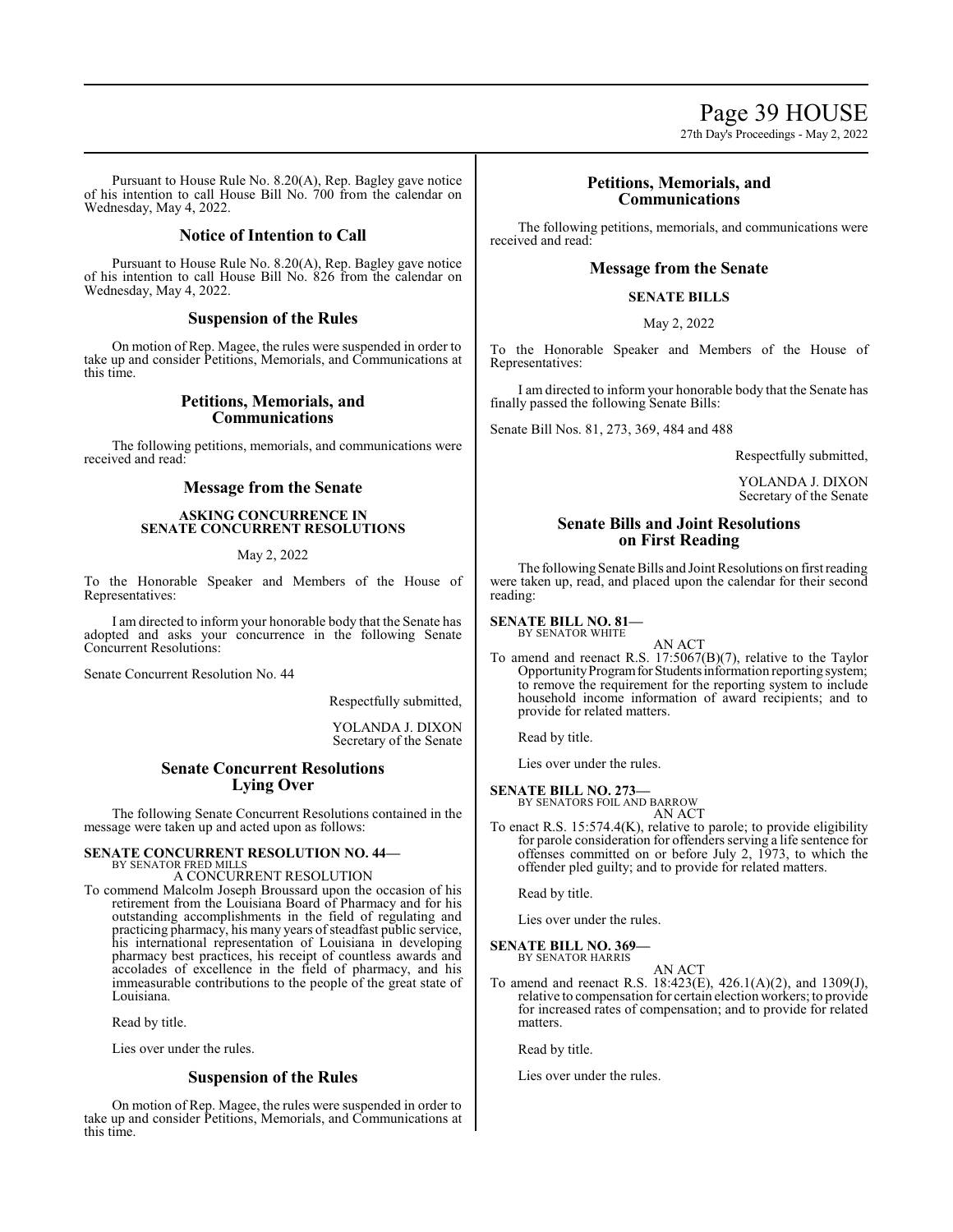# Page 40 HOUSE

27th Day's Proceedings - May 2, 2022

#### **SENATE BILL NO. 484—** BY SENATOR LUNEAU

AN ACT

To amend and reenact R.S. 22:868(D), relative to insurers; to provide relative to insurance contracts; to provide relative to limiting of actions; to provide certain prohibitions; to provide relative to jurisdiction and venue; authorizes a commercial insurer to select a forum or venue in a policy form; and to provide for related matters.

Read by title.

Lies over under the rules.

# **SENATE BILL NO. 488—** BY SENATOR HEWITT

AN ACT

To amend and reenact R.S. 47:1705.1, relative to ad valorem tax millages; to provide with respect to constitutionally authorized millage adjustments; to provide for increases in the millage rate in certain parishes; to provide public hearing requirements; to provide for an effective date; and to provide for related matters.

Read by title.

Lies over under the rules.

# **Suspension of the Rules**

On motion of Rep. Duplessis, the rules were suspended in order to take up and consider Introduction of Resolutions, House and House Concurrent at this time.

# **Introduction of Resolutions, House and House Concurrent**

The following members introduced the following entitled House and House Concurrent Resolutions, which were read the first time by their titles and placed upon the calendar for their second reading:

#### **HOUSE RESOLUTION NO. 103—** BY REPRESENTATIVE DUPLESSIS

A RESOLUTION

To urge and request urge and request the Louisiana Housing Corporation to consider emergency preparedness and disaster resiliency characteristics when implementing design criteria for housing developments competing for funding in programs administered by the corporation and to explore sources of federal funds that may be available to retrofit existing buildings using these same emergency preparedness and disaster resiliency design criteria.

Read by title.

Lies over under the rules.

#### **HOUSE RESOLUTION NO. 104—** BY REPRESENTATIVE DUPLESSIS

A RESOLUTION

To create a task force to study and make recommendations on protective measures for improving the safety of ridesharing services.

Read by title.

Lies over under the rules.

# **HOUSE RESOLUTION NO. 105—**

BY REPRESENTATIVE DUPLESSIS A RESOLUTION

To create a task force to study and make policy recommendations relative to ridesharing accommodations for persons with disabilities.

Read by title.

Lies over under the rules.

#### **HOUSE RESOLUTION NO. 106—** BY REPRESENTATIVE GAROFALO

A RESOLUTION

To recognize Thursday, May 19, 2022, as Schizencephaly Awareness Day in Louisiana.

Read by title.

On motion of Rep. Garofalo, and under a suspension of the rules, the resolution was adopted.

### **HOUSE RESOLUTION NO. 107—**

BY REPRESENTATIVE ECHOLS A RESOLUTION

To urge and request the Louisiana Housing Corporation to perform all necessary study and to hold public hearings for the purpose of soliciting comment on various topics affecting the availability of low income housing and to report its findings to the House of Representatives of the Legislature of Louisiana prior to March 1, 2023.

Read by title.

Lies over under the rules.

#### **HOUSE CONCURRENT RESOLUTION NO. 99—** BY REPRESENTATIVE BAGLEY A CONCURRENT RESOLUTION

To urge and request the Louisiana Department of Health to fully utilize the National Association of State Procurement Officials' ValuePoint process to procure Medicaid managed care information systems and services.

Read by title.

Lies over under the rules.

# **House Bills and Joint Resolutions on Second Reading to be Referred**

The following House Bills and Joint Resolutions on second reading to be referred to committees were taken up, read, and referred to committees, as follows:

# **Motion**

On motion of Rep. Michael Johnson, the Committee on Civil Law and Procedure was discharged from further consideration of House Bill No. 885.

**HOUSE BILL NO. 885—** BY REPRESENTATIVE MIKE JOHNSON AN ACT

To enact Children's Code Article 616.1.1(C), relative to the appeal and review of determinations of justified reports of child abuse or neglect; to provide for administrative appeals; to provide for the protected person's testimony; to provide for the admissibility of prehearing videotape; to provide for the duties of the Department of Children and Family Services; to provide for subpoenas; to provide for an effective date; and to provide for related matters.

Read by title.

### **Motion**

On motion of Rep. Michael Johnson, the bill was withdrawn from the files of the House.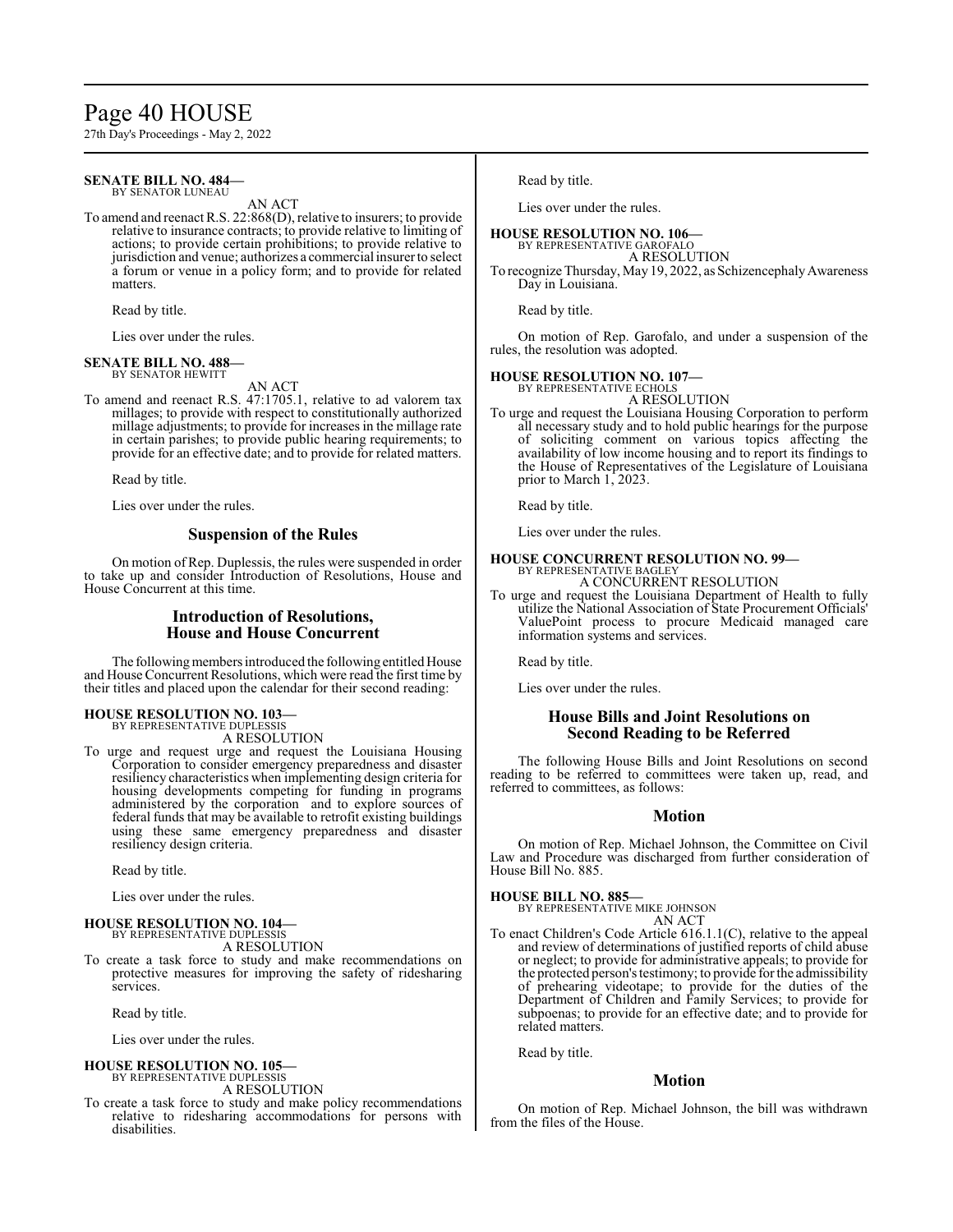27th Day's Proceedings - May 2, 2022

# **Privileged Report of the Legislative Bureau**

May 2, 2022

To the Speaker and Members of the House of Representatives:

I am directed by your Legislative Bureau to submit the following report:

Senate Bill No. 282 Reported without amendments.

Respectfully submitted,

DODIE HORTON Chair

# **Privileged Report of the Committee on Enrollment**

### May 2, 2022

To the honorable Speaker and Members of the House of Representatives:

I am directed by your Committee on Enrollment to submit the following report:

The following House Resolutions have been properly enrolled:

#### **HOUSE RESOLUTION NO. 95—** BY REPRESENTATIVE JEFFERSON

A RESOLUTION To commend Bishop C. James King, Jr., for his service.

**HOUSE RESOLUTION NO. 96—** BY REPRESENTATIVE ROMERO A RESOLUTION To commend Brady Hall on achieving the rank of Eagle Scout.

**HOUSE RESOLUTION NO. 97—** BY REPRESENTATIVE ROMERO

A RESOLUTION To commend David Matte on achieving the rank of Eagle Scout.

**HOUSE RESOLUTION NO. 98—** BY REPRESENTATIVES GLOVER AND JENKINS

A RESOLUTION

To commend Pastor James Edward Green on fifty-two years in ministry.

Respectfully submitted,

STEPHANIE HILFERTY Chairwoman

The above House Resolutions contained in the report were signed by the Speaker of the House and taken by the Clerk of the House to the Secretary of State in accordance with the rules of the House.

# **Suspension of the Rules**

On motion of Rep. Bagley, the rules were suspended to permit the Committee on Health and Welfare to submit their weekly schedule on a day other than required by House Rule 14.23, and to meet on Tuesday, May 3, 2022, at 10:00 A.M., instead of 9:30 A.M., and consider the following legislative instruments that were not listed on the weekly committee schedule as required by House Rule 14.23:

House Bill No. 600

**Suspension of the Rules**

On motion ofRep. Stefanski, the rules were suspended to permit the Committee on House and Governmental Affairs to submit their weekly schedule on a day other than required by House Rule 14.23

# **Suspension of the Rules**

On motion of Rep. Huval, the rules were suspended to permit the Committee on Insurance to submit their weekly schedule on a day other than required by House Rule 14.23.

# **Suspension of the Rules**

On motion of Rep. Marino, the rules were suspended to permit the Committee on Administration of Criminal Justice to meet on Tuesday, May 3, 2022, and consider the following legislative instruments that were not listed on the weekly committee schedule as required by House Rule 14.23:

House Bill Nos. 904 and 996

### **Leave of Absence**

Rep. Cox - 4 days

Rep. Davis - 1 day

Rep. Hodges - 3 days

Rep. Marcelle - 1 day

Rep. Moore - 4 days

## **Adjournment**

On motion of Rep. Thompson, at 8:12 P.M., the House agreed to adjourn until Tuesday, May 3, 2022, at 2:00 P.M.

The Speaker of the House declared the House adjourned until 2:00 P.M., Tuesday, May 3, 2022.

> MICHELLE D. FONTENOT Clerk of the House

ANGELA S. SMITH Assistant Clerk of the House / Journal Clerk

# **Committee Meeting Notices**

The following committees posted notices as follows:

Committee on Administration of Criminal Justice

Will meet at: 9:00 a.m.

Date: Tuesday, May 3, 2022

Location: Committee Room 6

Remarks:

**HR 81 CARPENTER CRIME/HOMICIDE** Requests the House Committee on Administration of Criminal Justice to study the crime of first degree murder when the victim is the minor child of the offender

**HB 379 MUSCARELLO GAMBLING/RIVERBOAT**  Provides relative to licenses for riverboat gaming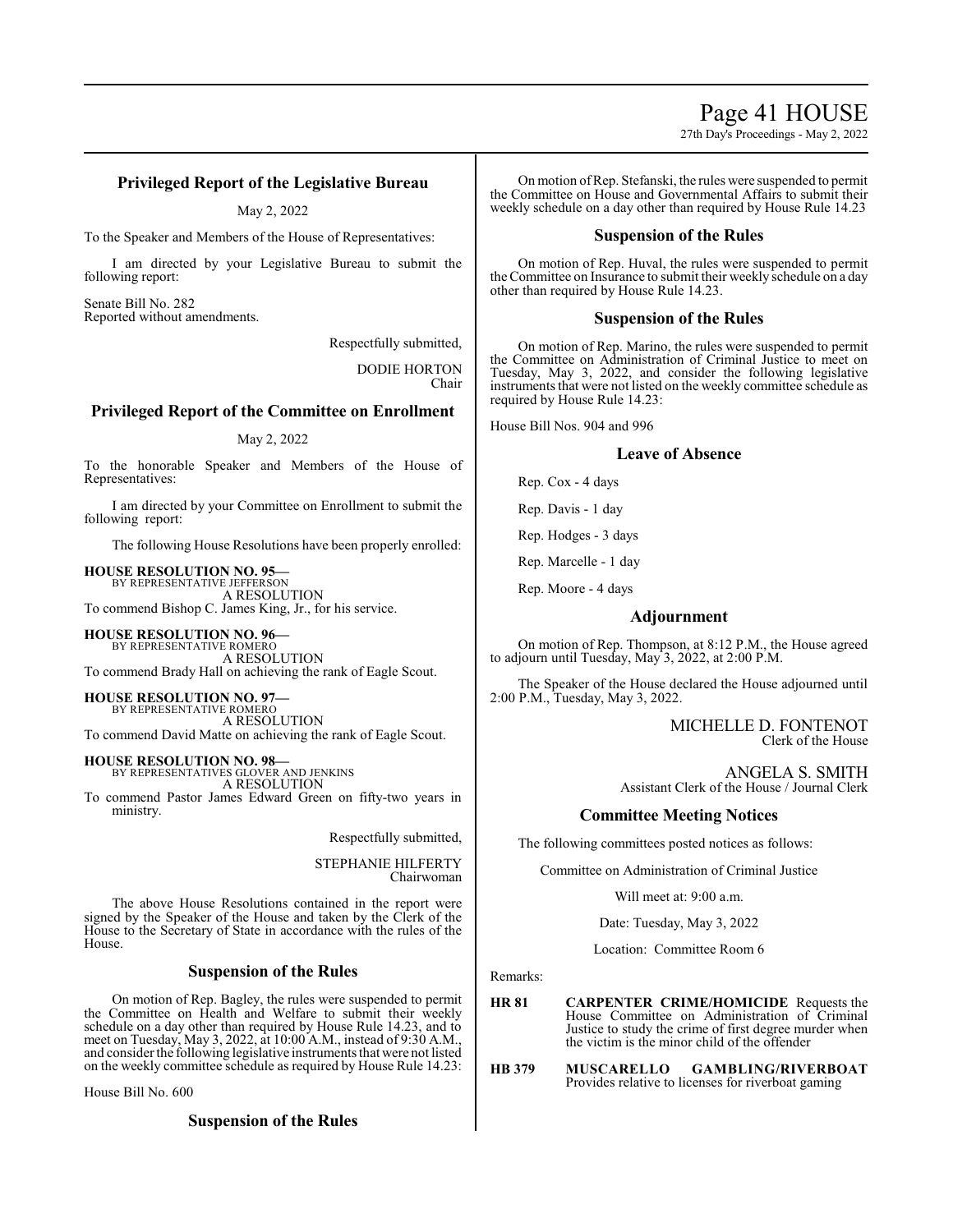# Page 42 HOUSE

27th Day's Proceedings - May 2, 2022

shall mean a publication, website, person, or other source fromwhich

| <b>HB</b> 517                                                                                                                                                                                                                                                                                                                                                         | <b>SELDERS CORRECTIONS</b> Creates and provides<br>for the Medical Advisory Council within the Dept. of<br>Public Safety and Corrections                               |               | the data or statistical information contained in the prepared statement<br>was obtained by the person or persons who prepared the statement.                                                                             |
|-----------------------------------------------------------------------------------------------------------------------------------------------------------------------------------------------------------------------------------------------------------------------------------------------------------------------------------------------------------------------|------------------------------------------------------------------------------------------------------------------------------------------------------------------------|---------------|--------------------------------------------------------------------------------------------------------------------------------------------------------------------------------------------------------------------------|
| <b>HB</b> 569                                                                                                                                                                                                                                                                                                                                                         | <b>EMERSON PROPERTY</b> Provides for the forfeiture<br>of property                                                                                                     |               | NOTE: Statements emailed to h-acrj@legis.la.gov and received prior<br>to noon on Monday, May 2, 2022, will be distributed to the<br>committee members prior to the meeting.                                              |
| <b>HB</b> 601                                                                                                                                                                                                                                                                                                                                                         | <b>LIABILITY</b> Provides relative to<br><b>HUGHES</b><br>immunity for certain actions involving drug-related<br>overdoses                                             |               | JOSEPH A. MARINO, III<br>Chairman                                                                                                                                                                                        |
| <b>HB</b> 620                                                                                                                                                                                                                                                                                                                                                         | <b>GAMBLING/CHARITABLE</b><br><b>STEFANSKI</b>                                                                                                                         |               | Committee on Education                                                                                                                                                                                                   |
|                                                                                                                                                                                                                                                                                                                                                                       | Provides relative to the authority of private nonprofit<br>elementary or secondary schools to conduct certain<br>games of chance                                       |               | Will meet at: 9:00 a.m.                                                                                                                                                                                                  |
|                                                                                                                                                                                                                                                                                                                                                                       |                                                                                                                                                                        |               | Date: Tuesday, May 3, 2022                                                                                                                                                                                               |
| HB 629                                                                                                                                                                                                                                                                                                                                                                | <b>BRYANT CRIMINAL/PROCEDURE</b> Provides<br>relative to a search without a warrant of a person's<br>place of residence for the odor of marijuana                      | Remarks:      | Location: Committee Room 1                                                                                                                                                                                               |
| HB 726                                                                                                                                                                                                                                                                                                                                                                | <b>LYONS CRIMINAL/PENALTIES</b> Provides relative<br>to the financial obligations of criminal offenders                                                                | <b>HB</b> 185 | <b>OWEN, CHARLES COLLEGES/UNIVERSITIES</b><br>Provides relative to expressive activities at public<br>postsecondary education institutions                                                                               |
| <b>HB</b> 728                                                                                                                                                                                                                                                                                                                                                         | <b>DUPLESSIS PAROLE</b> Provides relative to medical<br>parole                                                                                                         | <b>HB</b> 222 | <b>MARCELLE STUDENT/DISCIPLINE Provides</b>                                                                                                                                                                              |
| <b>HB</b> 774                                                                                                                                                                                                                                                                                                                                                         | <b>CRIMINAL/RECORDS</b> Provides<br><b>GLOVER</b><br>relative to expungements for certain amounts of                                                                   |               | relative to out-of-school suspensions and expulsions of<br>public school students                                                                                                                                        |
| <b>HB</b> 775                                                                                                                                                                                                                                                                                                                                                         | possession of marijuana<br><b>GLOVER DRUGS</b> Provides relative to the definition                                                                                     | HB 356        | <b>AMEDEE EDUCATION</b> Provides for the right of<br>parents to access and examine lessons used in their<br>child's education                                                                                            |
|                                                                                                                                                                                                                                                                                                                                                                       | of drug paraphernalia                                                                                                                                                  |               |                                                                                                                                                                                                                          |
| <b>HB 877</b>                                                                                                                                                                                                                                                                                                                                                         | <b>CARTER, WILFORD BAIL</b> Provides relative to<br>factors in fixing the amount of bail                                                                               | HB 369        | HARRIS, LANCE EDUCATION Requires public<br>school governing authorities and public schools to post<br>on their websites laws pertaining to parental access to<br>instructional materials and the Parents' Bill of Rights |
| <b>HB</b> 904                                                                                                                                                                                                                                                                                                                                                         | <b>PHELPS (TBA) CORRECTIONS</b> Provides relative<br>to malfeasance in office committed by volunteers and<br>contract workers of DPS&C (Subject to Rule<br>Suspension) | <b>HB</b> 391 | <b>HIGHER EDUCATION</b> Provides<br><b>BRYANT</b><br>relative to tuition for certain nonresident postsecondary<br>students                                                                                               |
| <b>HB</b> 908                                                                                                                                                                                                                                                                                                                                                         | <b>FREIBERG</b><br><b>PAROLE</b><br>Provides relative to<br>information contained in pre-parole reports                                                                | <b>HB</b> 453 | HARRIS, LANCE CURRICULA Requires each<br>public school governing authority to post on its website                                                                                                                        |
| <b>HB</b> 913                                                                                                                                                                                                                                                                                                                                                         | MUSCARELLO GAMBLING/RIVERBOAT<br>Provides relative to elections for riverboat gaming                                                                                   |               | information relative to instructional materials and<br>activities for each school under its jurisdiction                                                                                                                 |
| <b>HB</b> 996                                                                                                                                                                                                                                                                                                                                                         | BRYANT (TBA) GAMBLING/CHARITABLE<br>Provides relative to the operation of charitable bingo<br>(Subject to Rule Suspension)                                             | HB 536        | <b>COX</b> TOPS Lowers the minimum ACT score<br>required for initial qualification for a TOPS-Tech<br>Award from 17 to 15                                                                                                |
| <b>HB</b> 1028                                                                                                                                                                                                                                                                                                                                                        | <b>CONTROLLED SUBSTANCES</b><br><b>GLOVER</b>                                                                                                                          | <b>HB</b> 688 | PHELPS SCHOOLS/EMPLOYEES Provides<br>relative to sabbatical leave for teachers                                                                                                                                           |
|                                                                                                                                                                                                                                                                                                                                                                       | Provides relative to penalties for possession or use of<br>marijuana drug paraphernalia<br>Any person who does not feel comfortable giving testimony in                | <b>HB 819</b> | <b>COX SCHOOLS/EMPLOYEES</b> Provides relative<br>to extended sick leave for school bus operators and<br>public school employees                                                                                         |
| person may submit a prepared statement in accordance with House<br>Rule 14.33 in lieu of appearing before the committee:                                                                                                                                                                                                                                              |                                                                                                                                                                        | <b>HB 837</b> | <b>HORTON CURRICULA</b> Provides relative to<br>discussion of sexual orientation and gender identity in                                                                                                                  |
| A. Any interested person or any committee member may file with the<br>committee a prepared statement concerning a specific instrument or<br>matter under consideration by the committee or concerning any<br>matter within the committee's scope of authority, and the committee<br>records shall reflect receipt of such statement and the date and time<br>thereof. |                                                                                                                                                                        |               | public schools                                                                                                                                                                                                           |
|                                                                                                                                                                                                                                                                                                                                                                       |                                                                                                                                                                        | <b>HB 861</b> | ST. BLANC FIRE PROTECT/FIRE MARSHAL<br>Provides relative to inspections of family child care<br>providers and in-home providers                                                                                          |
| B. Any person who files a prepared statement which contains data or<br>statistical information shall include in such prepared statement                                                                                                                                                                                                                               |                                                                                                                                                                        | <b>HB</b> 946 | MILLER, D. EDUCATION/SPECIAL Provides<br>relative to the membership and reports of special<br>education advisory councils                                                                                                |
|                                                                                                                                                                                                                                                                                                                                                                       | sufficient information to identify the source of the data or statistical<br>information. For the purposes of this Paragraph, the term "source"                         | <b>HB</b> 961 | OWEN, CHARLES<br><b>PUBLIC FACILITIES</b>                                                                                                                                                                                |

Provides relative to types of payment accepted at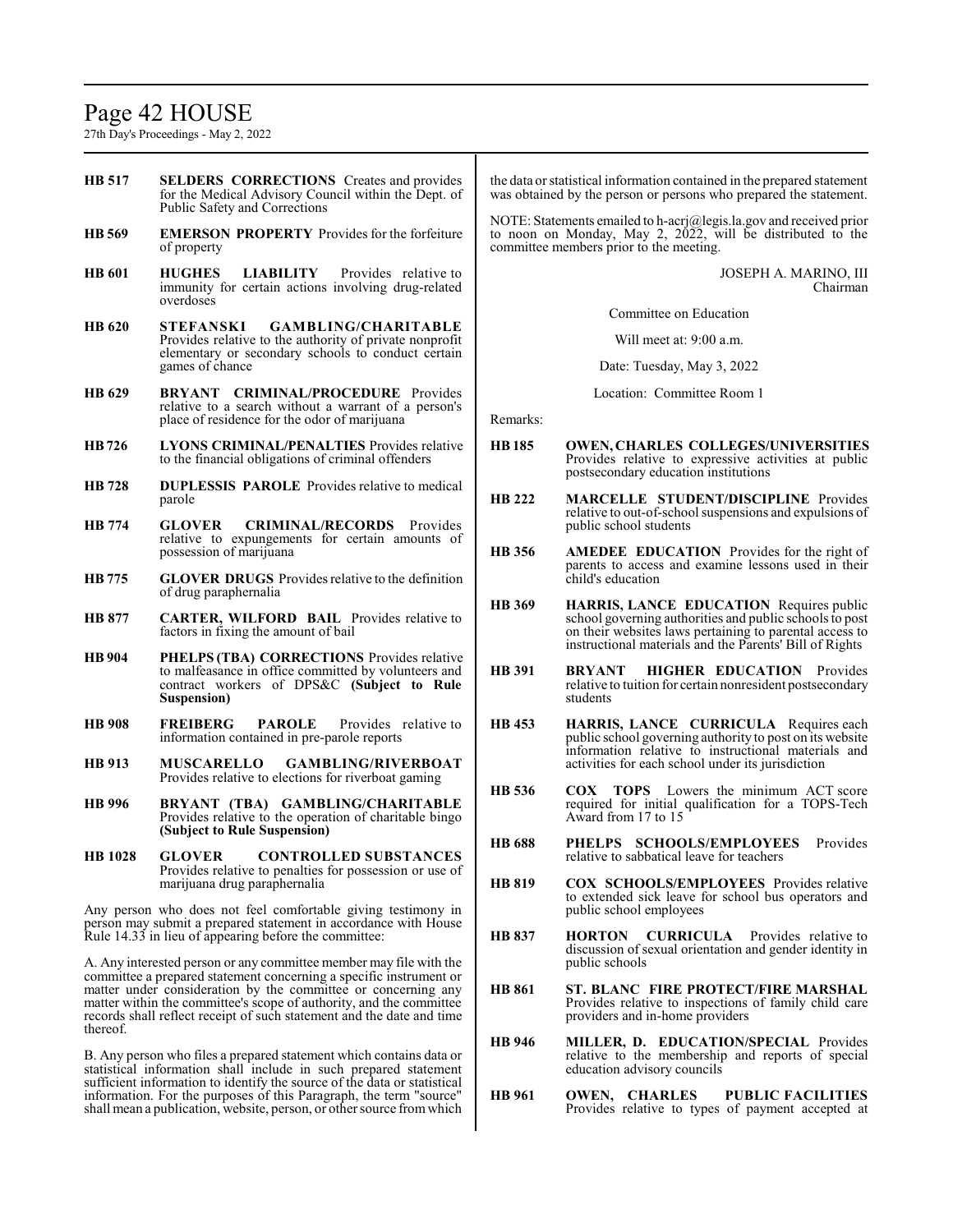# Page 43 HOUSE

27th Day's Proceedings - May 2, 2022

public events at public postsecondary education institutions

- **HB 970 WHITE, M EARLY CHILDHOOD** Creates an early childhood literacy program for the purpose of delivering an age-appropriate book monthly to eligible children under the age of five
- **HB 981 DUPLESSIS CURRICULA** Requires instruction on mental health to be provided for students in grades kindergarten through twelve
- **HB 983 BISHOP, S. STUDENT/TUITION** Authorizes the transfer of funds from a START account to a START K12 account

Any person who does not feel comfortable giving testimony in person may submit a prepared statement in accordance with House Rule 14.33 in lieu of appearing before the committee:

A. Any interested person or any committee member may file with the committee a prepared statement concerning a specific instrument or matter under consideration by the committee or concerning any matter within the committee's scope of authority, and the committee records shall reflect receipt of such statement and the date and time thereof.

B. Any person who files a prepared statement which contains data or statistical information shall include in such prepared statement sufficient information to identify the source of the data or statistical information. For the purposes of this Paragraph, the term "source" shall mean a publication, website, person, or other source fromwhich the data or statistical information contained in the prepared statement was obtained by the person or persons who prepared the statement.

NOTE: Statements emailed to h-educ@legis.la.gov and received prior to noon on Monday, May 2, 2022, will be distributed to the committee members prior to the meeting.

> LANCE HARRIS Chairman

Committee on Health and Welfare

Will meet at: 10:00 a.m. (TBA - Time change)

Date: Tuesday, May 3, 2022

Location: Committee Room 5

Remarks:

- **HB 117 ECHOLS DRUGS/PRESCRIPTION** Provides relative to prescribing, administering, and dispensing of drugs for off-label use
- **HB 600 FRIEMAN (TBA) VACCINES/VACCINATION**  Provides for release of opt-out information to the public when state law requires a vaccination or immunization **(Subject to Rule Suspension)**
- **HB 605 LANDRY MENTAL HEALTH** Prohibits certain licensed professionals fromengaging with anyminor in the practice known as conversion therapy
- **HB 910 THOMAS ATHLETICS/TRAINERS** Provides relative to athletic training
- **HB 941 ILLG PHYSICIANS** Provides requirements and limitations relative to certain procedures performed on the spine
- **HCR 80 CREWS PUBLIC HEALTH/OFFICE** Directs the office of public health to conduct a comprehensive assessment of this state's response to the COVID-19 pandemic
- **HCR 88 ECHOLS MEDICAID** Urges and requests the La. Department of Health to utilize increased collections from pharmacy rebates to increase rates for primary care providers in the Medicaid program
- **HCR 93 EMERSON HEALTH/WOMEN'S** Commends and honors the pregnancy care centers of Louisiana
- **HCR 94 DUPLESSIS CHILDREN** Requests a study regarding the potential establishment of a program to provide children born to low- to moderate-income parents with a trust that, at maturity, can be used for postsecondary education, the purchase of a home, or formation of a business

Any person who does not feel comfortable giving testimony in person may submit a prepared statement in accordance with House Rule 14.33 in lieu of appearing before the committee:

A. Any interested person or any committee member may file with the committee a prepared statement concerning a specific instrument or matter under consideration by the committee or concerning any matter within the committee's scope of authority, and the committee records shall reflect receipt of such statement and the date and time thereof.

B. Any person who files a prepared statement which contains data or statistical information shall include in such prepared statement sufficient information to identify the source of the data or statistical information. For the purposes of this Paragraph, the term "source" shall mean a publication, website, person, or other source fromwhich the data or statistical information contained in the prepared statement was obtained by the person or persons who prepared the statement.

NOTE: Statements emailed to h-hw@legis.la.gov and received prior to noon on Monday, May 2, 2022, will be distributed to the committee members prior to the meeting.

> LAWRENCE A. "LARRY" BAGLEY Chairman

Committee on House and Governmental Affairs

Will meet at: 9:00 a.m.

Date: Tuesday, May 3, 2022

Location: Committee Room 3

Remarks:

- **HB 357 JENKINS ELECTIONS/POLLING PLACES**  Provides relative to polling places
- **HB 559 EDMONDS ELECTIONS/BALLOTS** Provides relative to absentee by mail ballots
- **HB 671 EDMONDS VOTING/MACHINES** Provides for testing of voting machines prior to election
- **HB 912 MAGEE ELECTION CODE** Makes technical changes to certain provisions relative to the manner in which ballots are prepared and marked
- **HB924 EDMONDS ELECTIONS** Provides for post-election tabulation audits of paper records including absentee ballots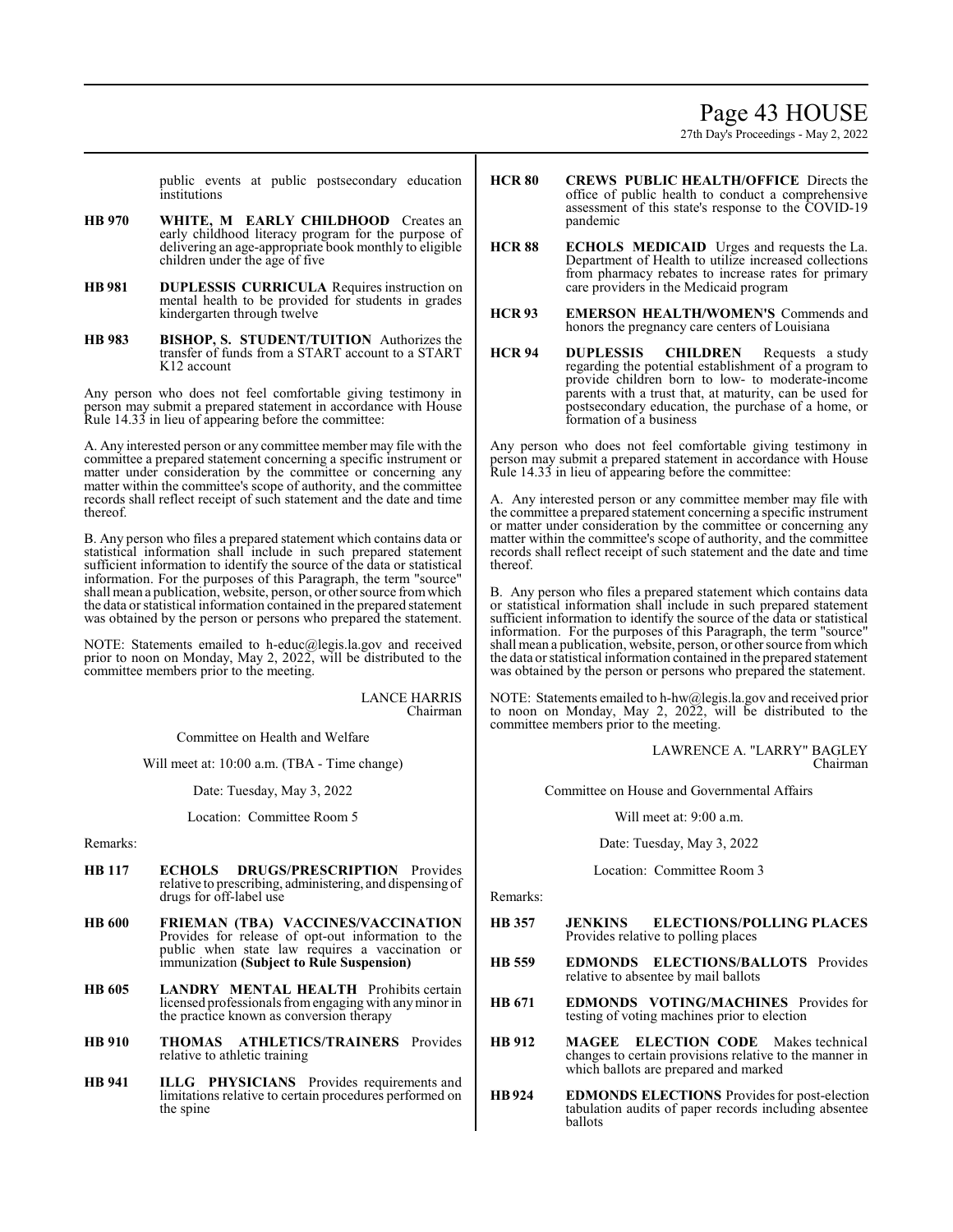# Page 44 HOUSE

27th Day's Proceedings - May 2, 2022

- **HCR 32 EDMONDS VOTERS/VOTING** Urges and requests that the secretary of state produce an annual report of all voting complaints
- **HCR 90 STEFANSKI ELECTIONS** Requests the State Board of Election Supervisors to study and make recommendations regarding specified election issues
- **HR 19 ZERINGUE HOUSE/RULES** Provides relative to notice of interim committee meetings
- **HR 30 ZERINGUE JUDGES** Establishes a task force to study the funding and workload of judicial districts and circuits

Any person who does not feel comfortable giving testimony in person may submit a prepared statement in accordance with House Rule 14.33 in lieu of appearing before the committee:

A. Any interested person or any committee member may file with the committee a prepared statement concerning a specific instrument or matter under consideration by the committee or concerning any matter within the committee's scope of authority, and the committee records shall reflect receipt of such statement and the date and time thereof.

B. Any person who files a prepared statement which contains data or statistical information shall include in such prepared statement sufficient information to identify the source of the data or statistical information. For the purposes of this Paragraph, the term "source" shall mean a publication, website, person, or other source fromwhich the data or statistical information contained in the prepared statement was obtained by the person or persons who prepared the statement.

NOTE: Statements emailed to h&ga@legis.la.gov and received prior to noon on Monday, May 2,  $\tilde{2022}$ , will be distributed to the committee members prior to the meeting.

> JOHN M. STEFANSKI Chairman

Committee on Insurance

Will meet at: 9:30 a.m.

Date: Tuesday, May 3, 2022

Location: Committee Room 2

# Remarks:

- **SB 117 LUNEAU INSURANCE POLICIES** Requires insurers provide coverage for the temporary use of a motor vehicle not owned by the insured. (8/1/22)
- **SB 118 TALBOT HEALTH/ACC INSURANCE** Requires medical necessity for genetic testing of certain cancer mutations is based on nationally recognized clinical practice guidelines. (7/1/22)
- **SB 134 TALBOT INSURANCE POLICIES** Provides for the presumption of coverage for certain claims subsequent to a catastrophic event. (1/1/23)
- **SB 146 TALBOT HEALTH/ACC INSURANCE** Provides for health insurance coverage of cancer treatments. (8/1/22)
- **SB 154 TALBOT HEALTH/ACC INSURANCE** Provides for health insurance coverage of genetic testing for critically ill infants with no diagnosis. (1/1/23)
- **SB 163 TALBOT INSURANCE CLAIMS** Provides for catastrophe claims process disclosure. (1/1/23)
- **SB 165 TALBOT INSURANCE CLAIMS** Provides for internal claims and appeals process and external review procedures for health insurance issuers. (1/1/23)
- **SB 198 TALBOT INSURANCE CLAIMS** Provides relative to the adjustment of residential claims. (1/1/23)
- **SB 412 TALBOT INSURERS** Provides for the Insure Louisiana Incentive Program. (8/1/22)

Any person who does not feel comfortable giving testimony in person may submit a prepared statement in accordance with House Rule 14.33 in lieu of appearing before the committee:

A. Any interested person or any committee member may file with the committee a prepared statement concerning a specific instrument or matter under consideration by the committee or concerning any matter within the committee's scope of authority, and the committee records shall reflect of such statement and the date and time thereof.

B. Any person who files a prepared statement which contains data or statistical information shall include in such prepared statement sufficient information to identify the source of the data or statistical information. For the purposes of this Paragraph, the term "source" shall mean a publication, website, person, or other source fromwhich the data or statistical information contained in the prepared statement was obtained by the person or persons who prepared the statement.

NOTE: Statements emailed to h-ins@legis.la.gov and received prior to noon on Monday, May 2, 2022, will be distributed to the committee members prior to the meeting.

> MIKE HUVAL Chairman

# **Weekly Committee Schedules**

The following committees posted weekly committee schedules as follows:

Committee on Health and Welfare

Tuesday, May 3, 2022

Committee Room 5

9:30 a.m.

- **HB 117 ECHOLS DRUGS/PRESCRIPTION** Provides relative to prescribing, administering, and dispensing of drugs for off-label use
- **HB600 FRIEMAN VACCINES/VACCINATION** Provides for release of opt-out information to the public when state law requires a vaccination or immunization
- **HB 605 LANDRY MENTAL HEALTH** Prohibits certain licensed professionals fromengagingwith anyminor in the practice known as conversion therapy
- **HB 910 THOMAS ATHLETICS/TRAINERS** Provides relative to athletic training
- **HB 941 ILLG PHYSICIANS** Provides requirements and limitations relative to certain procedures performed on the spine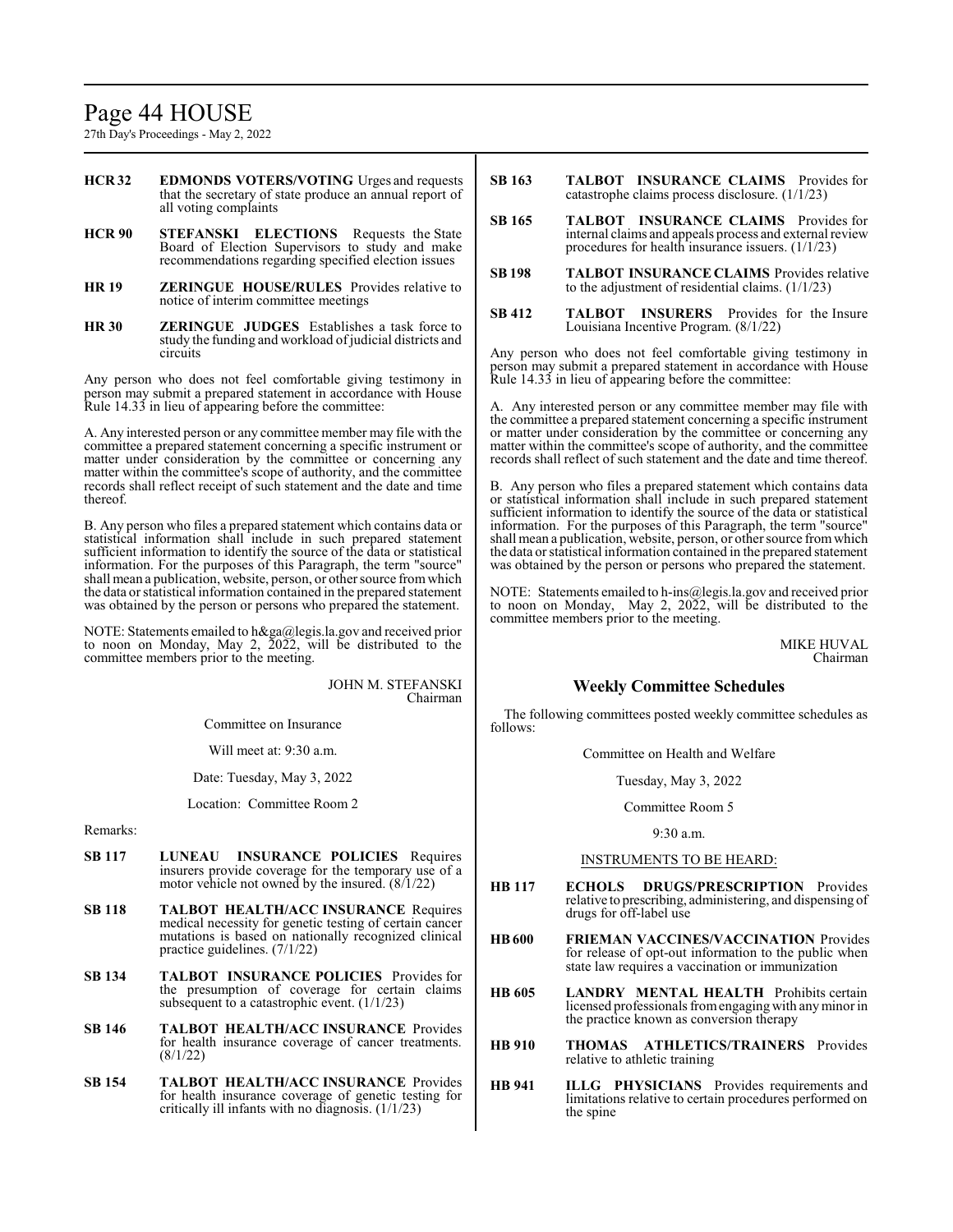# Page 45 HOUSE

27th Day's Proceedings - May 2, 2022

- **HCR 80 CREWS PUBLIC HEALTH/OFFICE** Directs the office of public health to conduct a comprehensive assessment of this state's response to the COVID-19 pandemic
- **HCR 88 ECHOLS MEDICAID** Urges and requests the La. Department of Health to utilize increased collections from pharmacy rebates to increase rates for primary care providers in the Medicaid program
- **HCR 93 EMERSON HEALTH/WOMEN'S** Commends and honors the pregnancy care centers of Louisiana
- **HCR 94 DUPLESSIS CHILDREN** Requests a study regarding the potential establishment of a program to provide children born to low- to moderate-income parents with a trust that, at maturity, can be used for postsecondary education, the purchase of a home, or formation of a business

### OTHER BUSINESS:

Examination by the committee of practices by, and regulation of, pharmacy benefit managers

Any person who does not feel comfortable giving testimony in person may submit a prepared statement in accordance with House Rule 14.33 in lieu of appearing before the committee:

A. Any interested person or any committee member may file with the committee a prepared statement concerning a specific instrument or matter under consideration by the committee or concerning any matter within the committee's scope of authority, and the committee records shall reflect receipt of such statement and the date and time thereof.

B. Any person who files a prepared statement which contains data or statistical information shall include in such prepared statement sufficient information to identify the source of the data or statistical information. For the purposes of this Paragraph, the term "source" shall mean a publication, website, person, or other source fromwhich the data or statistical information contained in the prepared statement was obtained by the person or persons who prepared the statement.

NOTE: Statements emailed to h-hw@legis.la.gov and received prior to noon on Monday, May 2, 2022, will be distributed to the committee members prior to the meeting.

#### Wednesday, May 4, 2022

#### Committee Room 5

# 10:00 a.m.

# INSTRUMENTS TO BE HEARD:

- **HB 767 MARINO DRUGS/PRESCRIPTION** Relative to licensure of production facilities for therapeutic marijuana
- **HR 62 ECHOLS EMERGENCY PREPAREDNESS** Requests the La. Department of Health to develop a proposal for a statewide hospital coordination plan for use in disasters and other emergency situations
- **SB 40 MCMATH CHILDREN** Provides relative to protections for foster children. (gov sig)
- **SB 77 LUNEAU MEDICAID** Provides relative to prior authorization of prescription drugs. (8/1/22)
- **SB 98 HEWITT HEALTH DEPARTMENT** Provides relative to the LouisianaCommission for the Deaf. (See Act)
- **SB 116 BARROW HEALTH DEPARTMENT** Creates the office on women's health within the Louisiana Department of Health. (gov sig)
- **SB 194 HEWITT HEALTH CARE** Provides relative to the membership of the Louisiana Health Works Commission. (8/1/22)
- **SB 411 WHITE, B HEALTH CARE** Provides relative to the Louisiana Emergency Response Network. (8/1/22)

Any person who does not feel comfortable giving testimony in person may submit a prepared statement in accordance with House Rule 14.33 in lieu of appearing before the committee:

A. Any interested person or any committee member may file with the committee a prepared statement concerning a specific instrument or matter under consideration by the committee or concerning any matter within the committee's scope of authority, and the committee records shall reflect receipt of such statement and the date and time thereof.

B. Any person who files a prepared statement which contains data or statistical information shall include in such prepared statement sufficient information to identify the source of the data or statistical information. For the purposes of this Paragraph, the term "source" shall mean a publication, website, person, or other source fromwhich the data or statistical information contained in the prepared statement was obtained by the person or persons who prepared the statement.

NOTE: Statements emailed to h-hw@legis.la.gov and received prior to noon on Tuesday, May 3, 2022, will be distributed to the committee members prior to the meeting.

LEGISLATIVE INSTRUMENTS MAY BE DELETED (DOES NOT REQUIRE<br>HOUSE RULES SUSPENSION) OR ADDED (REQUIRES HOUSE RULES<br>SUSPENSION) PRIOR TO THE MEETING DATE. (HOUSE RULES 14.23 AND<br>14.24) SEE THE DAILY NOTICE OF COMMITTEE MEETING TO MEETING DATE.

> LAWRENCE A. "LARRY" BAGLEY Chairman

Committee on House and Governmental Affairs

#### Wednesday, May 4, 2022

#### Committee Room 3

### 9:00 a.m.

- **HB 178 VILLIO VOTERS/VOTING** (Constitutional Amendment) Provides relative to the right to vote
- **HB 1056 HODGES VOTERS/VOTING** Provides relative to persons permitted to register or vote
- **HB 179 WRIGHT GOVERNOR/POWERS-VETO** (Constitutional Amendment) Removes the line item veto power of the governor
- **HB 405 WRIGHT CONSTITUTION/CONVENTION** Provides for calling a constitutional convention and preparations therefor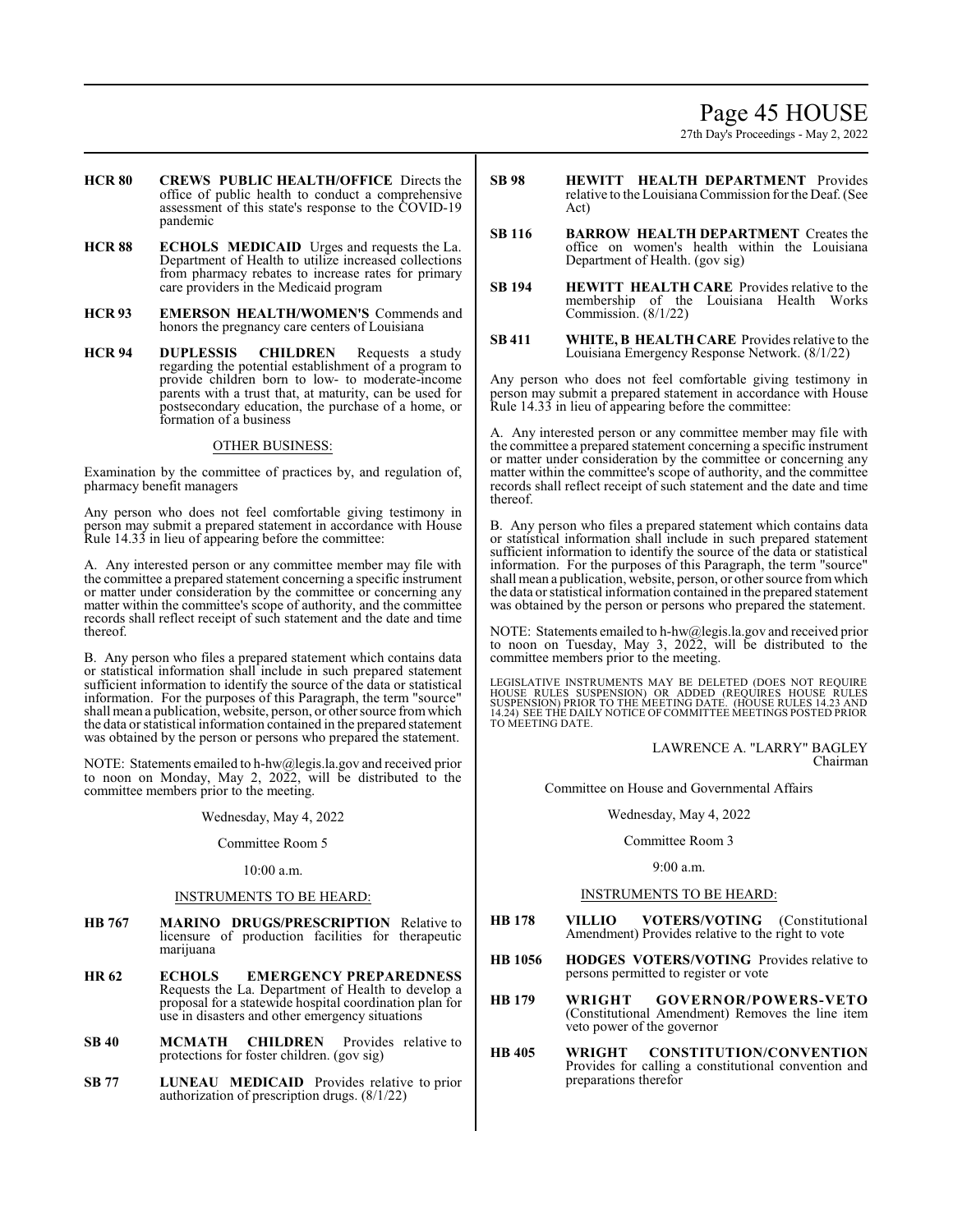# Page 46 HOUSE

27th Day's Proceedings - May 2, 2022

- **HB 756 SCHEXNAYDER PUBLIC BLDGS/GROUNDS-ST** Provides relative to certain public buildings and grounds
- **HB 145 E D M O N S T O N A D M I N I S T R A T I V E PROCEDURE** Provides relative to rule making procedure
- **HB 390 WRIGHT ADMINISTRATIVE PROCEDURE** Provides relative to rules adopted under the Administrative Procedure Act
- **HCR 48 IVEY LEGISLATIVE POWERS** Provides for House and Senate standing committees to meet and function as joint committees to study the provisions of the state constitution and to make recommendations for revisions

Any person who does not feel comfortable giving testimony in person may submit a prepared statement in accordance with House Rule 14.33 in lieu of appearing before the committee:

A. Any interested person or any committee member may file with the committee a prepared statement concerning a specific instrument or matter under consideration by the committee or concerning any matter within the committee's scope of authority, and the committee records shall reflect receipt of such statement and the date and time thereof.

B. Any person who files a prepared statement which contains data or statistical information shall include in such prepared statement sufficient information to identify the source of the data or statistical information. For the purposes of this Paragraph, the term "source" shall mean a publication, website, person, or other source fromwhich the data or statistical information contained in the prepared statement was obtained by the person or persons who prepared the statement.

NOTE: Statements emailed to h&ga@legis.la.gov and received prior to noon on Tuesday, May 3,  $2022$ , will be distributed to the committee members prior to the meeting.

LEGISLATIVE INSTRUMENTS MAY BE DELETED (DOES NOT REQUIRE<br>HOUSE RULES SUSPENSION) OR ADDED (REQUIRES HOUSE RULES<br>SUSPENSION) PRIOR TO THE MEETING DATE. (HOUSE RULES 14.23 AND<br>14.24) SEE THE DAILY NOTICE OF COMMITTEE MEETING TO MEETING DATE.

> JOHN M. STEFANSKI Chairman

Committee on Insurance

Tuesday, May 3, 2022

Committee Room 2

#### 9:30 a.m.

#### INSTRUMENTS TO BE HEARD:

- **SB 117 LUNEAU INSURANCE POLICIES** Requires insurers provide coverage for the temporary use of a motor vehicle not owned by the insured. (8/1/22)
- **SB 118 TALBOT HEALTH/ACC INSURANCE** Requires medical necessity for genetic testing of certain cancer mutations is based on nationally recognized clinical practice guidelines. (7/1/22)
- **SB 134 TALBOT INSURANCE POLICIES** Provides for the presumption of coverage for certain claims subsequent to a catastrophic event.  $(1/1/23)$
- **SB 146 TALBOT HEALTH/ACC INSURANCE** Provides for health insurance coverage of cancer treatments. (8/1/22)
- **SB 154 TALBOT HEALTH/ACC INSURANCE** Provides for health insurance coverage of genetic testing for critically ill infants with no diagnosis. (1/1/23)
- **SB 163 TALBOT INSURANCE CLAIMS** Provides for catastrophe claims process disclosure. (1/1/23)
- **SB 165 TALBOT INSURANCE CLAIMS** Provides for internal claims and appeals process and external review procedures for health insurance issuers. (1/1/23)
- **SB 198 TALBOT INSURANCE CLAIMS** Provides relative to the adjustment of residential claims. (1/1/23)
- **SB 412 TALBOT INSURERS** Provides for the Insure Louisiana Incentive Program. (8/1/22)

Any person who does not feel comfortable giving testimony in person may submit a prepared statement in accordance with House Rule 14.33 in lieu of appearing before the committee:

A. Any interested person or any committee member may file with the committee a prepared statement concerning a specific instrument or matter under consideration by the committee or concerning any matter within the committee's scope of authority, and the committee records shall reflect of such statement and the date and time thereof.

B. Any person who files a prepared statement which contains data or statistical information shall include in such prepared statement sufficient information to identify the source of the data or statistical information. For the purposes of this Paragraph, the term "source" shall mean a publication, website, person, or other source fromwhich the data or statistical information contained in the prepared statement was obtained by the person or persons who prepared the statement.

NOTE: Statements emailed to h-ins@legis.la.gov and received prior to noon on Monday, May 2, 2022, will be distributed to the committee members prior to the meeting.

Wednesday, May 4, 2022

Committee Room 2

9:30 a.m.

- **HB 316 WILLARD INSURANCE CLAIMS** Provides for the transmission of certain documents and recordings from insurers to insureds in times of a gubernatorially declared disaster
- **HB 317 WILLARD INSURANCE/POLICIES** Provides for hurricane, named storm, and wind and hail deductibles
- **HB 558 WILLARD INSURANCE CLAIMS** Provides for claims settlement practices
- **HB 881 BOURRIAQUE INSURERS** Provides for the Louisiana Insurance Guaranty Association
- **HB 882 OWEN, ROBERT INSURANCE/HEALTH** Enacts the Louisiana Right to Shop Act
- **HCR 83 GAROFALO INSURANCE/HEALTH** Creates the Louisiana All-Payer Claims Database Task Force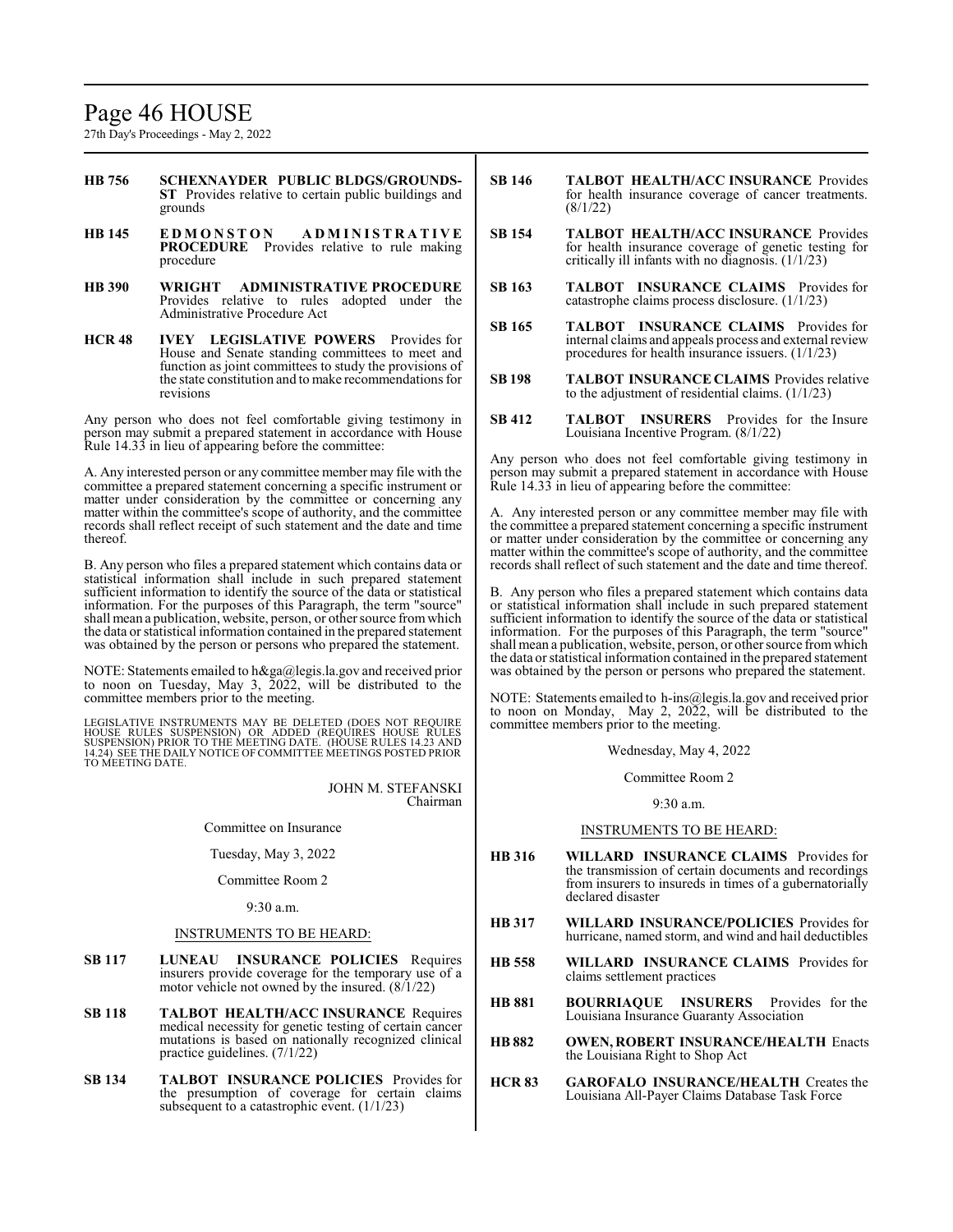# Page 47 HOUSE

27th Day's Proceedings - May 2, 2022

- **HCR 84 KERNER INSURANCE/FLOOD** Memorializes Congress to review and reform the National Flood Insurance Program's pricing methodology known as Risk Rating 2.0
- **HCR 89 MILLER, D. INSURANCE/HEALTH** Requests a study of the costs and benefits of mandating coverage for therapies and treatments for PANS, PANDAS, and both conditions as types of AE by private insurance plans in the state of La.
- **SB 230 MORRIS, JAY INSURERS** Provides for qualifications of title insurance producers. (8/1/22)
- **SB 366 HARRIS, JIMMY INSURERS** Prohibits certain health insurance cost-sharing practices. (gov sig)
- **SB 394 BERNARD INSURANCE POLICIES** Requires coverage for drugs under certain conditions and the drug is approved by the United States Food and Drug Administration. (1/1/23)

Any person who does not feel comfortable giving testimony in person may submit a prepared statement in accordance with House Rule 14.33 in lieu of appearing before the committee:

A. Any interested person or any committee member may file with the committee a prepared statement concerning a specific instrument or matter under consideration by the committee or concerning any matter within the committee's scope of authority, and the committee records shall reflect of such statement and the date and time thereof.

B. Any person who files a prepared statement which contains data or statistical information shall include in such prepared statement sufficient information to identify the source of the data or statistical information. For the purposes of this Paragraph, the term "source" shall mean a publication, website, person, or other source fromwhich the data or statistical information contained in the prepared statement was obtained by the person or persons who prepared the statement.

NOTE: Statements emailed to h-ins@legis.la.gov and received prior to noon on Tuesday, May 3,  $2022$ , will be distributed to the committee members prior to the meeting.

LEGISLATIVE INSTRUMENTS MAY BE DELETED (DOES NOT REQUIRE<br>HOUSE RULES SUSPENSION) OR ADDED (REQUIRES HOUSE RULES<br>SUSPENSION) PRIOR TO THE MEETING DATE. (HOUSE RULES 14.23 AND<br>14.24) SEE THE DAILY NOTICE OF COMMITTEE MEETING

MIKE HUVAL Chairman

Committee on Judiciary

Thursday, May 5, 2022

Committee Room 1

9:30 a.m.

- **HCR 10 BRYANT CIVIL/ACTIONS** Requests the state to expedite the resolution of pending civil litigation with the estate of Ronald Greene
- **HCR 87 MAGEE COURTS/COURT COSTS** Requests the courts to develop and implement a unified court cost system
- **HB 258 LANDRY JURY DUTY** Provides relative to the qualifications of jurors
- **HB 366 FRIEMAN JUDGES** (Constitutional Amendment) Provides relative to the mandatory retirement age for judges
- **HB 430 JORDAN DRUGS** Provides relative to the regulation of cannabis
- **HB 660 CORMIER DISTRICT ATTORNEYS** (ConstitutionalAmendment) Requires district attorneys to retire at age 70
- **HB 745 GREEN LAW ENFORCE/OFFICERS** Provides relative to the officer bill of rights
- **HB 915 CREWS CORONERS** Provides for duties of coroners in cases in which a death occurs within a certain time period of the decedent's last vaccination
- **HB 922 MARCELLE POLICE/STATE** Provides for the collection and reporting of data
- **HB 966 CARRIER CORONERS** Authorizes a renewable tax for the operation of the coroner's office for certain parishes
- **HB1009 TARVER, PHILLIP LAW ENFORCE/OFFICERS** Provides relative to the training requirements for parttime and reserve peace officers
- **HB 1057 DESHOTEL FUELS** Provides for an emergency fuel reserve
- **SCR 20 LUNEAU HEALTH SERVICES** Requests the continued operation of the Alexandria Veterans Affairs Medical Center.
- **SB 51 MIZELL COURTS** Adds a second commissioner to the Twenty-Second Judicial District Court and authorizes commissioners to preside over domestic violence cases and civil matters.
- **SB115 MIZELL LAWENFORCEMENT** Provides relative to mandatory training for peace officers related to human trafficking.
- **SB 132 MILLIGAN SUNSET LAW** Re-creates the Governor's Office of Homeland Security and Emergency Preparedness.
- **SB 135 BOUDREAUX MILITARY AFFAIRS** Provides relative to Military Family Assistance Fund applications.
- **SB 171 FOIL SUNSET LAW** Re-creates the Department of Veterans Affairs.
- **SB 216 JACKSON COURTS** Provides for the transfer and deposit of monies from the witness fee fund to the operating fund of the Bastrop City Court for operating expenses of the court.
- **SB 219 JACKSON COURTS** Authorizes judicial district indigent defender funds to be used for the purposes of retaining expert witnesses.
- **SB 392 BOUDREAUX LEGIS POWERS/FUNCTIONS** Designates St. Landry Parish as the Equine Capital of Louisiana and St. Tammany Parish as the Thoroughbred Breeding Capital of Louisiana.